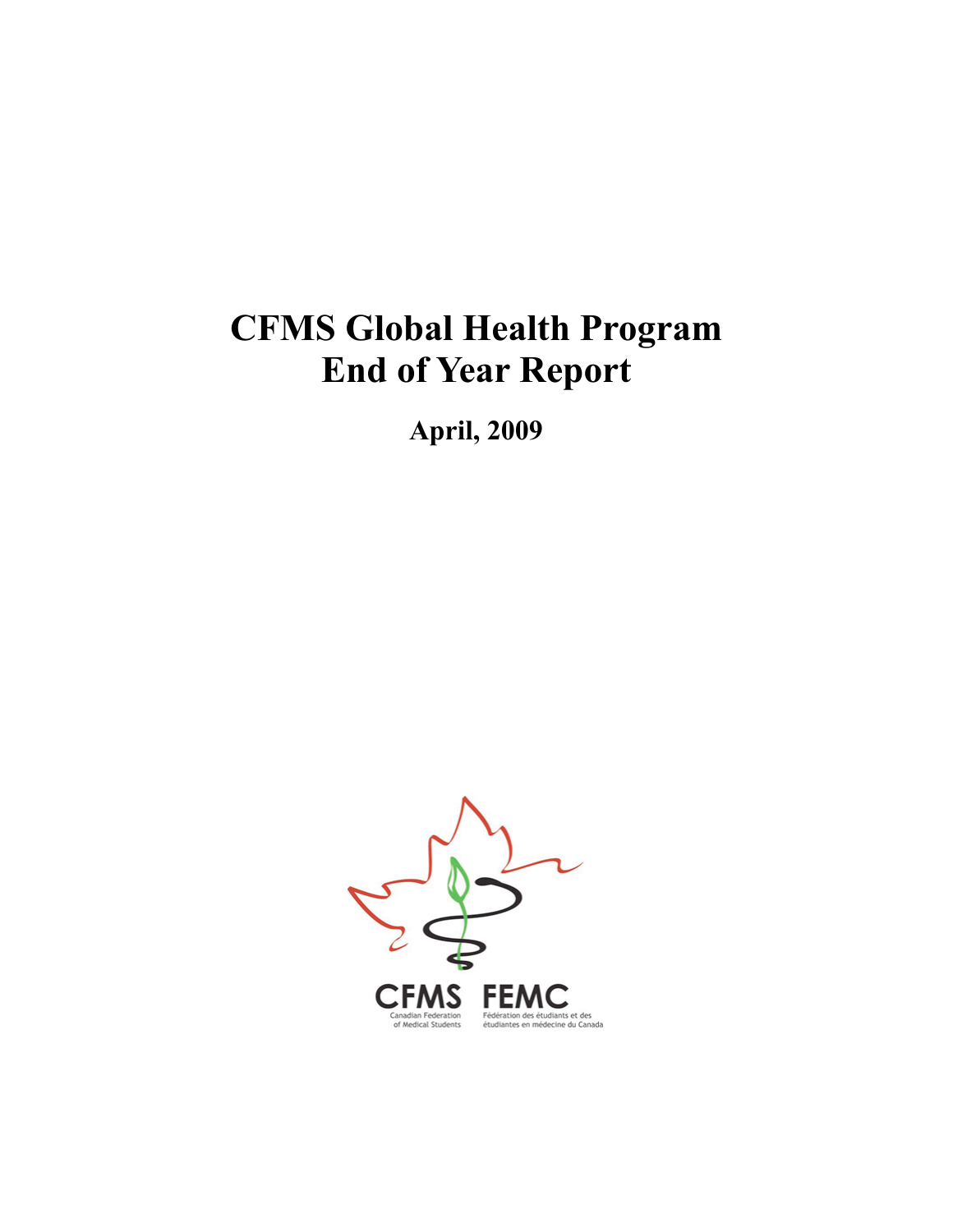# **Table of Contents**

| 2. National Officer Updates                          |  |
|------------------------------------------------------|--|
| $\mathbf{i}$ .                                       |  |
| $\overline{\mathbf{u}}$ .                            |  |
| 111.                                                 |  |
|                                                      |  |
| $V_{-}$                                              |  |
|                                                      |  |
|                                                      |  |
| 4. Working Group Updates                             |  |
|                                                      |  |
|                                                      |  |
|                                                      |  |
|                                                      |  |
| 5. School Updates - Condensed Versions (GHLs & GHAs) |  |
| $\mathbf{i}$ .                                       |  |
| 11.                                                  |  |
|                                                      |  |
|                                                      |  |
| $\mathbf{V}$                                         |  |
|                                                      |  |
|                                                      |  |
|                                                      |  |
|                                                      |  |
|                                                      |  |
|                                                      |  |
|                                                      |  |
|                                                      |  |
|                                                      |  |
| 5. School Updates - Full Versions                    |  |
| i.                                                   |  |
| $\ddot{\mathbf{u}}$ .                                |  |
| iii.                                                 |  |
| iv.                                                  |  |
| V.                                                   |  |
| vi.                                                  |  |
|                                                      |  |
|                                                      |  |
| 1X.                                                  |  |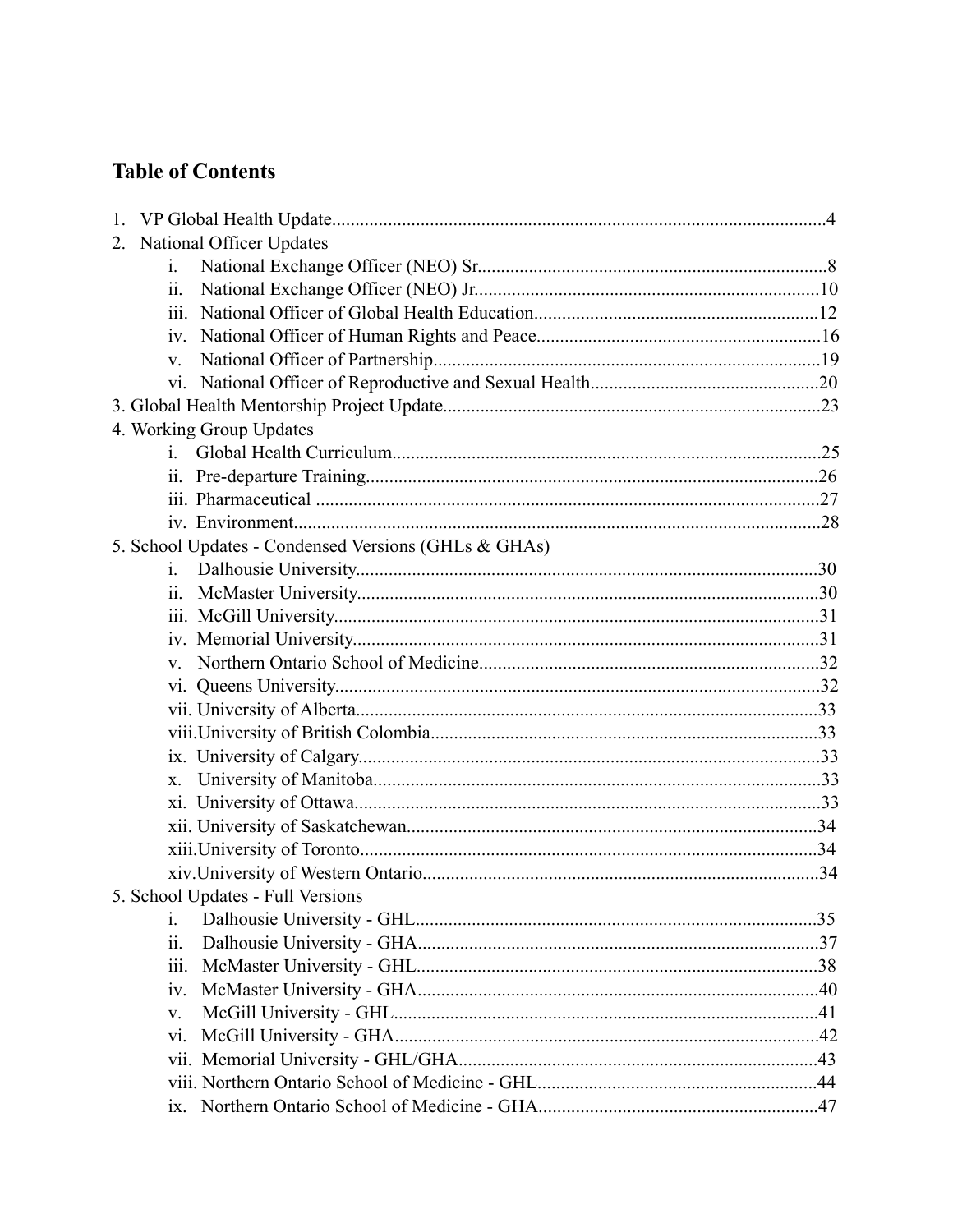| X.    |     |
|-------|-----|
| X1.   |     |
| xii.  |     |
| X111. |     |
| XIV.  |     |
| XV.   |     |
| XV1.  |     |
|       |     |
|       |     |
|       |     |
| XX.   |     |
|       |     |
|       |     |
|       |     |
|       | .57 |
|       |     |
|       |     |
|       |     |

# **Abbreviations**

AGM: Annual General Meeting BAGM: Bi-annual General Meeting CCIH: Canadian Conference on International Health CCME: Canadian Conference on Medical Education GHA: Global Health Advocate GHEC: Global Health Education Consortium GHL: Global Health Liaison GHMP: Global Health Mentorship Program IFMSA: International Federation of Medical Students Associations NO: National Officer NEO: National Exchange Officer NOGHE: National Officer of Global Health Education NORP: National Officer of Human Rights and Peace VP-GH: Vice President Global Health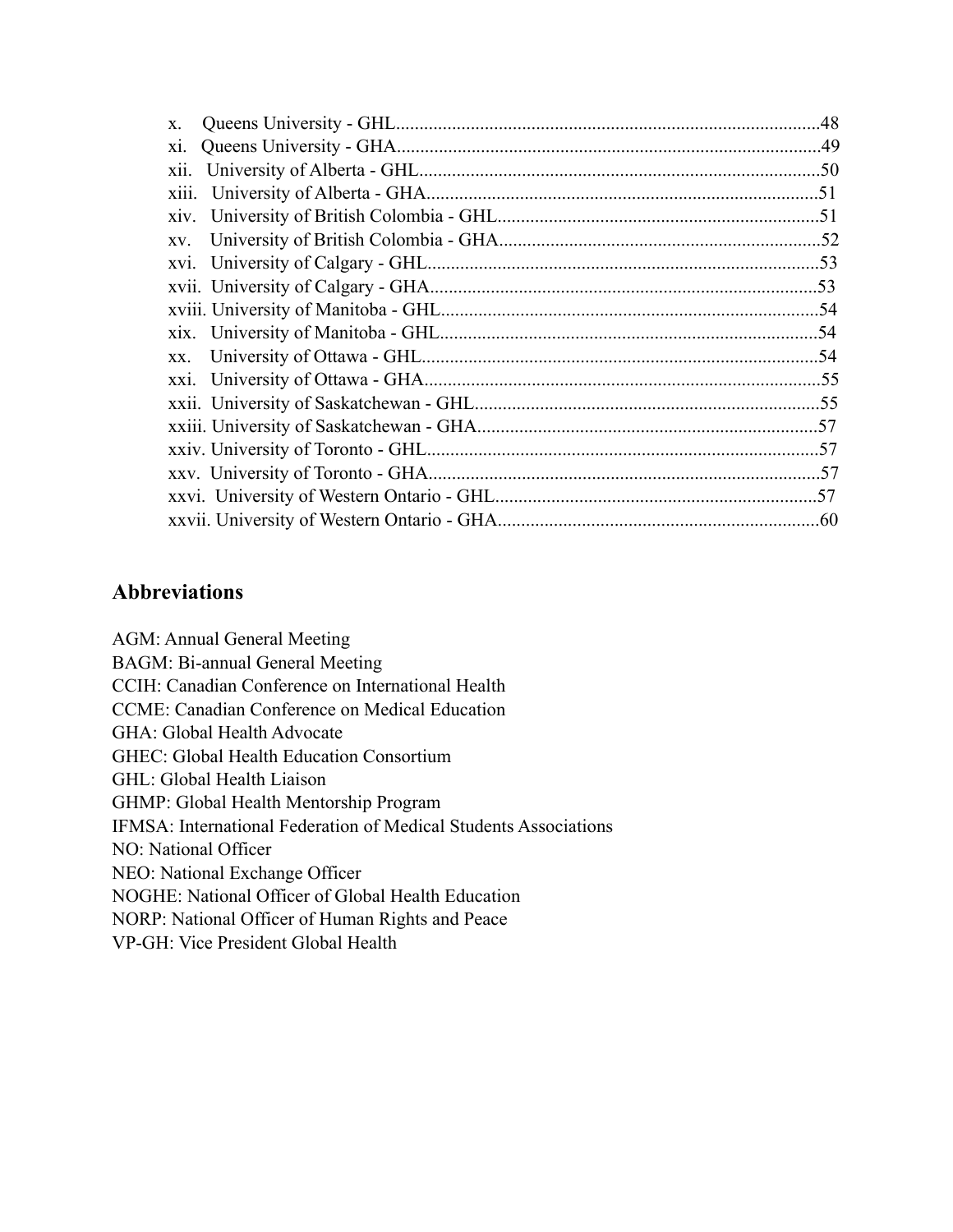# **1. VP Global Health Update - Brianne Hudson**

# I. Description of Position

The Vice President Global Health (VP-GH) provides guidance, leadership, and support to the GHP. The VP-GH is responsible for assuring that GHP follows the principles and procedures outlined in its operating policy. She/He represents the GHP to the CFMS executive and with external organizations such as the International Federation of Medical Students' Association (IFMSA). She/He is also responsible for managing the GHP budget, organizing GHP meetings, and maintaining communication between GHP members.

II. Activities

- 1. Meetings Attended:
- 1. CFMS AGM, Halifax, NS, Sept 26-28, 2008
- 2. CFMS Exec Meeting, Ottawa, ON, Oct 17-19, 2008
- 3. CCIH, Ottawa, ON, Oct 26-28, 2008
- 4. CFMS Exec Meeting, Toronto, ON, Jan 16-18, 2009
- 5. IFMSA March Meeting, Hammamet, Tunisia, Mar 2-9, 2009
- 6. GHEC Conference, Seattle, WA, April 3-5, 2009
- 7. CFMS BAGM, Edmonton, AB, May 1-2, 2009
- 8. CCME 2009, Edmonton, AB, May 3-4, 2009
- 2. Portfolio Updates

There is an opportunity for the CFMS-GHP to join IFMSA-Quebec in bidding to host the IFMSA August Meeting 2010 in Montreal. We are still in the process of having local reps approve our participation. Should our motion to participate pass, the VP-GH 2008/2009 will be responsible for overseeing CFMS-GHP participation in preparing for the joint bid, which will occur this August in Macedonia.

- 3. Completed Projects
- Hiring new national officers: We hired the new NORSH, Sarah Fung (UofA) and the new NOP, Laura Chng (UBC) in January 2009. I have helped them to transition into their roles.
- Representation at IFMSA March Meeting in Tunisia: Organized a delegation of five CFMS members to attend this meeting, and represented Canadian medical students at the meeting. Supported students to fulfill their roles at the conference.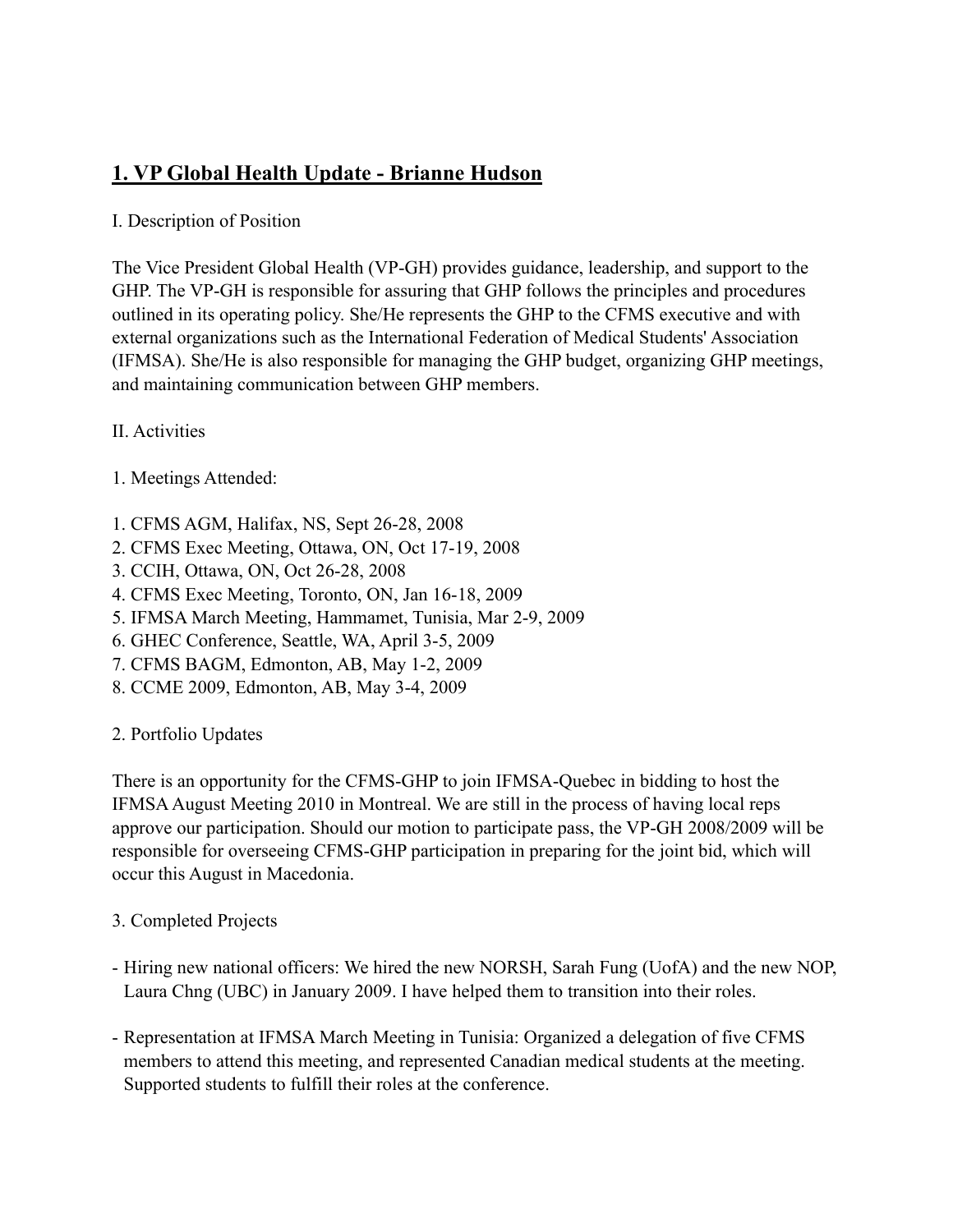- Supported NORP in preparing for the MonWHO: Assisted Trisha in organizing the delegation of GHAs to the MonWHO in March 2009.
- 4. Current Activities
- Joint Bid for August Meeting 2010: Collaborating with IFMSA-Qc on their bid to host the IFMSA August Meeting in 2010. I have put forth a resolution to seek approval at BAGM from local reps for us to move forward with this. CFMS participation would include organizing the pre-GA, assisting in soliciting for sponsorship, providing leadership in "green" initiatives for the meeting, and providing up to \$15,000 in funding (this would be matched by FMEQ).
- BAGM Meeting Planning: Planning agenda, lining up presenters, planning GHP presentation to the general assembly, compiling reports, carrying out general admin duties for GHP members.
- Pre-departure Presentation: At CCME, I will be presenting to the Deans of Undergraduate Medical Education on 'The Case for Pre-departure Training', and review the work that has been done by CFMS GHP members up to this point.
- Ensuring CFMS and healthforall.ca websites are updated: I'm currently working with Laura (NOP) to ensure GHA poster presentations, etc are available for viewing on healthforall.
- CFMS-GHP Finances: Regulate spending according to the GHP budget, keep financial records.
- Supporting NOs, GHLs and GHAs within their specific roles
- Participating on the CFMS Executive Committee

#### III. Future Goals

I would like to continue to build on initiatives that have gone very well this year. The push for pre-departure training at every CFMS school has been a great success for the CFMS-GHP this year. I would like the CFMS-GHP continue to support GHLs in running pre-departure training, but also look for more ways to support them in advocating for their faculties to take on the responsibility for pre-departure training.

The Global Health Advocacy Program (GHAP) has also seen some major successes this year. This was the first year for the GHAP. At the BAGM, I'd like to review the program and talk about how it can be improved for next year. One recommendation has been for us to collaborate with the organizers of the MonWHO such that we choose a common theme every year for both the GHAP and the MonWHO, since a major part of the GHAP's work at the national level involves participation at the MonWHO.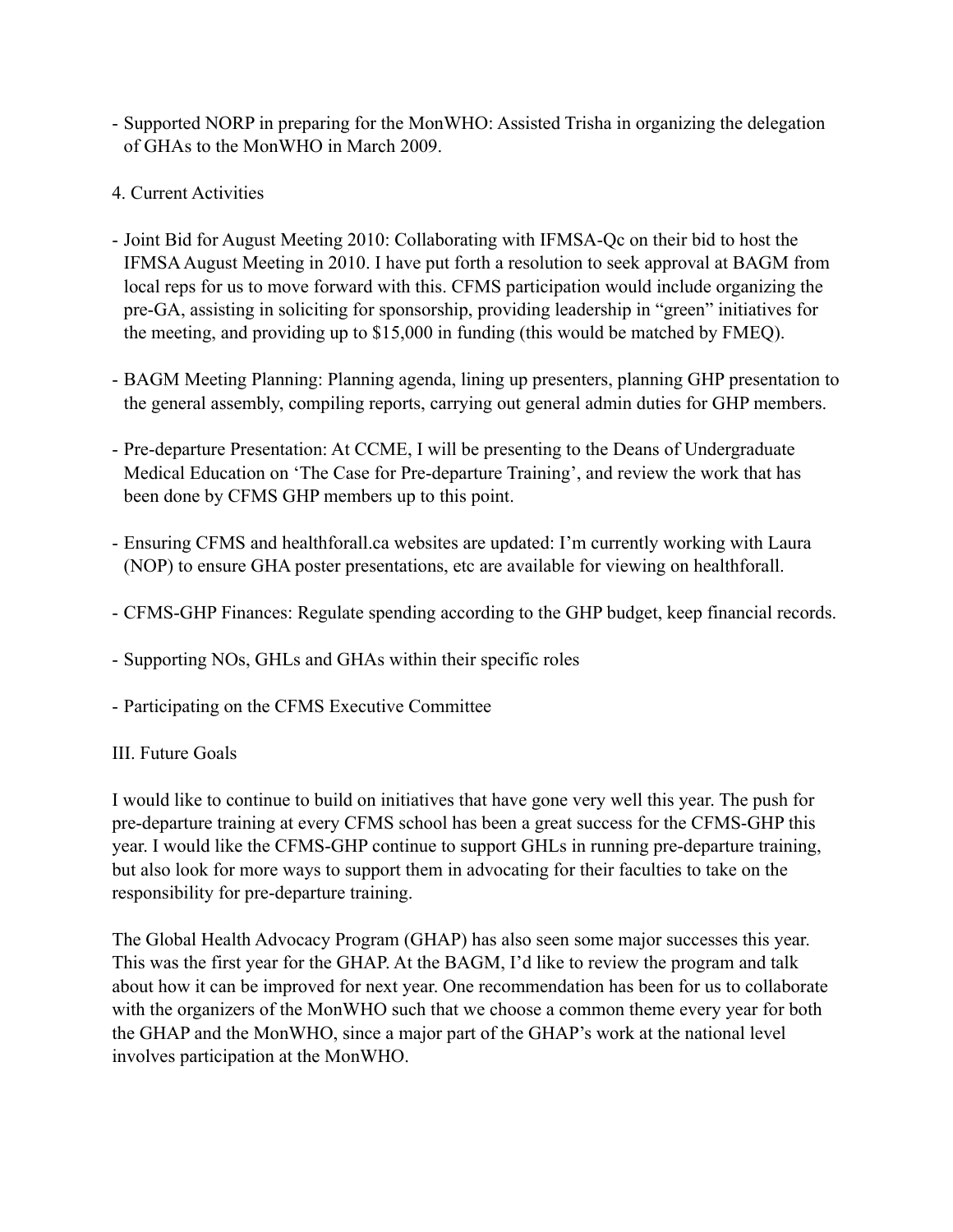The GHAs have done some wonderful work which I would like to see showcased at the national and/or international levels. I plan to encourage GHAs to submit their posters to the CCIH and GHEC Conferences. Moreover, I plan to encourage interested GHAs to draft a policy statement to propose to the CFMS, and perhaps even the IFMSA, which would speak to the right to health of indigenous peoples.

The CFMS-GHP's role within the IFMSA has been somewhat limited of late. We have been presented with the opportunity to join IFMSA-Qc in bidding to host the IFMSA August Meeting 2010 in Montreal. I think this is a wonderful opportunity for the CFMS to take a leadership role within the IFMSA, and foster our relationship with IFMSA-Qc of the FMEQ. We are currently in the process of seeking approval for this joint collaboration from local reps of the CFMS.

A few things have been on the back burner so far during my term: (1) our website, [www.healthforall.ca](http://www.healthforall.ca), and (2) our internal operating guidelines. There was a problem with handover of the website, but our recently hired National Officer of Partnership (NOP) is now on board and developing the site. I plan to support the NOP to make more progress with this in the coming months. I would recommend for the incoming VP-GH to encourage a promo campaign for healthforall.ca during 2009/2010 (distributing something with the website address on it to all med students, or asking people to sign up on the site for a chance to win a prize, ex. an iPod). Our internal operating guidelines are quite good, but require a few edits and some additions. There have been two cases where we've had misunderstandings with GHP members who have been funded to attended conferences. The first issue has been resolved, and I will work with the Exec on the second one after BAGM. I plan to propose some changes to the IOGs to prevent confusion in the future. I plan to work on this during the summer months for approval by GHLs at the AGM in September.

This year, we faced a challenge with the GHP's working groups. It was mandatory for GHLs to participate in a working group, however I worry this had a negative effect on working groups as people signed up out of obligation, without a committed interest. In the end, leaders of the six working groups were left with very little support. I hope to have a discussion at the BAGM with GHP members, but plan to recommend optional working groups for next year.

In closing, I will say that the VP-GH is a lot of work! I hope to use the summer to brainstorm ways to reduce the workload on the VP-GH to make the load more manageable for a medical student.

IV. Recommendations and Suggestions for Improvement

# Within the GHP:

- make working groups optional to make them more efficient and reduce frustration
- collaborate with organizers of the MonWHO to come up with a theme common to both the GHAP and the MonWHO next year
- promo campaign for healthforall.ca in 2009/10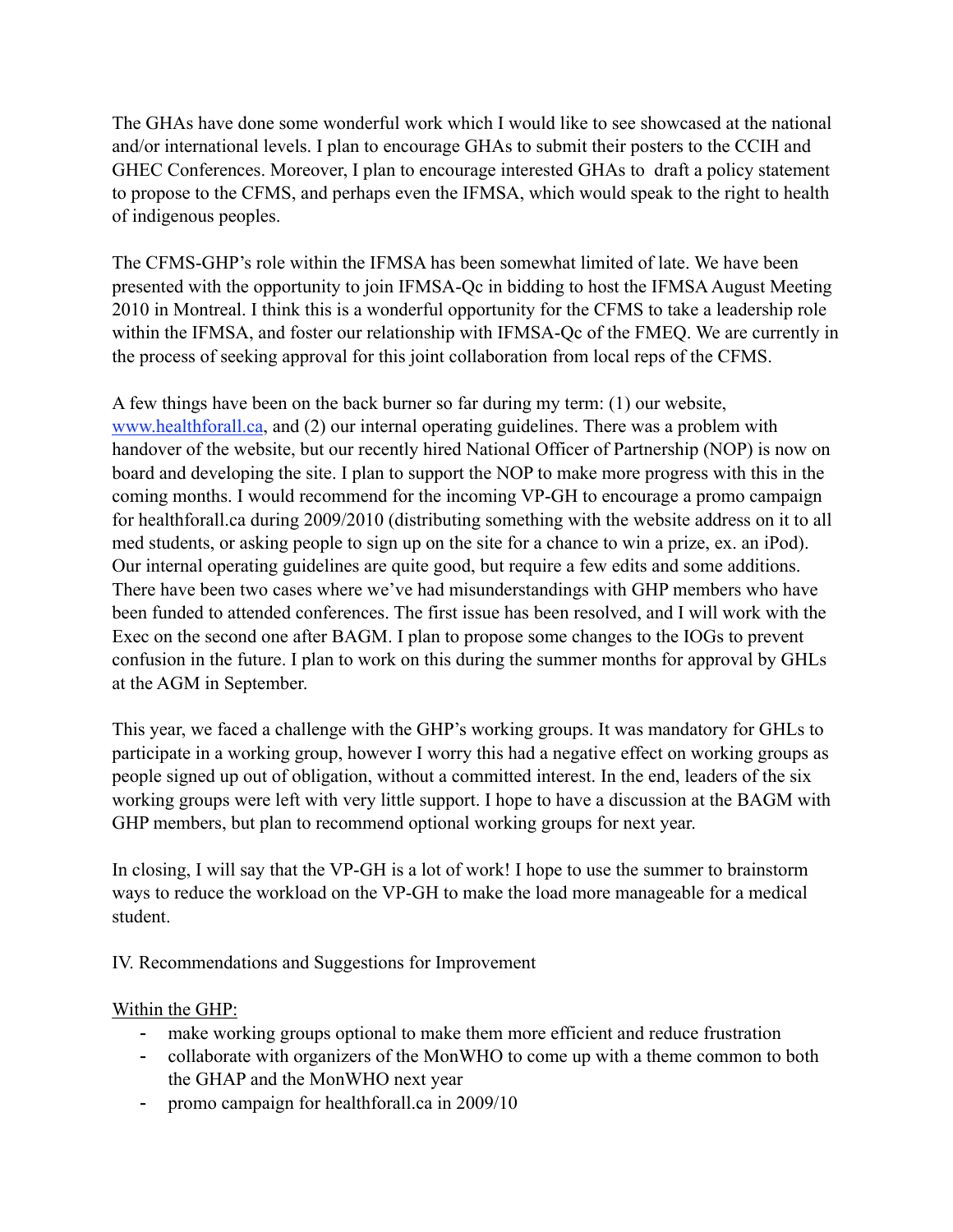- encourage people interested in running for VP-GH to attend the IFMSA August Meeting; VP-GH should make an effort to recruit someone from within the GHP to run for VP-GH

#### For CFMS:

I think it would be nice to have the CFMS constitution, bylaws, policy statements available on our website for members. I've found some policy statements, but they're mixed up with position papers and it's not clear which is which until you open them.

I think we did a great job with the website, but I feel some of it still needs a bit of tweaking. For example, the font size on some of the pages is still quite small.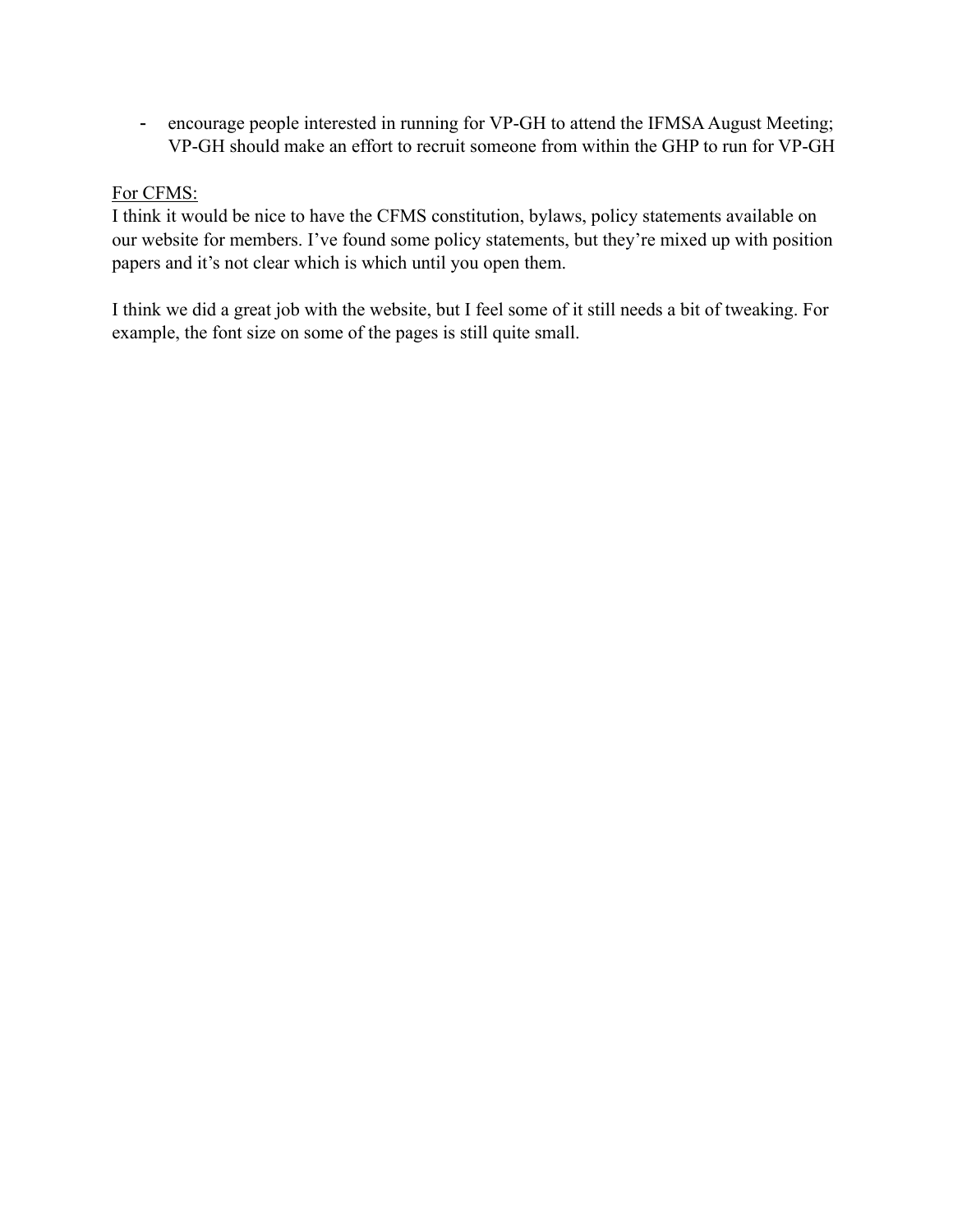# **2. National Officer Updates**

# **i. National Exchange Officer (NEO) Sr. - Fareen Karachiwalla, UWO**

#### I. Description of Position

As the National Exchange Officer Sr., I am responsible for coordinating the research and clinical exchanges within the International Federation of Medical Students Association (IFMSA). This includes coordinating the local committees in setting up incoming student placements, selecting outgoing participants, liaising with the elective coordinators at each Canadian university and communicating with exchange officers around the globe to improve the quality of the IFMSA exchange program.

- II. Activities
- 1. Meetings attended

From March 2<sup>nd</sup> to March 9<sup>th</sup>, 2009, I attended the IFMSA General Meeting in Tunisia. In this meeting, myself and the NEO Jr (Ken Mendoza) attended the Standing Committee on Research Exchanges (SCORE) and Standing Committee On Professional Exchanges (SCOPE) sessions. As such, we were able to meet and plan the logistics of the exchange program with national exchange officers from around the world. We also participated in trans national small working groups focused on improving the credibility and sustainability of the IFMSA exchange program as a whole. Finally, this meeting gave us the opportunity to trade student documents with the exchange officers Canada has contracts with this exchange season.

2. Portfolio Changes

There have been no major updates or alterations to this portfolio.

3. Completed Projects

The outgoing exchange participants for the 2009-2010 exchange season have been selected. There are 62 students participating in professional exchanges in 25 countries around the world and 39 students participating in research electives in 18 countries across the globe. In addition, almost ninety percent of the incoming students for this year have been placed at the thirteen universities across Canada and will be commencing their exchanges starting in June of this year. We have also secured forty-five research projects in different clinical and basic sciences domains for incoming research exchange students. Finally, we have found a new local exchange officer for the University of Toronto who myself and the regional exchange officer have met with and trained recently.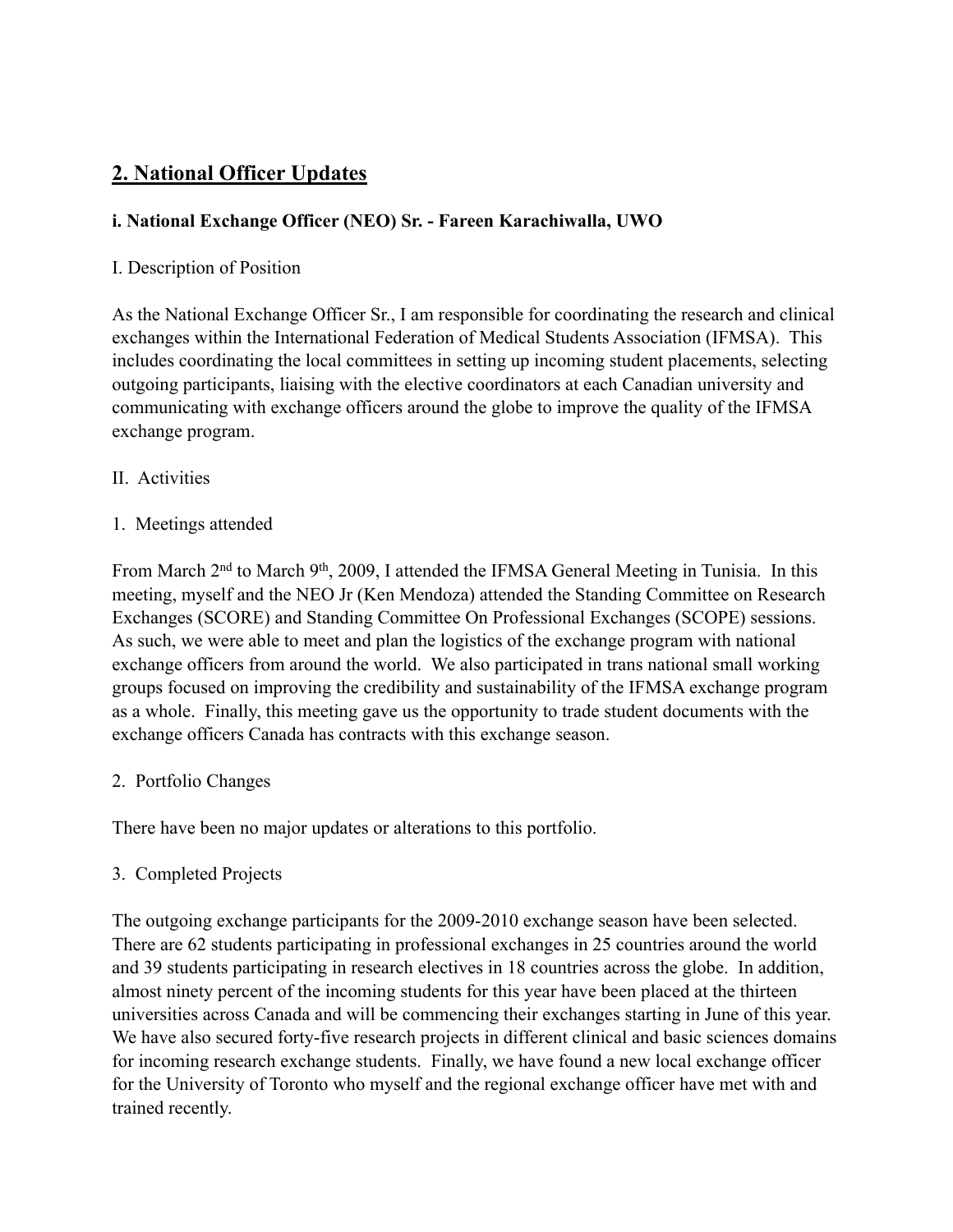#### 4. Current Activities

This year we have implemented a pre departure training strategy that is completely new to the IFMSA exchange program. We are currently working in collaboration with the global health officers at each university to include students participating in the exchange program in their predeparture training modules they develop. To date, one third of IFMSA outgoing students have participated in such training and even more are scheduled to soon. For those individuals who are not able to participate in a pre departure training session at their university, we will be encouraging them to complete an online module called depart smart which informs students about issues related to travel safety, cultural sensitivity, and ethical implications of doing an elective in a resource poor area. We plan on tracking the success of such programs and using student feedback to gauge how useful these sessions are to an IFMSA exchange participant in case a separate module needs to be developed specific to IFMSA exchanges.

We are also currently in the process of participating in an IFMSA wide initiative called the "wiki pages", where each member organization of the IFMSA that participated in the exchange program provides information about their country – cultural norms, weather, medical education, health care system etc. to better prepare incoming students for their elective experiences. Should every country participate, this would not only help students coming to Canada learn more about the specific city they are venturing to, but will also help mitigate some concerns that outgoing students often have regarding the country they are going to. With the help of each local exchange officer, Canada should be completed its profile by the beginning of July. This is a form of pre departure training that will not only help student preparedness but allow national exchange officers to direct students to one centralized place where they can obtain information about all of our local committees.

#### III. Future Goals

In the coming summer months, I hope to evaluate the success of the pre departure training and perhaps work on a module that may be more specific to students participating in IFMSA exchanges. In addition, I would like to implement a new initiative for September that was proposed at the SCORE sessions this past meeting in Tunisia. This initiative is known as the Academic Quality Kit and is a way to ensure that all students going on exchange are gaining a valuable learning opportunity. As part of this initiative, the dean of every medical school in Canada will indicate what they would like their students to gain from an IFMSA exchange in the form of a checklist (for example, focused history taking skills, perform a physical exam under supervision). Our students will then take this documentation with them on their elective and have their supervisor sign off when they have completed these tasks. We will also ask the student to keep a log book of what they do each week on their elective so we ensure that a sufficient learning experience has taken place. This will be a good way for faculty to understand the exchanges better and have their input into what students should be taking out of the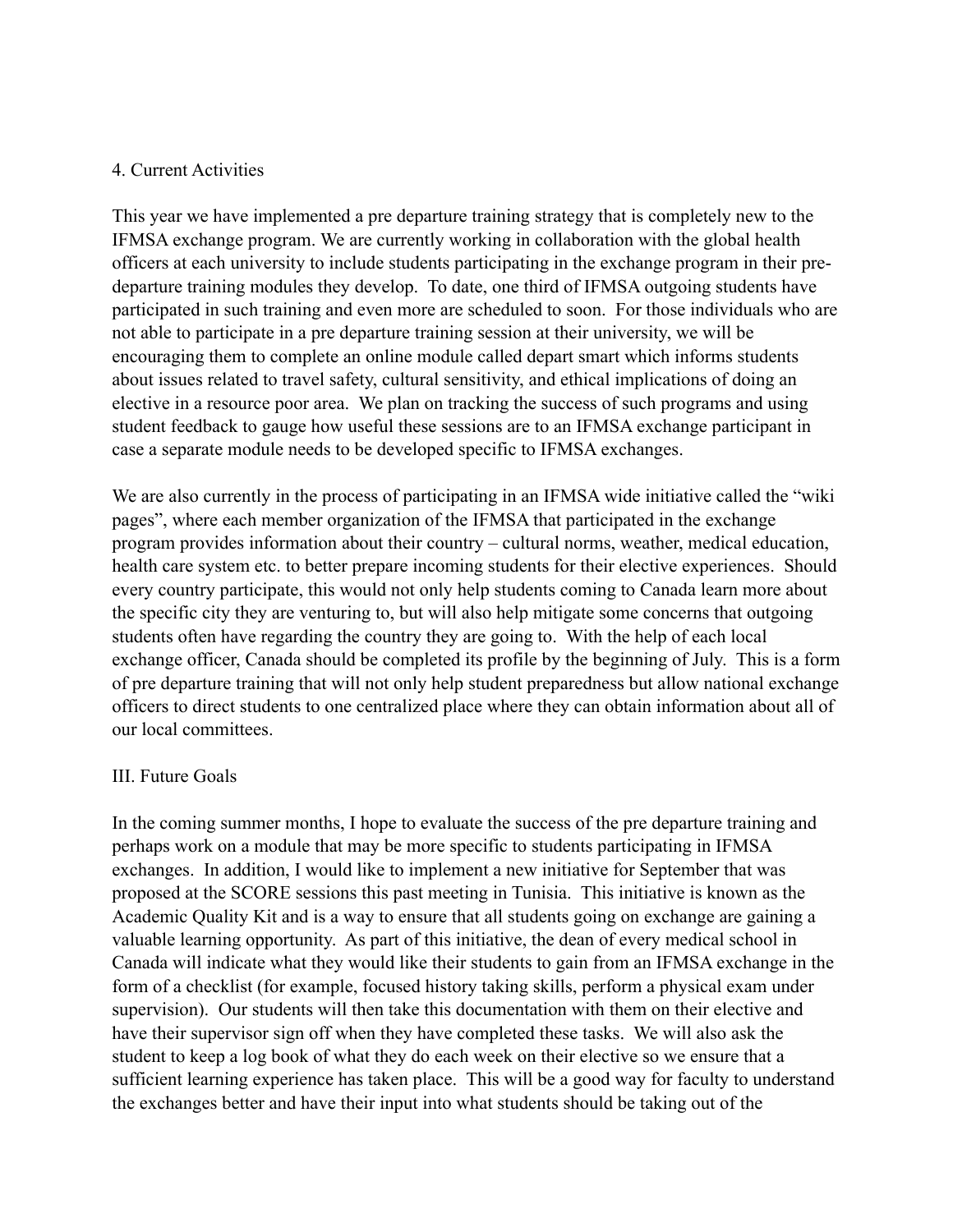experience, which will aid in faculty participation in this program. This will be occurring in each IFMSA country and as such, the entire program will gain credibility and academic standards are still dictated at the university level as standards vary drastically across medical schools around the world. Lastly, I want to put together some training documents for the NEO Jr in order to equip him to adequately take over the exchange program in August of this year.

#### IV. Recommendations and Suggestions for Improvement

I believe some strategies should be taken this summer and next year to ensure the continued investment of both local officers and faculty members in this program. Elective spaces are becoming increasingly difficult to come by and as such, we need to make it clear when renewing contracts to each dean and elective coordinators in Canada the benefits of this program to their students and to all students in Canada. This may be in a form of a report highlighting the successes of the program or individual student statements that we send out to the schools. I am in the process of compiling information regarding liability issues, etc that schools are often worried about so that we can put together a comprehensive package for faculty regarding this program and some of the more recent advances that have taken place which add to the program's sustainability and credibility. Finally, I believe next exchange season, we need to ensure we are constantly keeping in touch with the local exchange officers and making personal meetings and phone calls as much as we can, and continue to have the REOs meet at the AGMs in September to be trained. We have found this year, that personal contact and delegating responsibilities to the LEOs make them more motivated and invested in this program. Perhaps next year, regularly scheduled calls should be made to local exchange officers upon being hired and once more during their term.

It would also be useful for the GHP national officers to meet more frequently and discuss over the phone or in person our portfolios. I would love to have a chance to get feedback from the NOs regarding how to best implement pre departure training within the IFMSA exchange program.

# **ii. National Exchange Officer (NEO) Jr. - Ken Mendoza, UofM**

# I. Description of Position

As the National Exchange Officer Jr., I coordinate research and clinical exchanges within the International Federation of Medical Students Association (IFMSA) with the assistance of the Regional and Local Exchange Officers. I was recently appointed to this position on Oct 2008. I am responsible for outgoing students.

# II. Activities

1. Meetings attended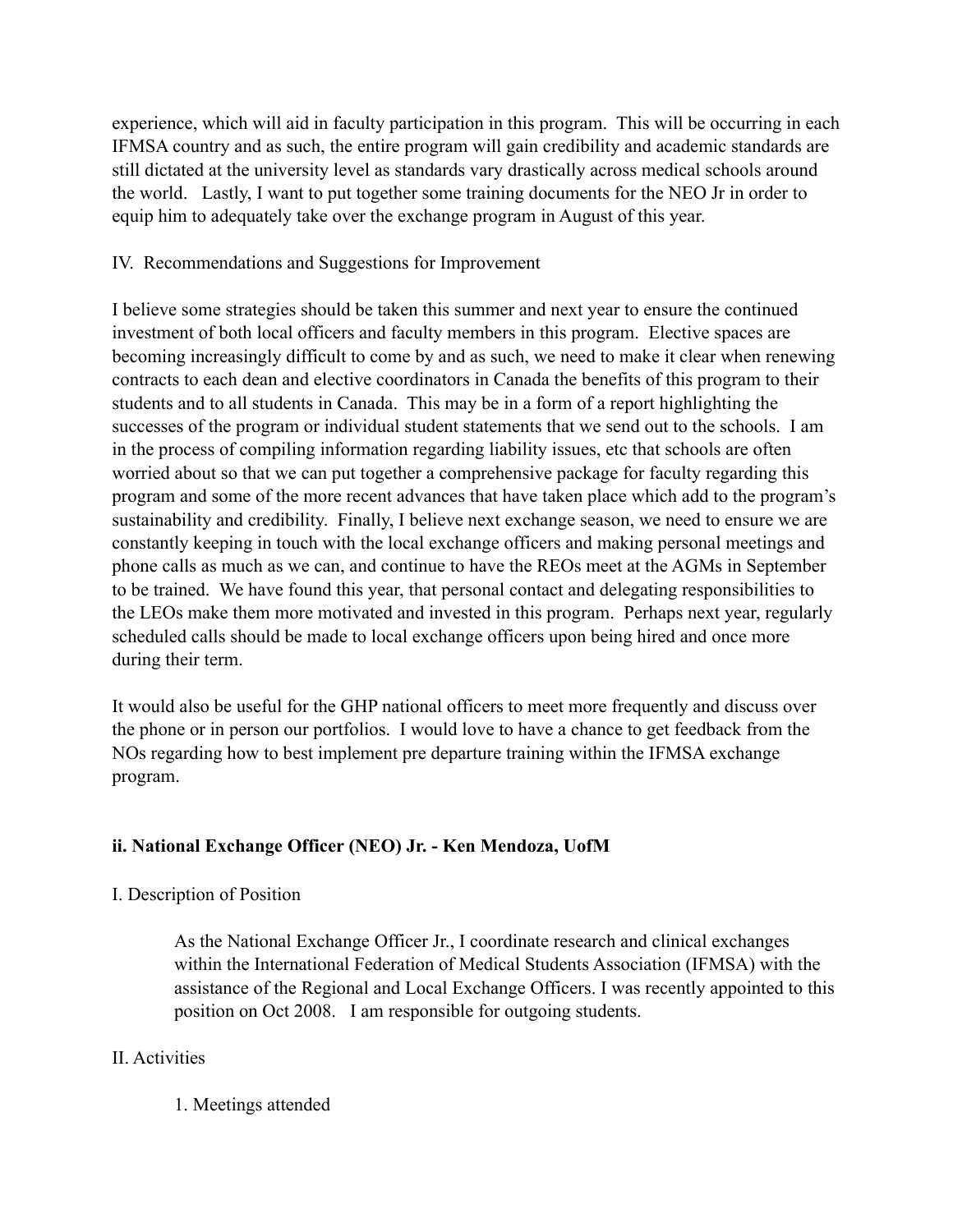#### IFMSA March Meeting 2009 – Tunis, Tunisia

- 2. Portfolio Changes N/A
- 3. Completed Projects

The outgoing exchange participants for the 2009-2010 exchange season have been selected. There are 62 students participating in professional exchanges in 25 countries around the world and 39 students participating in research electives in 18 countries across the globe.

4. Current Activities

The "Cards of Acceptance" for outgoing students are now in the ongoing process of being received and accepted.

#### III. Future Goals

- Send out the electronic application forms earlier next year
- Compiling a database for feedback from as many exchange students as possible
- A website detailing the various cities in Canada
- Generate more interest in exchanges in some schools with a low number of applicants such as McMaster
- Create documents to facilitate changeover of LEO/REO/NEOs

IV. Recommendations and Suggestions for Improvement

- Look into the possibly of having 4 NEOs instead of the current 2 NEO/NORE system. Currently, we have the NEO Jr. responsible for outgoing students and the NEO Sr. responsible for incoming students. My proposal is to have a NEO incoming Jr., NEO incoming Sr., NEO Outgoing Jr., NEO Outgoing Sr. Sending 4 NEOs to all the IFMSA meetings will be expensive, so in order to offset costs, my idea was that the outgoing NEOs would attend the March Meeting (outgoing student document exchange) while the incoming NEOs would attend the August Meeting (signing student contracts). With the current system, the NEO Jr. spends an entire year learning how to do outgoing, but in the following year will takeover incoming from the NEO Sr. In other words, next year, I will be responsible for incoming students and the experience I've gained from dealing with outgoing students this year will not be fully utilized.
- I will be surveying students before the August Meeting to see what destinations students would be most interested in going and attempt to sign contracts with those countries. There were several countries this year that did not attract interest as opposed to others.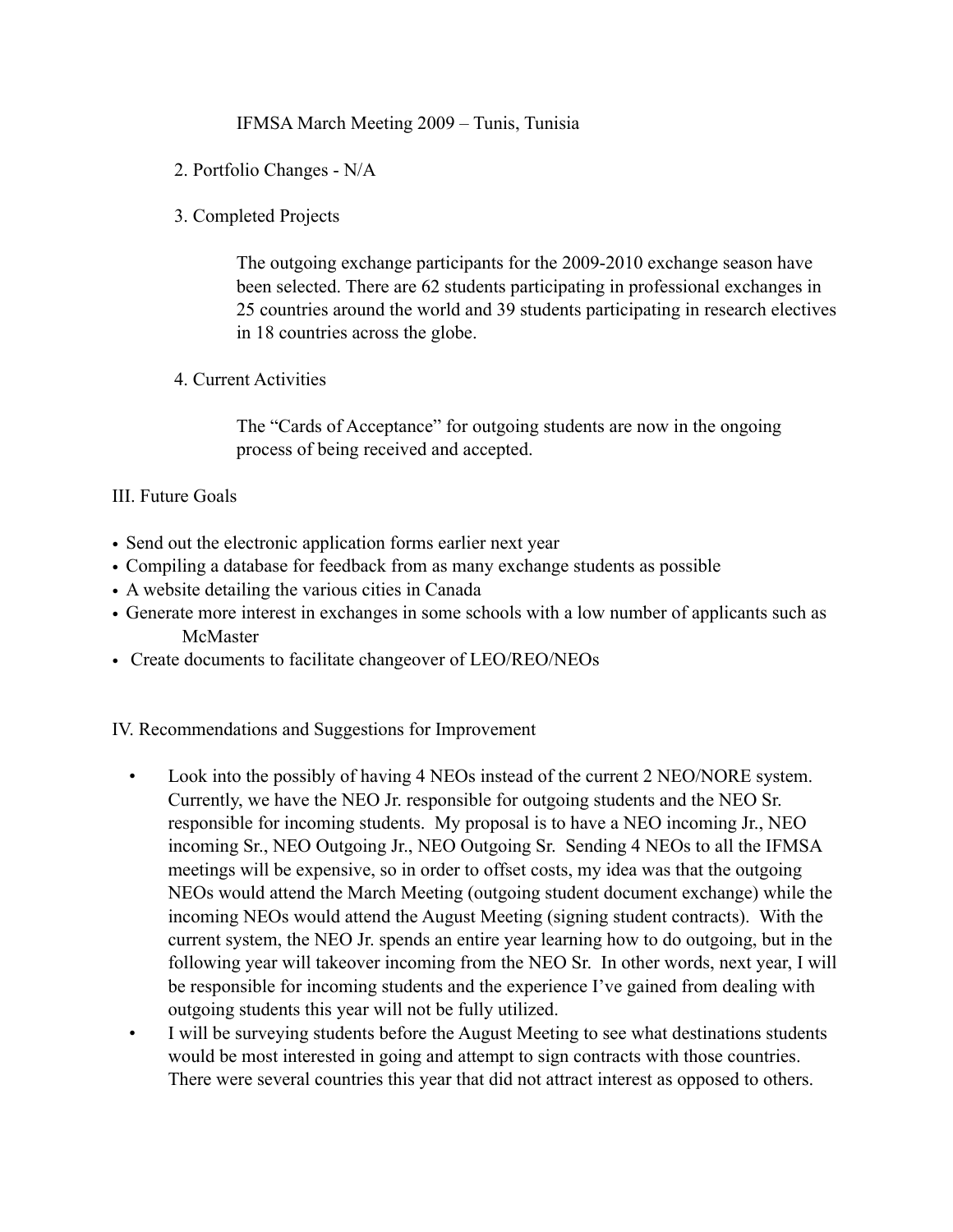• Another "official" e-mail address for the NEO Jr. The only current official address is exchanges $@c$ fms.org which forwards to neo.nore.canada $@g$ gmail.com.

# **iii. National Officer of Global Health Education (NOGHE) - Mike Slatnik, UWO (incoming) and Kelly Anderson, UWO (outgoing)**

\*Please note this report compiles activities of both the incoming and outgoing NOGHE Michael Slatnik (NOGHE) and Kelly Anderson (outgoing as of BAGM 2009)

# I. Description of Position

As incoming and outgoing National Officers of Global Health Education, our goals are to promote the incorporation and continual improvement of global health education and predeparture training at all Canadian medical schools. We work closely with the Chairs of the Predeparture Training and Global Health Curriculum working groups, as well as relevant external organizations such as the AFMC Global Health Resource Group, the Global Health Education Consortium and the Canadian Society for International Health.

# II. Activities

- 1. Meetings attended:
	- Family Medicine Forum, CFPC (November 2008) in Toronto (Mike)
	- Bellagio Rockefeller Conference, "Expanding Frontiers in Medical Education" (Sept 2008) in Italy (Kelly)
	- GHEC biannual Board Meeting (November 2008) in Chicago (Kelly)
	- GET Ready! Predeparture Training Conference at UWO (Mike and Kelly)
	- GHEC biannual Board Meeting (April 2009) in Seattle (Kelly)
	- GHEC Annual Conference (April 2009) in Seattle (Mike and Kelly)
- 2. Portfolio update (list any changes to the nature of your portfolio, etc)
	- No changes
- 3. Completed projects (over the last quarter, ie since AGM)

Transition of NOGHE role is essentially complete. Kelly has introduced Mike to all of the relevant organizations and partners, and Mike is developing relationships with these groups. Predeparture Training successfully implemented at 14 / 14 CFMS medical schools this school year!

4. Current activities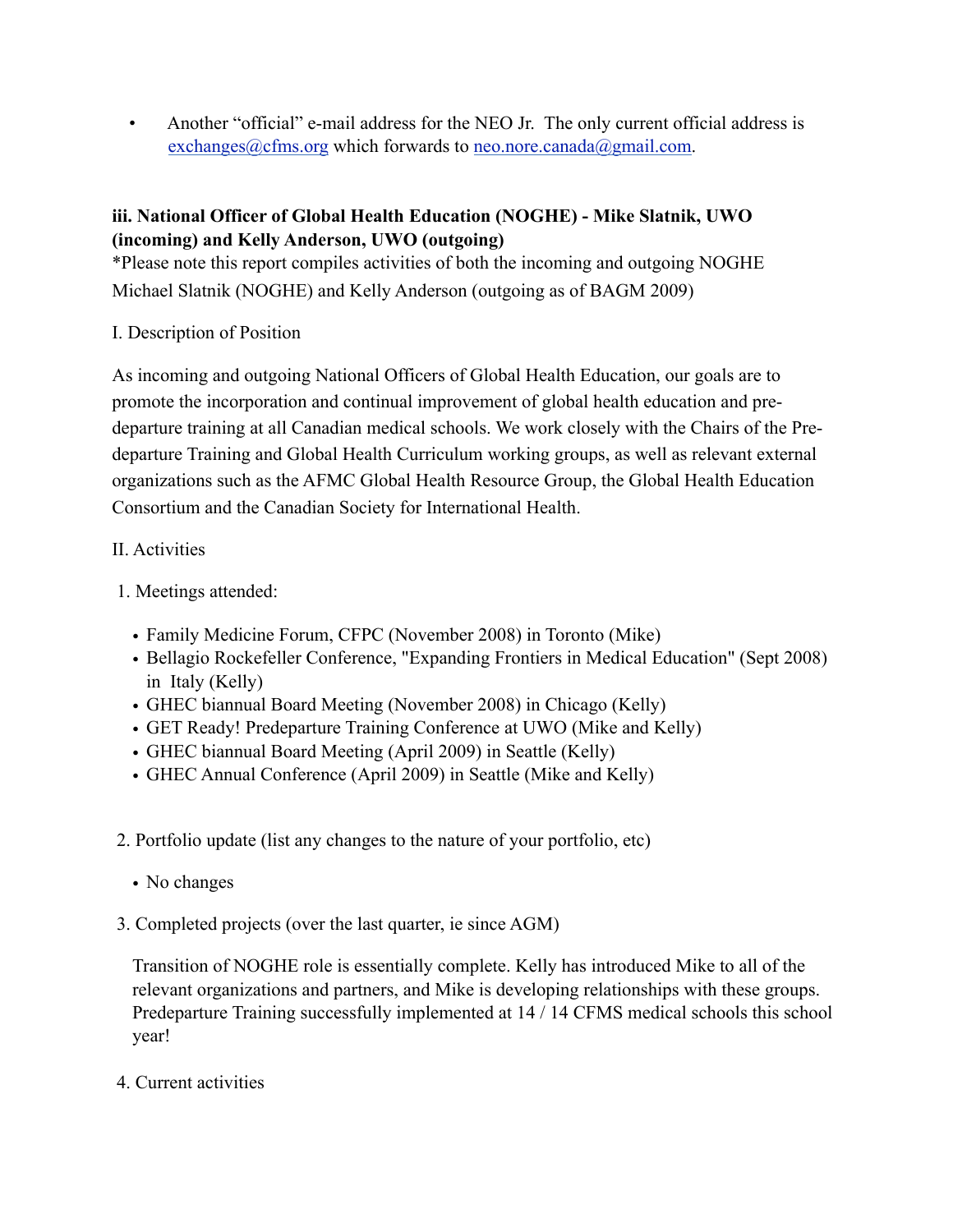#### Pre-departure training

- Mike has worked closely with GHLs from every CFMS school, as well as Dax Biondi, predeparture training working group chair, to advocate for predeparture training at all CFMS schools. As of April 2009 this is a reality, with pre-departure training happening in some capacity this school, at 14/14 CFMS schools! This is a tremendous accomplishment, building on the success of the predeparture training document created last year by the CFMS GHP & AFMC Global Health Resource Group.
- *!* Mike has been in discussions with Stephanie Forte, representative of IFMSA-Quebec, to advocate pre-departure training at a truly national level, including the 3 medical schools in Quebec. We are also working with Brianne Hudson and the CFMS executive to bring an IFMSA-Quebec representative to the BAGM in Edmonton, to work towards establishing a long-lasting and beneficial relationship between the CFMS GHP and IFMSA-Quebec.
- *!* Mike and Kelly, in conjunction with Natalie Bocking (McMaster) and Dr. Timothy Brewer wrote an article on pre-departure currently in submission to the CMAJ.
- Kelly and Natalie presented Canadian pre-departure training at the GHEC Conference in Seattle.

# Global health curriculum

- *!* As a member of the Global Health Curriculum working group, Mike has worked closely with Olivier Drouin, the chair of this group. The working group will be focusing on accumulating the evidence for the benefits of global health education in the medical school curriculum, as well as developing tools for advocacy so that medical students can push for global health in their curricula.
- *!* Mike and Kelly are active members of the US-Canadian Joint Committee on Global Health Education standards. We are working in this group in order to develop guidelines for global health in medical school curriculum. At the GHEC meeting in Seattle, this group presented a set of core competencies for Global Health Education, which will go towards creation of global health curricula in medical schools.
- *!* Kelly continues to assist the GHMP in their networking, mentor recruitment, matching and monitoring of mentorship pairs. I organized a formal research process for the GHMP this year, to determine the benefit of mentorship in global health education.
- *!* Kelly began collecting examples of how medical students across Canada are teaching each other global health. Currently I have information from six medical schools. I will collect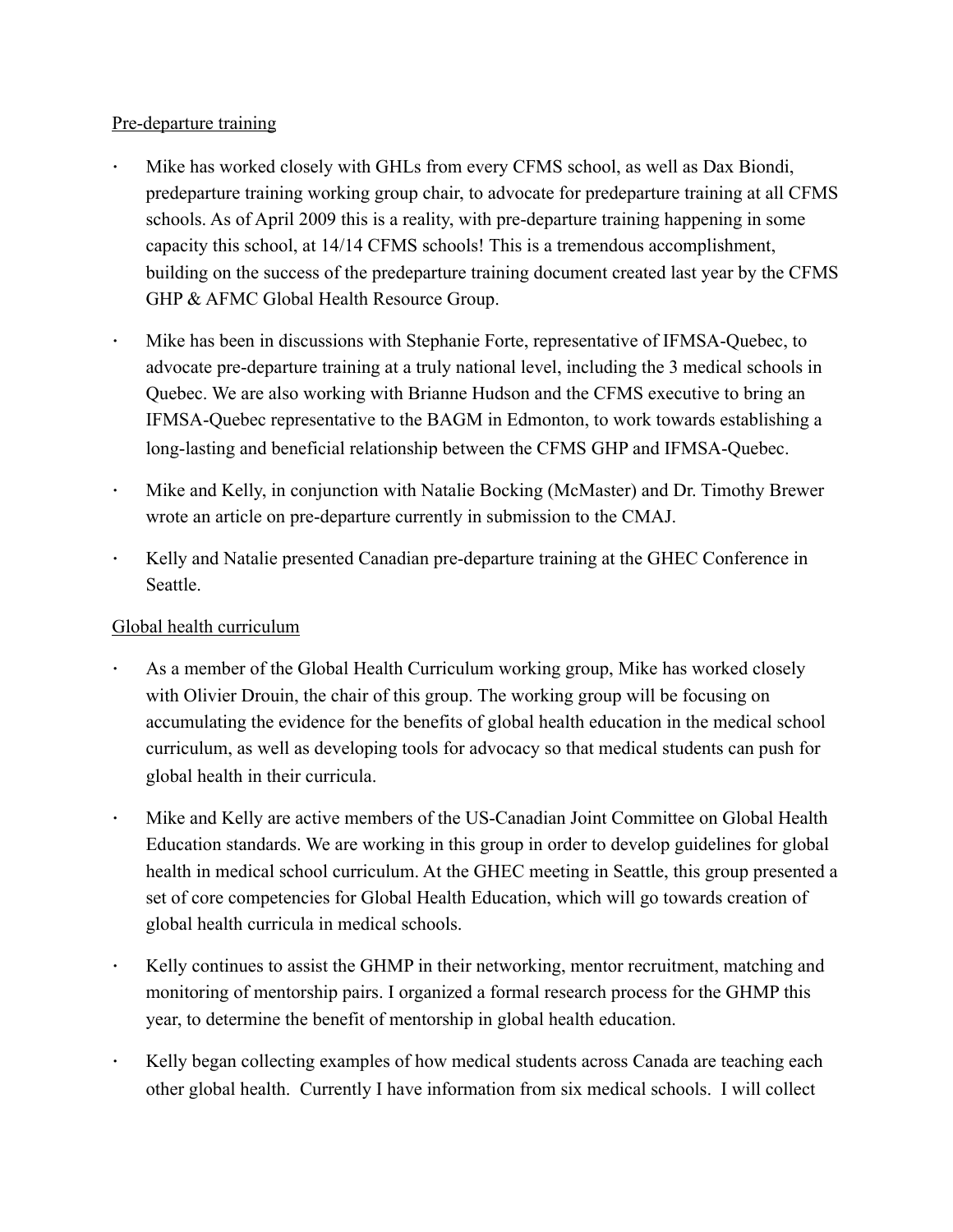more information at BAGM, and will compile this into an advocacy commentary and document for distribution and publication.

- *!* Kelly and Mike will co-present with Dax Biondi at the Ethics Workshop at the Canadian Conference on Medical Education, Edmonton, May 4 at 10am.
- *!* Mike and Kelly are both actively working with Tim Brewer, chair of the AFMC Global Health Resource Group, to plan the global health ethics workshop at the CCME on May 4. Mike and Kelly will both be participating in and speaking in the workshop, relating to predeparture training and global health ethics. You are all invited to attend!

# Global health website & communications

- Mike and other members of the CFMS GHP are working on building [www.healthforall.ca](http://www.healthforall.ca) even further, as a resource for global health and global health education.
- Kelly worked briefly with new NO Trisha Rys to ensure adequate orientation and program development. She has also been involved in the recruitment process for new NOs.
- *!* Mike is working to set up a National Global Health listserv for CFMS students interested in global health. This will greatly facilitate communication amongst passionate global health leaders, from coast to coast, as well as provide global health education resources directly to interested students.

#### Liaison with the CFPC

*!* Mike has had discussions with the Global Health Committee of the Canadian Family Physician's College. It has been proposed to the CFPC to expand the current 5-member GHC to a 7-member committee, including one medical student and one resident. The CFPC GHC is currently deciding whether to definitely move ahead with this, and how selection of the students / residents will take place. This is a very exciting opportunity, which would allow for global health advocacy collaboration, from medical school through to family practice, and could make great strides in increasing communication between global health at the medical student, residency, and faculty level. A part of this collaboration could include CFMS students presenting along with the GHC at the Family Medicine Forum in Calgary in October 2009.

# Canadian Conference on International Health

*!* Dr Kevin Pottie, a family physician in Ottawa dedicated to work in the area of refugee health, has organized an all-day workshop for the CCIH in Ottawa, in Oct 2009. The workshop will feature speakers from the areas of immigrant, refugee and global health, will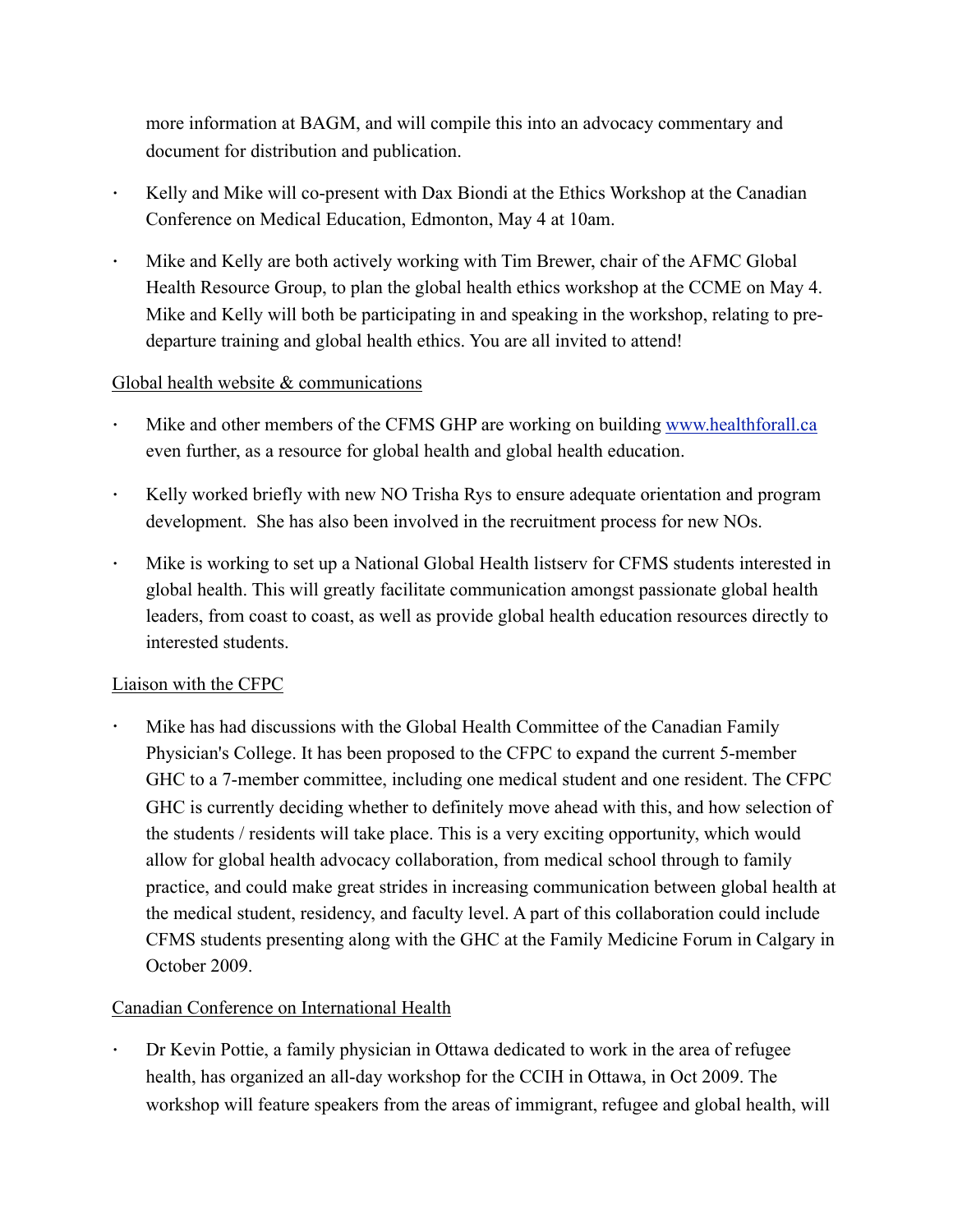have representation of CFMS activities by Michael Slatnik (NOGHE), as well as a keynote opening address by Dr Jeff Turnbull, President-elect of the CMA. The workshop is currently titled: "Pathways to Global Health Competence: developing knowledge, skills, and a commitment to social justice." This symposium will provide an overview of experiential or service learning and explore its role in developing global health justice. In an effort to improve global health education for health professionals it will focus on concrete examples of service learning programs in Canada, Panama and Benin as well as emerging National student initiatives aimed at improving the quality of global health education(from Dr Kevin Pottie).

Kelly officially sits on the CCIH 2009 Planning Committee although is essentially a silent member, as there are over 40 major faculty members and global health leaders on this committee.

# Liaison with GHEC

- *!* Kelly continues to sit on the Board of GHEC until November 2009 as per their internal bylaws. As this was the first time a CFMS representative sat on the GHEC board, there continue to be obstacles to understanding how the CFMS will be represented in continuity with our own internal operating guidelines. Mike will be invited to the board meeting in November 2009 to further investigate this.
- Kelly continues to support GHEC in terms of building student involvement in all of their projects.
- *!* Kelly will give presentations on 'global health ethics' on behalf of the CFMS and GHEC at Yale and Boston University in September 2009.

#### III. Future goals

- *!* Continued support for pre-departure training at every CFMS school, liaising with IFMSA-Quebec to coordinate pre-departure training at every Canadian medical school, and working on improving quality and structure of pre-departure training at all schools.
- *!* Continued work on global health curriculum via committees and institutional partnerships.
- *!* Building healthforall.ca as a global health learning resource, as well as an institutional memory tool for the CFMS.
- IV. Recommendations and suggestions for improvement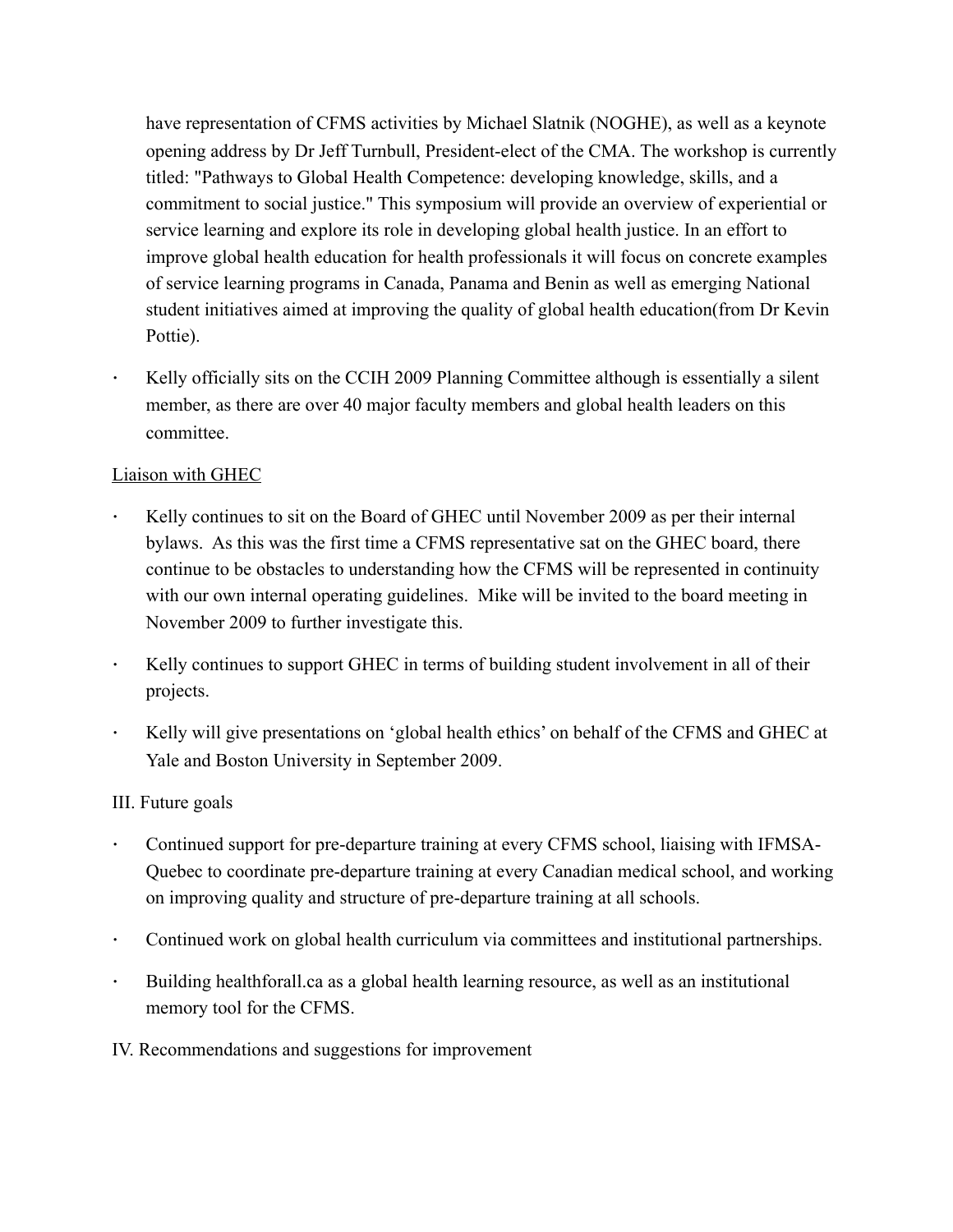As the handover is now complete, Kelly will step down from this role and Mike will continue to support and build this portfolio. Kelly will be available as needed to ensure maximal handover and institutional memory building.

In terms of suggestions, we hope that all of the national officers will continue to build closer connections to improve the overall productivity and integration of the GHP.

# **iv. National Officer of Human Rights and Peace (NORP) - Trisha Rys, NOSM**

I. Description of Position (briefly describe what you do in 2-3 sentences!)

The role of the NORP is to create opportunities for Canadian medical students to learn more about issues related to Human Rights and Peace, and to act as advocates in this regard. The role of the NORP involves working with the GHP's Advocacy Working Group and Global Health Advocates (GHAs) to develop local and national advocacy initiatives. As well as supporting Global Health Liaisons (GHLs) to organize campaigns related to human rights and peace.

# II. Activities

- 1. Meetings attended:
- CFMS teleconference
- Individual GHA teleconferences
- Montreal World Health Organization Simulation (MonWHO)

2. Portfolio update (list any changes to the nature of your portfolio, etc)

- Not currently
- 3. Completed projects (over the last quarter, ie since AGM)
- University of Calgary has started an Aboriginal Health Association student group. The Focus of this group includes
	- o Speaker series
	- o Outreach initiatives
	- o Promoting medical electives in aboriginal health
	- o Promoting medicine as a career choice to aboriginal students
- University of Toronto has initiated a partnership with the Aboriginal Street Youth Program. This vision includes initiating a learning exchange partnership whereby Aboriginal youth interested in pursuing medicine as a career might be supported through mentorship arrangements with students and faculty.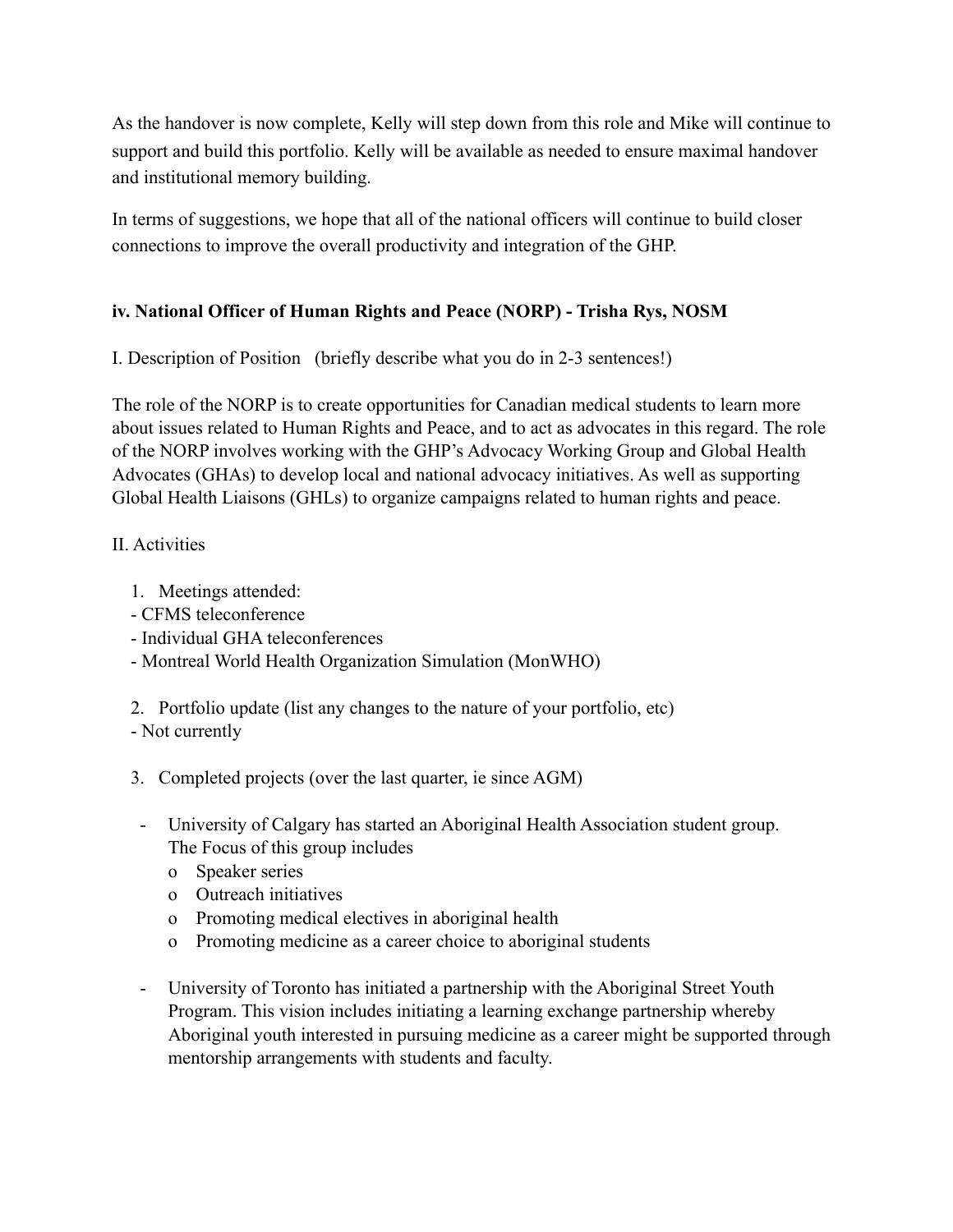- University of Toronto has partnered with the First Nations House, which is an organization that provides culturally supportive student services and programs to Aboriginal students and the general community at the University of Toronto.
- University of Toronto has been working to improve policies for aboriginal students applying to U of T.
- University of Toronto is looking into partnering with the International Health Program (UTIHP) in promoting their existing programs around Aboriginal health education. This would involve working with UTIHP executives whose mandate is to organize and plan educational events relating to Aboriginal health.
- McGill has developed and is conducting the CKUT radio program Health on Earth. This program discusses aboriginal health issues on the radio for half an hour each week.
- McGill: Has been working to organize a cultural sensitivity training workshop that can be conducted for students traveling abroad.
- The GHA has completed and presented a workshop for the MonWHO focusing on Aboriginal and Environmental health, using the Oil Sands and contamination of Fort Chipewyan's water source as a case study
- Working on the development of a speakers series featuring physicians in Montreal that have spend time working up north and are open to sharing their experiences
- Dalhousie University: Has been working on developing an Aboriginal Health Association Student Group.
- Arranged for a meeting with the Undergraduate Medical Curriculum Committee to discuss the core competencies developed by IPAC-AFMC and how Dalhousie can best act on those recommendations.
- Working to connect with local Aboriginal communities to develop elective opportunities for interested medical students.
- Speaker Series: -First Nations History with Dr. Daniel Paul November 27th

-Suicide Rates among Inuit Youth with Jack Hicks January 6<sup>th</sup>

-Cultural Competency Training with Dr. Wayne Warry (McMaster) February 19th

- Careers in Aboriginal Health with Atlantic Regional Director of FNIB Date: April 2nd

- NOSM has been working collaboratively with the GHL to develop pre-departure training which will address cross-cultural issues.
- Organized for a film night for NOSM students to increase awareness Re: Aboriginal health issues - in particular the impact of Residential Schools on health a film called "Muffins for Granny" by Nadia McLaren.
- The GHA has assisted in the development of the cultural sensitivity training workshop for MonWHO
- Plans to present about medical school, admissions, etc. at the Aboriginal Cultural Centre at Lakehead University
- Queens University- Has been working on developing an observership opportunities for First Nations youth in Moose Factory (an island in James Bay) where Queen's has a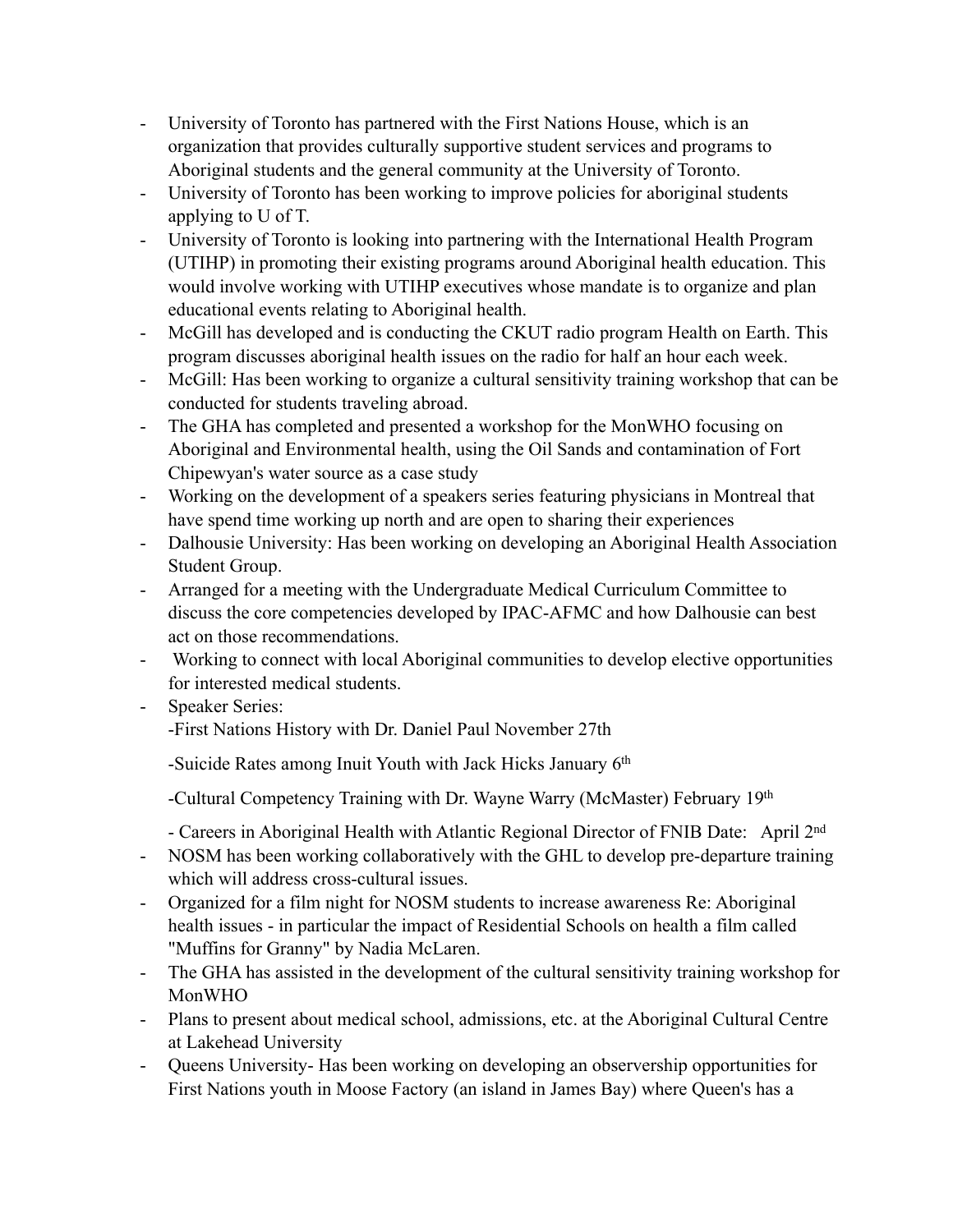strong connection, sending physicians, clerks and residents there for placements to work in the local medical clinic; the intent is to expose youth to health care professions and to open doors for mentorship opportunities

- Investigation of the admissions process for Aboriginal applicants at Queen's, discussion with faculty of potential areas for improvement/change, potentially developing a forum for Queen's medical students to raise awareness of the policy and the issues surrounding it.
- Advocating for curriculum re-development talks to encourage an increase in focus on Aboriginal health.
- U of Alberta: Has been working towards developing a collaborative relationship With the Aboriginal Health Group already set up at U of A. Goals included developing an Aboriginal Speakers Series, mentorship program for Aboriginal youth, tobacco education program for aboriginal youth and arranging a round dance.
- GHA participation and presentation at the MonWHO
	- -3 Poster Presentations
	- -1 Workshop- Cultural Sensitivity Training Workshop
- 4. Current activities
- Trying to organize a group of GHAs to collaborate with Stephanie, one of the organizers of the MonWHO, in policy development. This would involve utilizing the research done for the MonWHO to develop a policy statement that could be implemented by the CFMS and possibly the IFMSA related to Aboriginal Health.
- Submitting claims for the GHAs travel expenses
- Preparing for the CFMS Bi-general Annual Meeting (BAGM) that will be taking place in Edmonton May 1st-3rd.
- I have recently invited 4 GHAs to attend the BAGM. I will work with these GHAs to coordinating travel arrangements/ accommodations.
- Working with GHAs to write two articles of the CFMS Review: One article will explore the Global Health Advocate Program (exploring the GHA experience) and the second will discuss a particular GHAs experience at the MonWHO conference.
- Reflecting on the GHA program and development of strategies to improve the program for next year.

# III. Future goals

- Summer project: To create a GHA Manual
- To improve communication/ collaboration with the Advocacy working group
- Increase collaboration between GHLs and GHAs
- To use poll results from the GHA to contribute to discussions regarding the theme for next year.
- To attend/ present at BAGM
- Attend/ present at the conference in Macedonia in August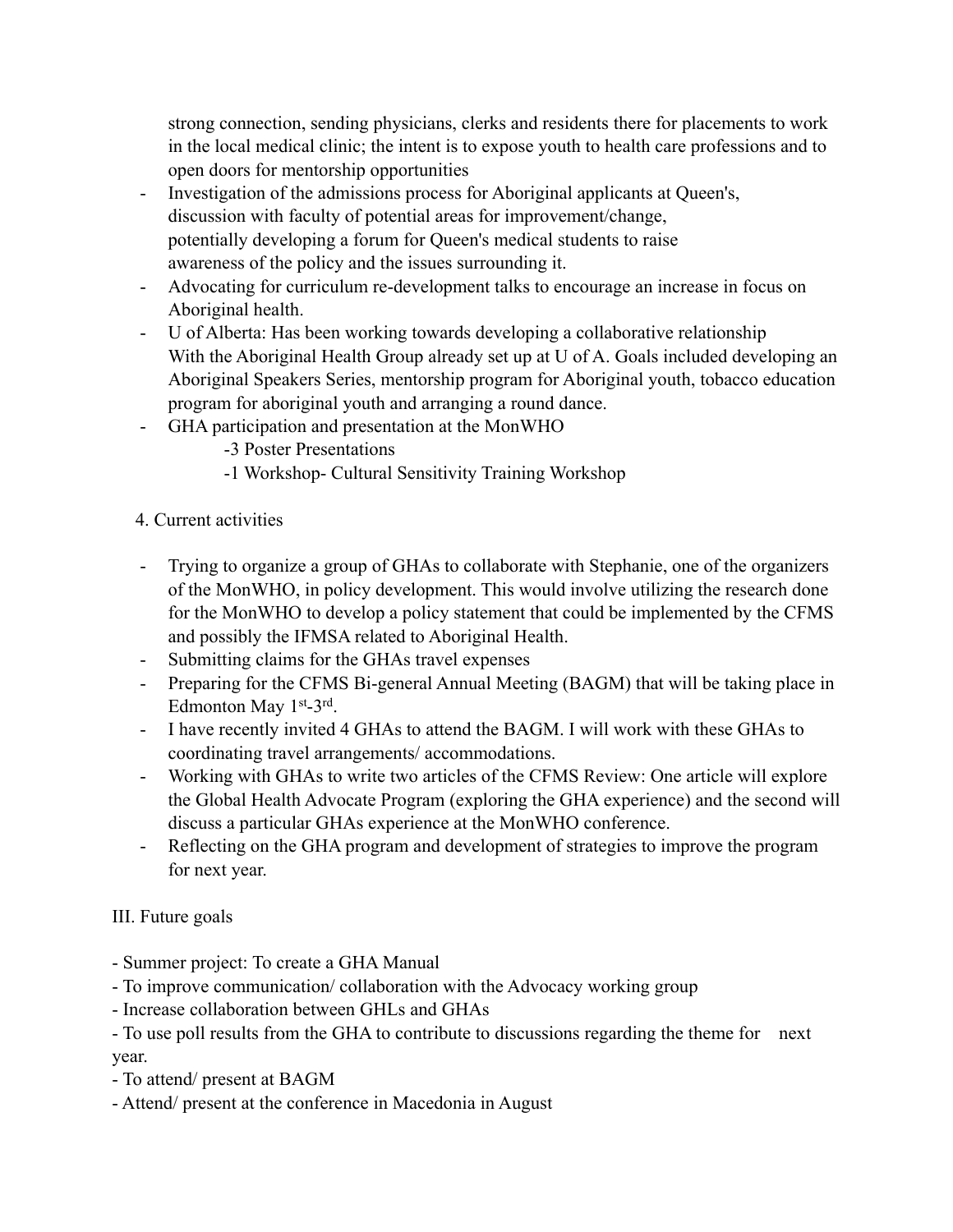IV. Recommendations and suggestions for improvement

- I feel revising the Advocacy working groups will increase the participation of group members. - I feel attending BAGM will provide me with a broad understanding of the Global Health Program. I'm hoping this will assist me in guiding GHAs in the upcoming year. I also hope it allows increased participation/ collaboration between the various sections of the Global Health

Program.

- I feel selecting GHAs earlier in the school year will allow the team more time to collaborate, prepare, implement and evaluate local as well as national initiatives.

# v. **National Officer of Partnership (NOP) - Laura Chng, UBC**

Description of Position

- The NOP is responsible for creating new and sustaining existing appropriate partnerships with external global health-related organizations, such as federal bodies, multilateral organizations and NGOs. This includes seeking out new and existing national global health projects that should be liaising with the CFMS GHP.
- The NOP is also responsible for developing the healthforall.ca website, and maintaining and updating the site on a regular basis, synthesizing input from NOs and GHLs as needed. Ensure continuous website input from all other NOs.

# **Activities**

- 1. Attended GHEC in April 2009
- 2. Portfolio changes
	- o The NOP position now has a stronger role in the development and utilization of the healthforall.ca. I am currently the chair for the web working group and will help lead new initiatives that seek to either utilize, share resources with, strengthen or promote this CFMS –GHP website.
- 3. Completed Projects
- 4. Current Activities
	- o Transition from Fadi, the previous NOP
		- ! Briefing on past, current and future partnership goals
		- ! Review of NOP documents and objectives
	- o Healthforall.ca assessment and development
		- ! Overview of administrative functions and technical aspects of the site
		- ! Discussion over goals, rationale and promotion of the site
	- o Acquaintance and introduction to current partners
		- ! Liaising with Fadi and current alliances with CCIH, CMAJ
	- o Accessing networks and listservs to research and explore possible partnership opportunities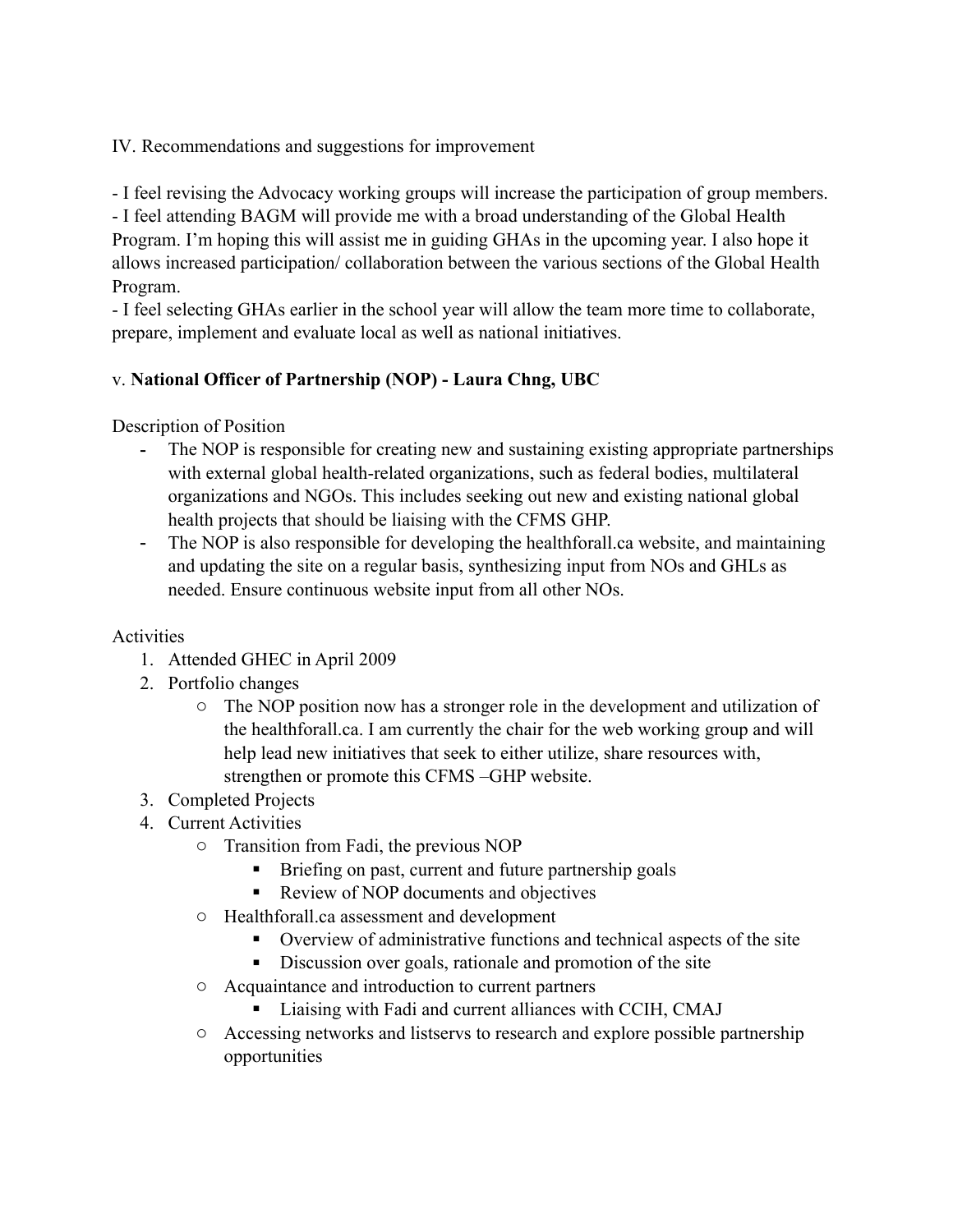#### Future Goals

- o Re-engage discussions for partnership with Lancet and BMJ student
- o In collaboration develop a set of guidelines and model to research and establishing meaningful partnerships between CFMS-GHP and external organizations
	- ! Outline and clarify the needs of Canadian medical students and the global health opportunities they feel are relevant and useful for their learning and career advancement
- o Establish healthforall.ca as the primary source for sharing information and resources within the CFMS-GHP, develop different domains for travel reports, conference reviews, 'CFMS member area' for working groups to share updates
- o Investigate potential for creating a GHP-specific list-serv to disseminate information and opportunities, functioning in parallel to the site and to serve primary role of the NOP in establishing partnerships and networking opportunities for Canadian medical students
- $\circ$  Many more  $\circledcirc$

# **vi. National Officer of Reproductive and Sexual Health (NORSH) - Sarah Fung, UofA (incoming) and Lana Saciragic, UofO (outgoing)**

I. Description of Position

The goal of NORSH is to create educational and practical opportunities in the vast domain of sexual and reproductive health for Canadian medical students. In particular, NORSH is responsible for overseeing major international awareness days on a national level; World AIDS Day and International Women's Day. In addition, NORSH organizes and implements workshops and conferences related to sexual and reproductive health. The above is achieved by close collaboration with other GHP members, national and international organizations and NGOs.

# II. Activities

- 1. Meetings attended
	- Outgoing NORSH:
	- MonWHO 2009
	- Telephone conferences with incoming NORSH

Incoming NORSH:

- IFMSA March Meeting General Assembly (Hammamet, Tunisia, March 2 to 9, 2009)
- Medical Students for Choice Canadian National Conference (Montreal, QC, April 17 to
- 19, 2009)
- Telephone conferences with outgoing NORSH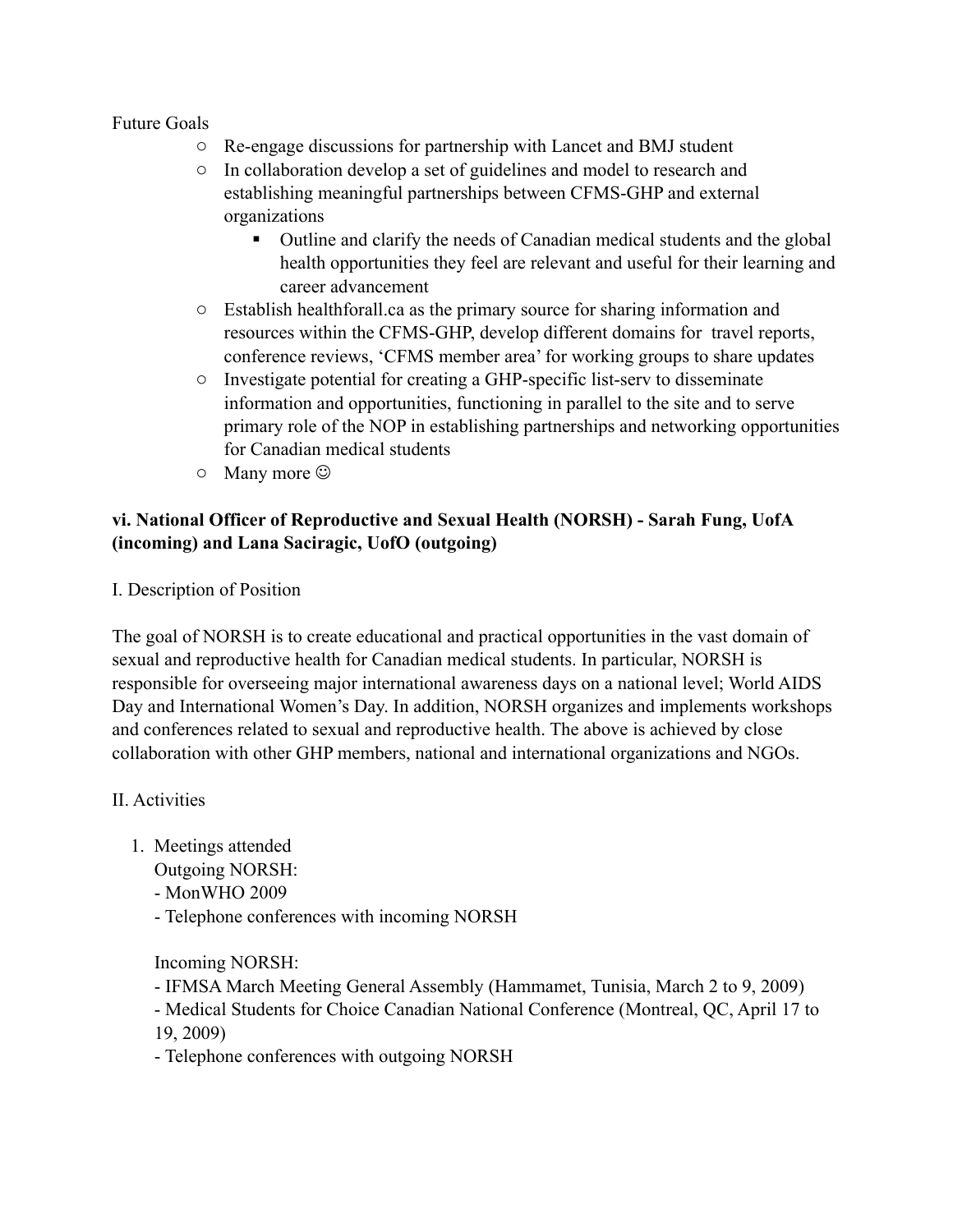#### 2. Portfolio changes

- none

#### 3. Completed Projects

Outgoing NORSH:

- Selection of incoming NORSH, Sarah Fung

- Collaboration with University of Ottawa GHLs on poster presenting University of Ottawa pre-departure training curriculum

4. Current Activities

Outgoing NORSH:

- Ensure handover with incoming NORSH
- Planning and strategizing with members of GHP on BAGM agenda content
- Continued communications with Give A Day campaign

Incoming NORSH:

- Work with outgoing NORSH to ensure a smooth handover

- Organizing sexual and reproductive health workshops at regional medical student conferences:

• I am initiating contact with the organizers of the main regional medical student conferences across Canada for 2009-2010 (AMSCAR (Alberta Medical Students' Conference and Retreat), OMSW (Ontario Medical Student Weekend), MUN-Dal)

- I am initiating contact with a member of the American Medical Students' Association (AMSA) to explore exchange or other collaborative opportunities with their organization. - Recently, I joined an IFMSA small working group for "Greater Involvement of People Living with HIV/AIDS", which will write a policy statement encouraging all countries to consider this principle in their projects relating to HIV/AIDS.

III. Future Goals

Outgoing NORSH:

- Continue providing support and guidance to incoming NORSH

- Continue involvement with organizing sexual and reproductive health workshop at OMSW 2009

- Maintain and continue building relationships with members of GHP

Incoming NORSH:

- Achieve effective handover with outgoing NORSH.

- Implement sexual and reproductive health workshops at medical student conferences.

- Build relationships with external organizations that have related goals, such as Medical Students for Choice.

- Explore collaboration, partnership, educational, or elective/exchange opportunities with AMSA.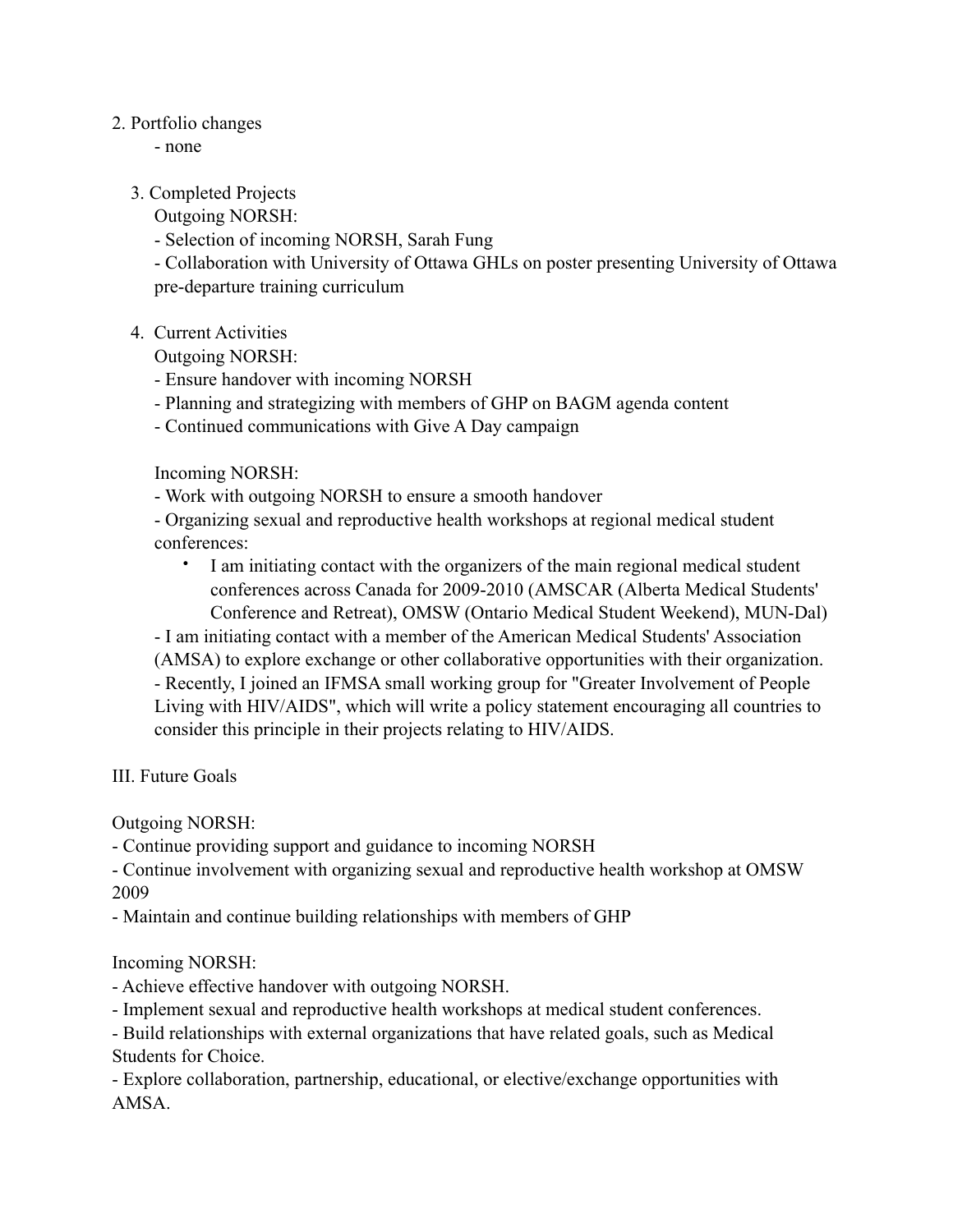- Build relationships with fellow GHP members.

IV. Recommendations / Suggestions for Improvement:

- 1. Suggestions for increasing the profile of healthforall.ca
- Appeal of the website:
	- o Information which is necessary and relevant to all health professionals, not just those interested in global health  $-$  i.e. providing opportunities for electives
		- e.g. NOs/ GHLs update the section as they receive information on relevant opportunities via various list-servs
	- o NO campaigns/projects clearly posted, marketed and highlighted on the home page. The campaign/project should be worded such that the students sees an opportunity for him/herself
		- ! e.g. pre-dep training link to interesting modules, audio recording of an interesting lecture, link to a reading
	- o Utilizing the website as the starting point for obtaining information preconference/event
		- ! E.g. students attending pre-dep training at certain schools must log in to sign up/obtain the necessary information ahead of the event/to do an evaluation after the event
		- ! Note: have to check the technical aspect of this (i.e. is it possible that only students from certain schools can see certain information)
- Promotion of the website:
	- o investing some GHP budget into creation of promo material of Health for All
	- o GHLs to hand this promo material at the beginning of the year to classes (e.g. at orientations for MS1, at first class for MS2/3, via email for MS4)
	- o A more visible link on the CFMS website
	- o Promotion of Health for All along with CFMS website at various CFMS-endorsed events
- Maintaining the website:
	- o Reevaluate the time commitment by NO
	- o ? Vote on a necessary mandatory time commitment by GHLs (could be part of the GHL description, much like GHL reports)
- Implementing use of website:
	- o All communication documents between members of GHP (VP-GHP, NOs, working groups) posted on the website (under secure log-in), especially pre-AGM/BAGM

 \* again, check technical aspects of this – can there be a forum accessible only to certain members?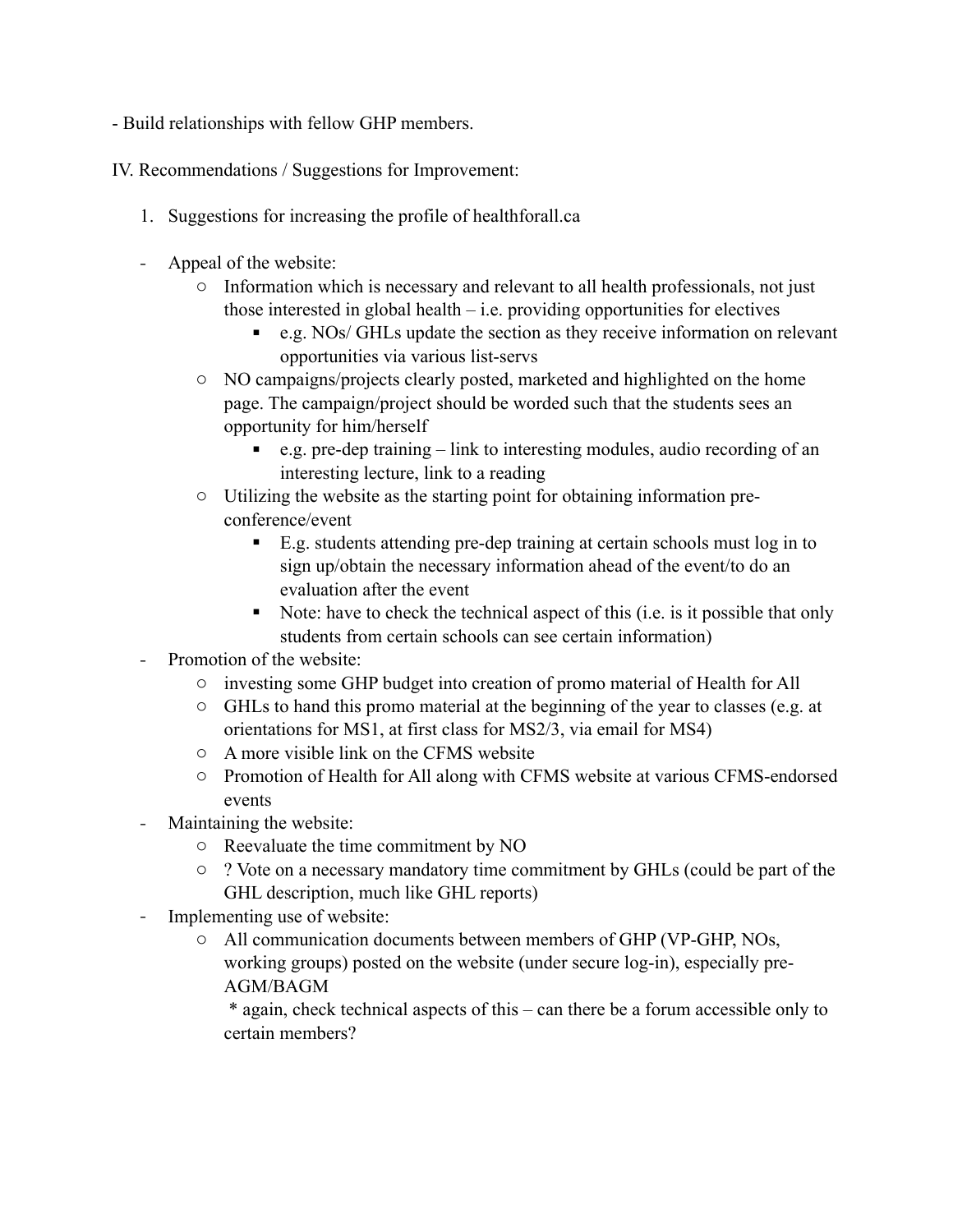# **3. Global Health Mentorship Project Update - Nitasha Puri**

# I. Description of Position

 The Global Health Mentorship Project Organizational Team works to manage the Global Health Mentorship Project (GHMP). Created in 2006 by then National Officer of Public Health Kelly Anderson, the GHMP works to match medical students with mentors in various sectors of global health in order to fill in the global health educational gaps within the Canadian medical curriculum. For a more detailed overview, please visit the website at [http://ghmp.cfms.org.](http://ghmp.cfms.org/)

# II. Activities

The GHMP Organizational Team has completed phase two of the 2008-2009 mentorship cycle, and is currently heading into the third and final phase. After mentors and students had been recruited, Phase Two consisted of mentor-mentee pairs engaging in introductory conversations about topics within specific interest sectors. The organizational team supplemented these discussions with a resource blog and online forum, found at [http://ghmp.blogspot.com.](http://ghmp.blogspot.com/) The site includes links to articles, websites, videos, and stories specific to the various interest sectors, as well as discussion areas. In addition, the site also contains working modules that take students through thought experiments on ethics, politics, economics, and self-reflection. Unfortunately, this particular resource has been severely underused in this mentorship cycle, and is a point for improvement.

The GHMP was also recently represented at the annual Global Health Education Consortium (GHEC) Conference in Seattle, Washington. During the poster presentation, members of the organizational team were able to engage in conversation about the inherent advantages and disadvantages of mentorship, as well as network with potential mentors.

The currently ongoing Phase Three, Organizational Team administrators are tying up mentorships and mentors and mentees have been asked to complete the post-mentorship survey. After data has been collected and analyzed, our final task will be to complete our annual report and begin preparing for the next mentorship cycle.

#### III. Future Goals

The GHMP Organizational team aims to finish up the mentorship cycle and move into transitioning the project to the new coordinator and team. In addition, the GHMP is in the process of collaborating with IFMSA-Quebec in order to move the project and the mentorships into the medical schools in Canada that are not part of the CFMS GHP. This process will involve translating documents into French, recruiting French-speaking mentors, and distributing applications to students attending the non-CFMS schools.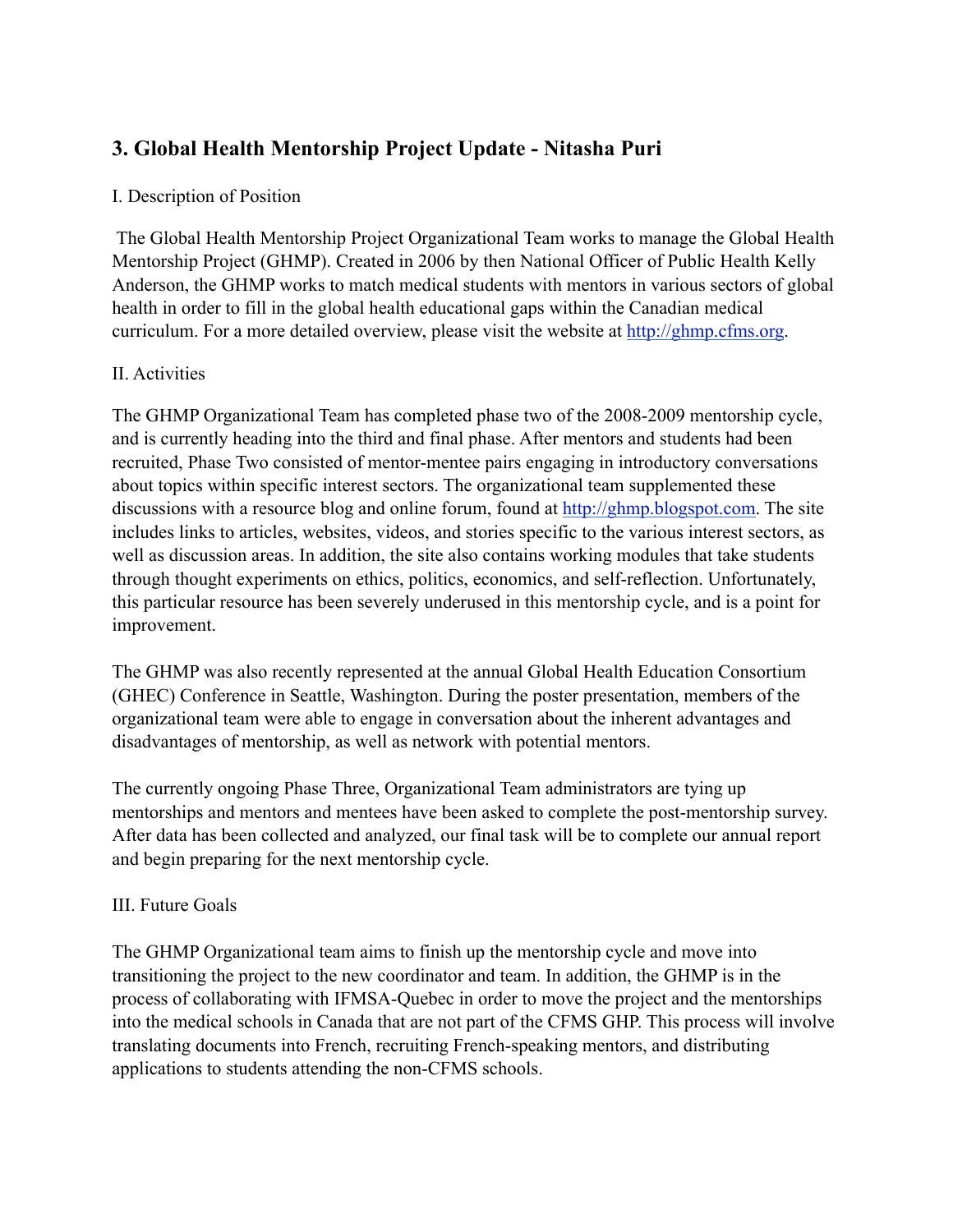#### IV. Recommendations/Suggestions for Improvement

For the upcoming mentorship cycle, the GHMP Organizational Team has a few recommendations and suggestions for improvement. This list may grow once the data from the post-mentorship surveys has been collected. First and foremost, we recognize the need to improve selection and training of volunteer mentors, and the need to create a resource for mentors to refer to in order maximize relationships and effectively guide a medical student in their own personal global health education. In addition, we would like to improve usage and efficacy of the resource blog, and find a way to effectively stimulate mentor-mentee pairs in their discussions. Finally, we would like to continue our detailed research and present new findings and conclusions at conferences.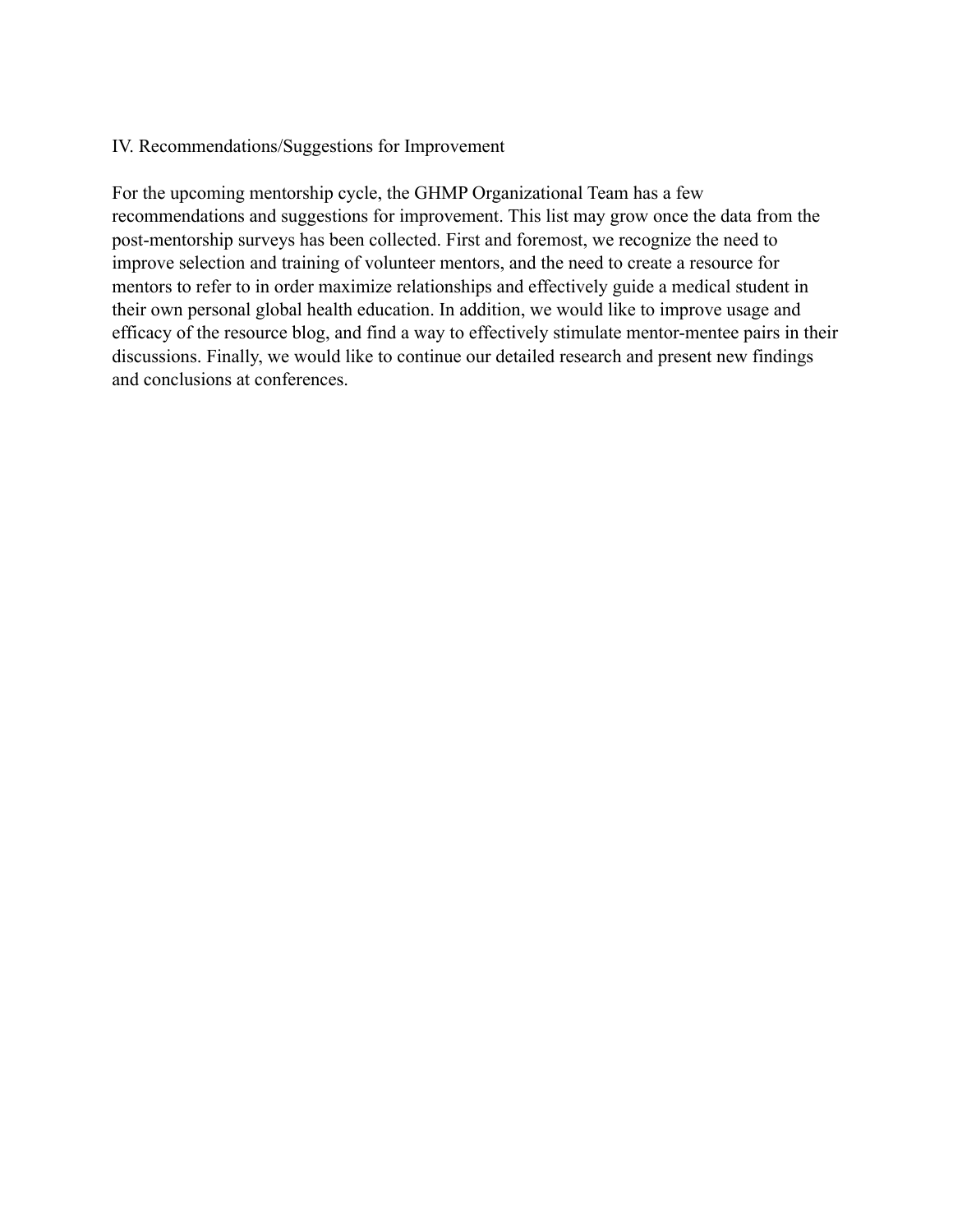# 4.**Working Group Updates**

# i. **Global Health Curriculum Working Group - Submitted by Olivier Drouin, McGill**

- 1. Working Group (WG) Activities:
	- a. I continued to participate in the AFMC Global Health Working Group conference calls this term in order to be part of setting objectives for their Canadian Conference on Medical Education (CCME) session and update them on GHP predeparture training activities
	- b. I offered input into the discussion on revisions to the Health for All.ca website in order to make predeparture training resources more accessible to GHLs by working with the VP GHP and National Officer of Global Health Education
	- c. I presented Canada's approach to predeparture training at the IFMSA March Meeting in Tunisia
	- d. I am collaborating with GHLs from the University of Ottawa, the Northern Ontario School of Medicine, the University of Alberta, and Queens to develop poster presentations of predeparture training activities happening at their schools to showcase them at the BAGM and CCME
- 2. Implementation of WG Initiatives How are CFMS member schools using your work? being affected by your work?
	- o I've created a template poster presentation, which GHLs may adapt to make their own poster presentation for the BAGM/CCME.
- 3. Future plans:
	- o Beyond CFMS schools, medical school representatives worldwide will be encouraged to participate in a web based appraisal of the Canadian predeparture training guidelines. The objective of this collaboration is to seek feedback on the guidelines such that they may be adapted to suit student's needs worldwide in order to make predeparture training a priority for all IFMSA member nations. Mike Slatnik plans to attend the IFMSA August meeting at which he will be able to present the results of the collaboration and perhaps begin writing a policy that may be presented to the general assembly.
- 4. My main challenges:
	- o I feel that my position has given me the authority to accomplished the working group activities mentioned above but time and communication deficits made if difficult to collaborate with those students registered with the working group
	- o I was impressed with the amount of interest students initially expressed in being involved with the predeparture training working group. But, I found it hard to coordinate students as the year rolled on and I attribute this to busy schedules and conflicting personal objectives.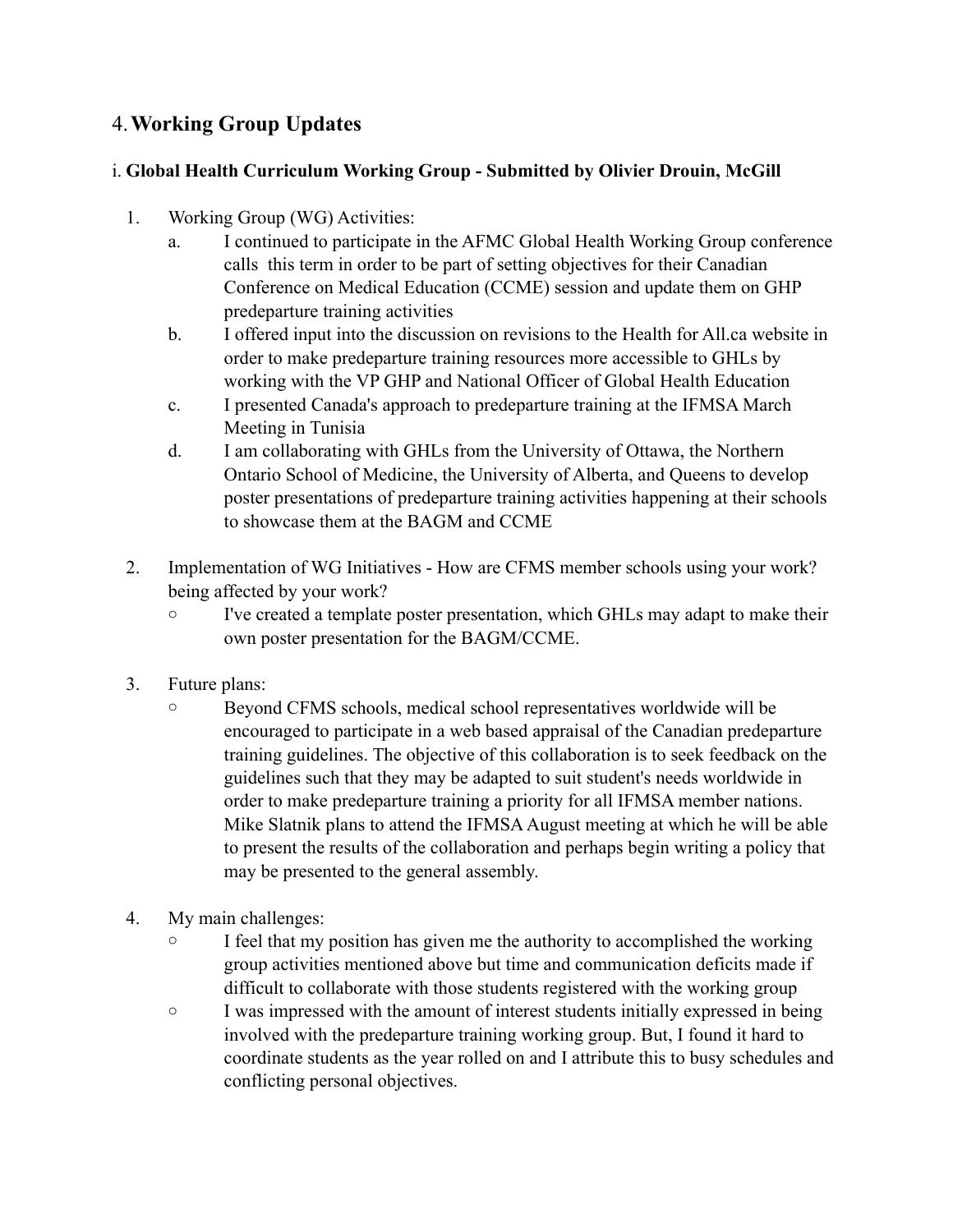- 5. Recommendations / Suggestions for improvement:
	- In order to facilitate collaboration, I suggest that the AGM time for small working groups might be used not so much to work on the priorities of the group but more, to work on the "rules of engagement" for working together. Perhaps a working group training could be facilitated at the AGM, which could speak to a number of objectives including 1) setting working group objectives for the year, 2) discussing how often the group will communicate (emails, teleconferences, etc.), and 3) getting to know one another so that strengths can be exploited. Also, since working group chairs assume their positions with little warning or preparation, some sort of package might be handy for chairs speaking to the responsibilities and how to facilitate a working group over a great distance. For example, chairs might be told how to go about booking a teleconference session.

# ii. **Pre-departure Training Working Group - Submitted by Dax Biondi, UWO**

#### Working Group (WG) Activities

The GH curriculum working group didn't meet formally during the winter semester. After good work during the fall semester (three meetings), responses to e-mail became increasingly difficult to obtain for group members. Offer of help came from Brianne to contact keen working group members, as well as from Jessica Liauw in order to put something together, but this fell during a bad time for me.

Implementation of WG Initiatives - How are CFMS member schools using your work? being affected by your work?

Since the working group was unable to produce any of the two documents that we had planned to develop (one on "the case for Global Health" aimed at faculties, to explain the rationale for our request to integrate more Global health in curricula and the other more "hands on", a "how to" guide for people wanting a guide to implement changes in their school), I don't think any school directly benefited from the group's work.

#### Challenges

As mentioned above, great challenges were encountered during this semester, relating mainly to the difficulty in eliciting responses to e-mail (for tasks and meeting times), commitments to one of the two projects we had developed, lack of time from the coordinator of the group to do individual follow-up on everyone and later, to take advantage of the help that was offered form Jessica. Fatigue and other commitments also seemed to have struck most working group members after the holiday break.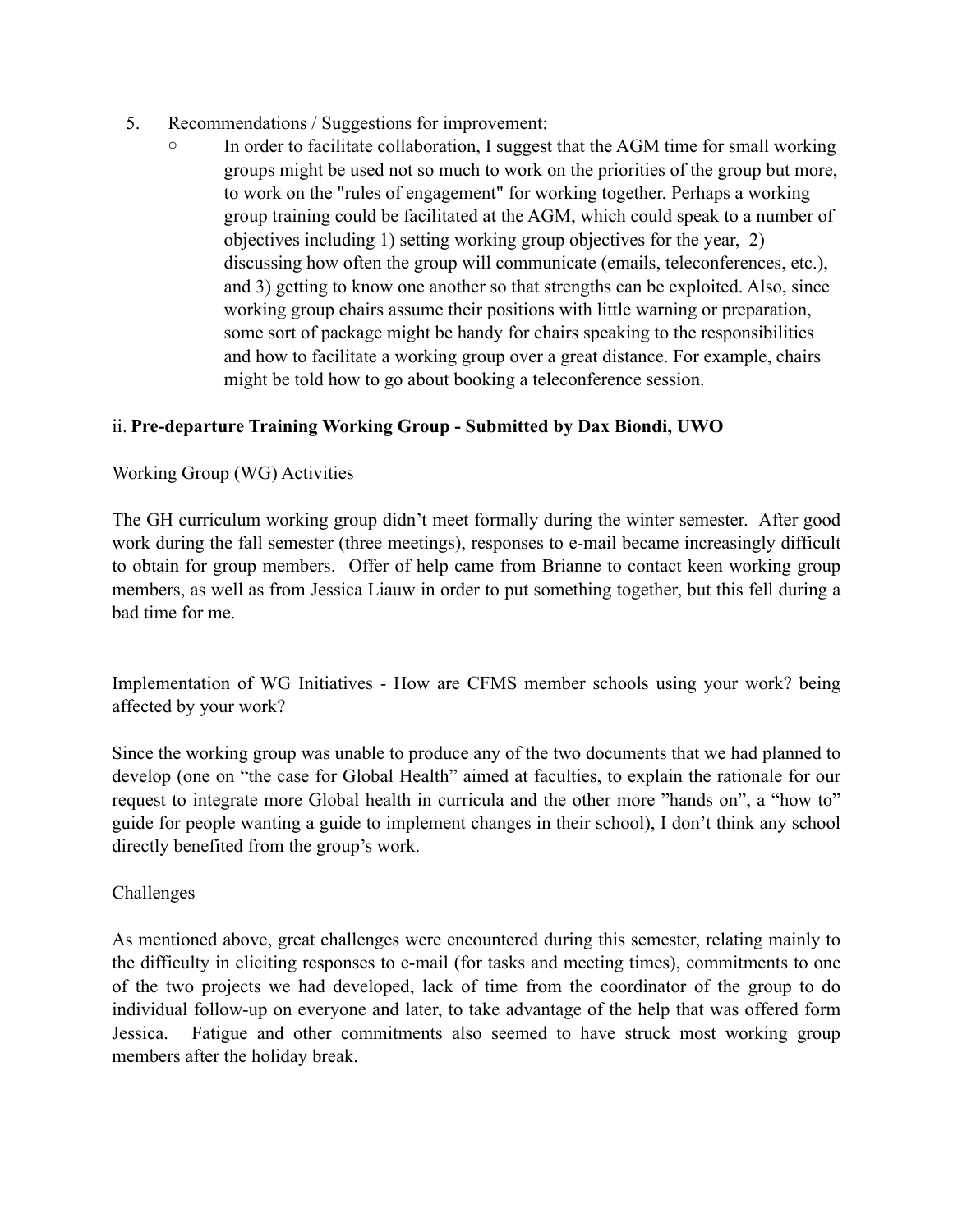#### Future plans

In light of my absence to the BAGM in Edmonton and the beginning of clerkship in a few weeks and my incapacity to mobilize the group after the holidays, I suggest that another member of the CFMS working group, preferably a junior GHL take over the lead in this dossier. I will be present for both the transition and for any questions that might arise during the next few months. The group had good work done in the fall and I think that starting on those foundations can lead a very good work if a few individuals are committed to see it happening.

Recommendations / Suggestions for improvement

See above

#### iii. **Pharmaceutical Working Group - Submitted by Alyson Horne-Douma, Dal**

#### 1. Working Group Activities

Development of a background document and draft policy statement on pharmaceutical sponsorship of medical student activities.

2. Implementation of WG Initiatives - How are CFMS member schools using your work? being affected by your work?

The document and policy statement will be ready for presentation to the GHP at the BAGM (May 2009). At this time, we will welcome any suggestions and revisions. The document can be used by students to advocate for responsible policies regarding industry sponsorship at their schools, both within medical education and medical student society events.

At Dalhousie, the early research compiled for this report by the WG Chair was presented to the Dean of Medicine in response to student concerns about a session for second year students that was sponsored by Pfizer. We were able to ensure that the issue of conflict of interest through industry funding, and the need for a comprehensive policy, were brought to the attention of the Dalhousie Faculty of Medicine administration. They are aware that students are paying attention to this issue, and that this WG will continue to work on developing a student policy statement.

#### 3. Challenges

The biggest challenge for this working group was maintaining participation. After initial excitement at the AGM in Halifax (September 2008), enthusiasm dropped off. Two conference calls were organized, without attendance from any members at either. An email was sent out in January, asking for members to declare their level of interest in the WG. Of 12 initial members (excluding the Chair and VP-GHP), 7 replied they were interested in continuing to be members of the WG. Of those 7, only one (Jessie Breton) was able to contribute to the writing of the document. Jessie and I will have compiled the document by the time of the BAGM. As the Chair, with the responsibility of compiling much of the research document and statement, I underestimated the scope of the work necessary and have missed deadlines I set for myself.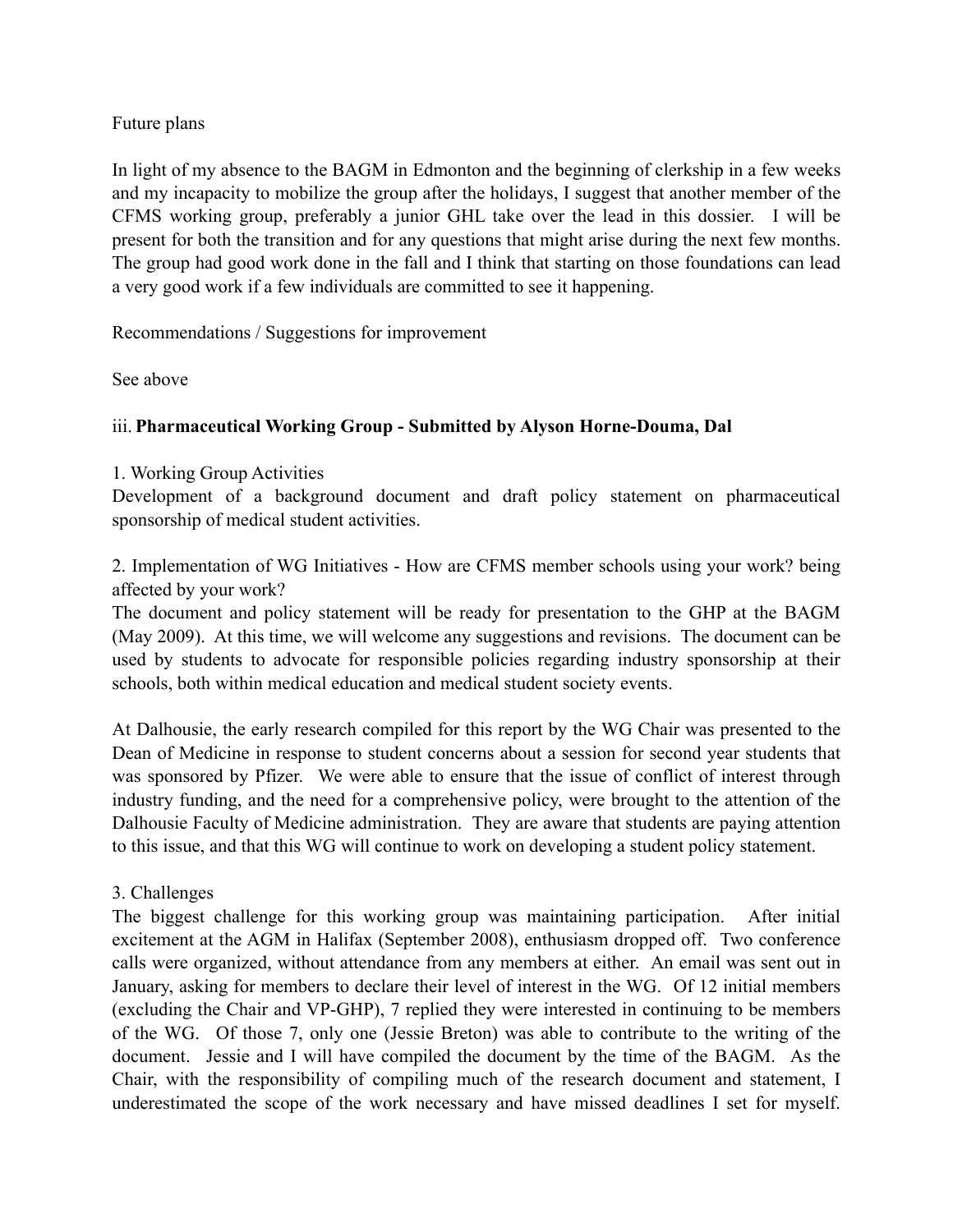Nevertheless, I feel this project is extremely important, and hope to see it continue in the future.

- 4. Future plans
	- feedback from the GHP at the BAGM
	- survey of medical student societies from CFMS member schools on the existence and content of a) their existing society policies regarding industry sponsorship, and b) their faculties' academic policies regarding industry funding
	- preparation of the policy statement for presentation and voting at the AGM in September 2009

# 5. Recommendations / Suggestions for improvement

Given the low participation, I would recommend that WG membership not be mandatory; rather, those who are passionate about a particular project should be involved, on a voluntary basis. GHLs have a range of responsibilities, and should not be obligated to participate in a WG they feel is not relevant to their student constituents, or not a priority for their school.

The drop in participation in January this year meant that work, which had initially been divided up among several people, was unexpectedly left to two people, making completion of the project difficult.

I am not sure why there was a lack of participation in conference calls; it may have simply been the difficulty of finding a convenient time for most people, a lack of commitment to this WG, or perhaps the fact that I tried to use Skype and this was unfamiliar to most people. Any suggestions would be much appreciated!

As the Chair, I feel considerable responsibility lies on me for not sending emails more regularly, following the decrease in membership in January. I did not want to send out an incomplete document, but perhaps regular emails with whatever I had completed would have sparked more participation. I would recommend, in the future, that a Chair of this WG email the group on a monthly basis, at least, regardless of enthusiasm from the group or how much work has been completed.

#### iv. **Environment Working Group - Submitted by Cait Champion, UofT**

I. Working Group (WG) Activities •Full review of environmental initiatives going on within Medical Societies at member schools •Drafted CFMS Green Charter for approval at BAGM 2009

II. Implementation of WG Initiatives - How are CFMS member schools using your work? being affected by your work?

•If adopted, CFMS Green Charter will affect all member schools in their activities within the CFMS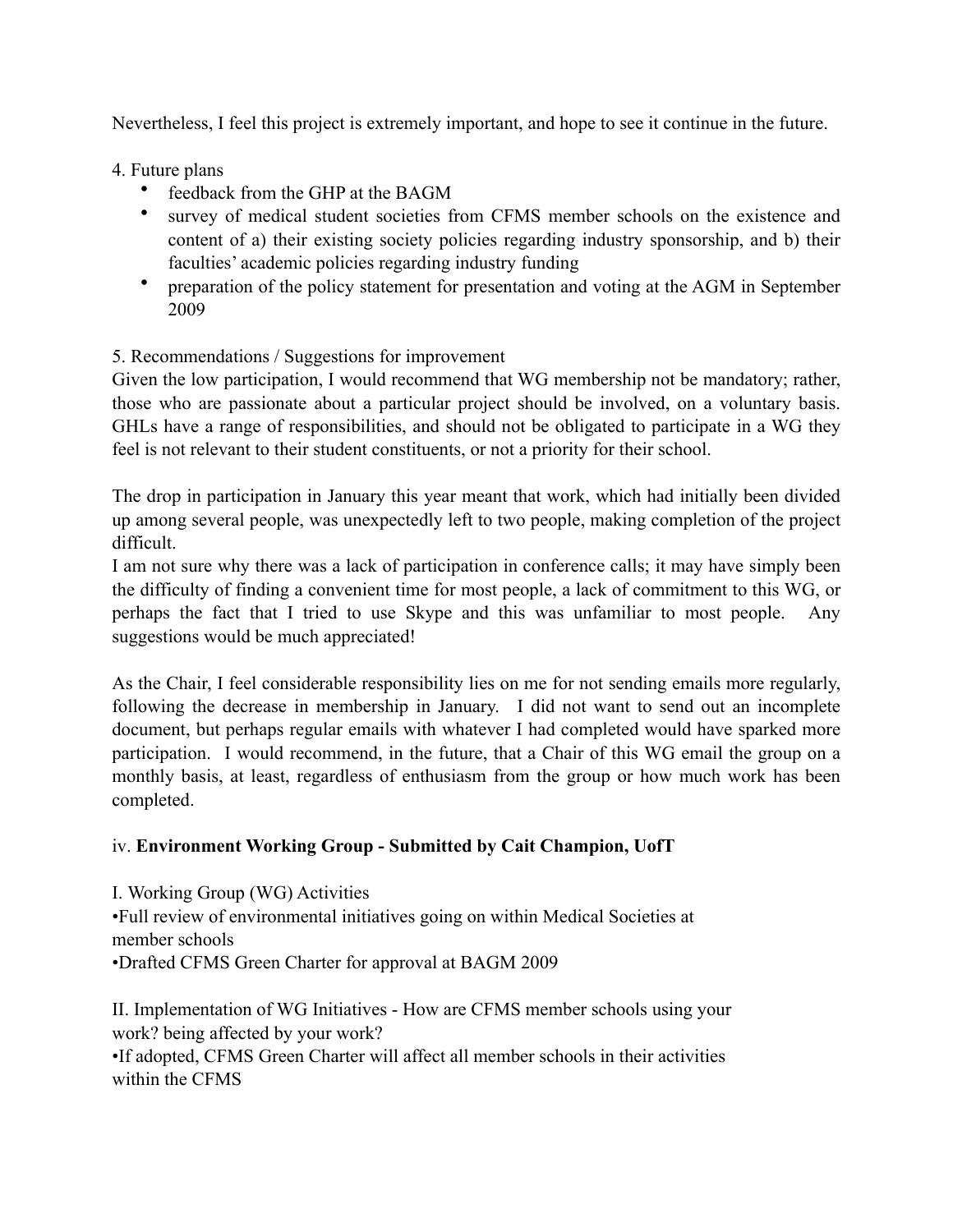III. Challenges •Coordinating activities via email •Fully utilizing skills of all working group members •Keeping on top of long term plans

III. Future plans

•Adopt and implement Green Charter

•Develop action package for member schools wanting to adopt green practices and initiatives

•Consider future expansion of Green Charter to a broader sustainability policy

IV. Recommendations / Suggestions for improvement

•More clearly assign/follow-up with tasks (perhaps officially appointing a chair?)

•Better utilizing google group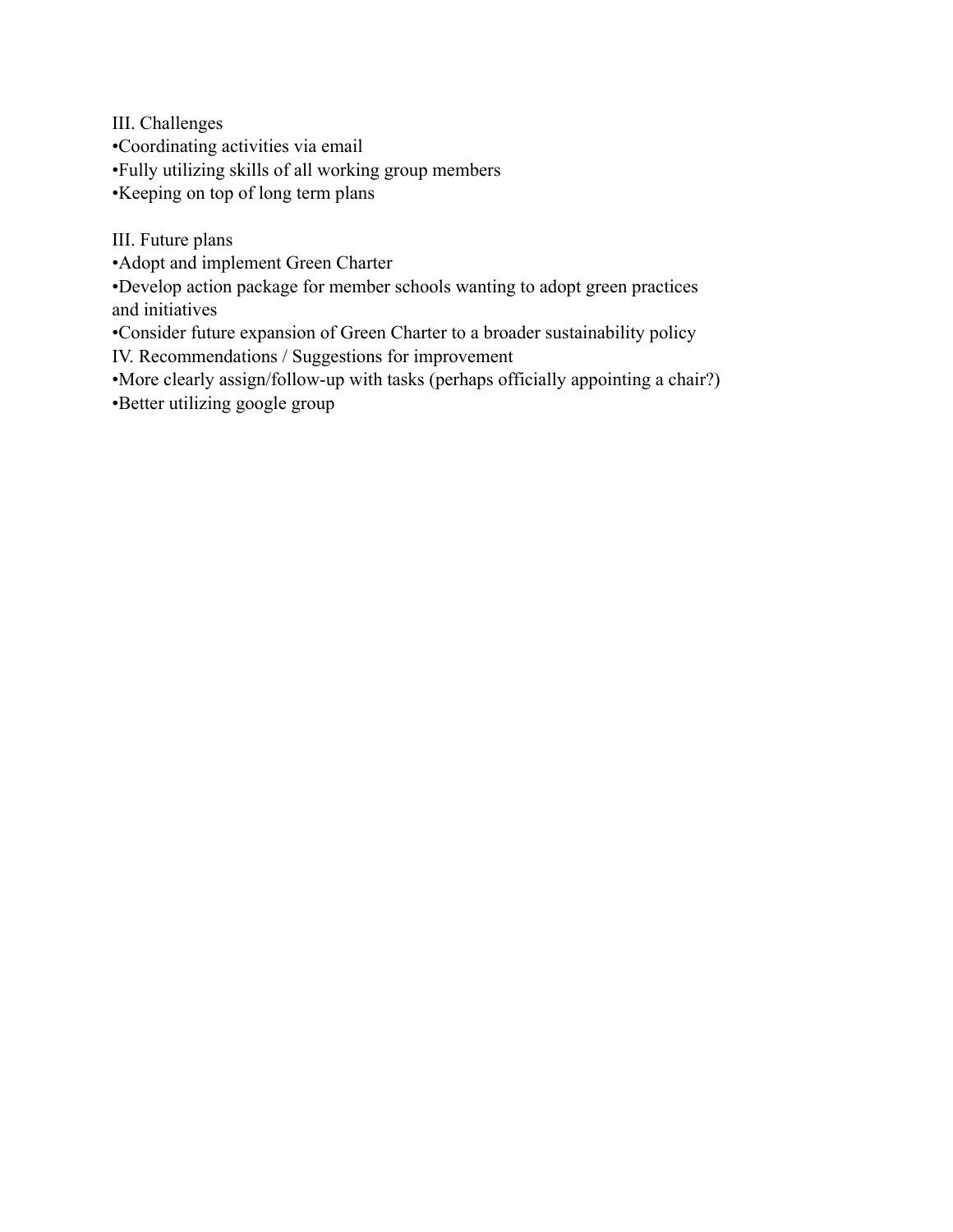# 5.**30School Updates - Condensed Versions (GHLs & GHAs)**

# **i. Dalhousie University - Alyson Horne-Douma & Rosie Ashton (GHLs), Leisha Hawker (GHA)**

# GHL Highlights:

The Dalhousie GHI hosted a number of successful projects this winter. From the Photo Auction, to a World TB Day event, to the new MERcI project, we have involved students from other faculties and raised almost \$1000 for various organizations. We have collaborated with the International Health Office, and other student groups, including the Aboriginal Health Interest Group, Med Students for Choice, and the Obs/Gyn Interest Group, on educational and awareness-raising events. We have tried to emphasize that "global" means both local and international, by raising funds for Halifax organizations (eg. Stepping Stone) as well as international NGOs (eg. Mikinduri Children of Hope Foundation). The Global Health Advocacy program has developed at Dalhousie, with the GHA being a member of the Political Advocacy Committee. The GHLs have been active nationally, with the GHL Sr. presenting at the Global Health Education Consortium Conference in early April, and the GHL Jr. attending the IDEA and UAEM Conference on April 20-21.

# GHA Highlights:

- 1) Increasing awareness among medical students regarding Aboriginal health, and
- 2) Establishing genuine interest among Dalhousie faculty members to address the recommendations made by the Indigenous Physicians Association of Canada and the Association of Faculties of Medicine of Canada regarding Aboriginal health curriculum and Aboriginal representation in Medicine.

# ii. **McMaster University - Chris Keefer & Molly Forrester (GHLs), Natalie Chan (GHA)**

GHL Highlights:

- Speaker + Movie Nights Forums for discussion on a variety of global health topics including refugee health and healthcare in resource-poor settings
- Involvement with Local Initiatives Active student participation in needle-exchange programs, as well as refugee and new immigrant healthcare
- Pre-Departure Training Focus on Ethics and Cultural Competencies; sessions now mandatory for all students travelling on overseas electives.
- Pharmaceutical Initiative (new) Vision: to advocate for greater availability of essential medicines, and the adoption of socially responsible licensing through the McMaster technology transfer office.

# GHA Highlights:

· Encouraged students to participate in events relating to Aboriginal health both at McMaster and in the community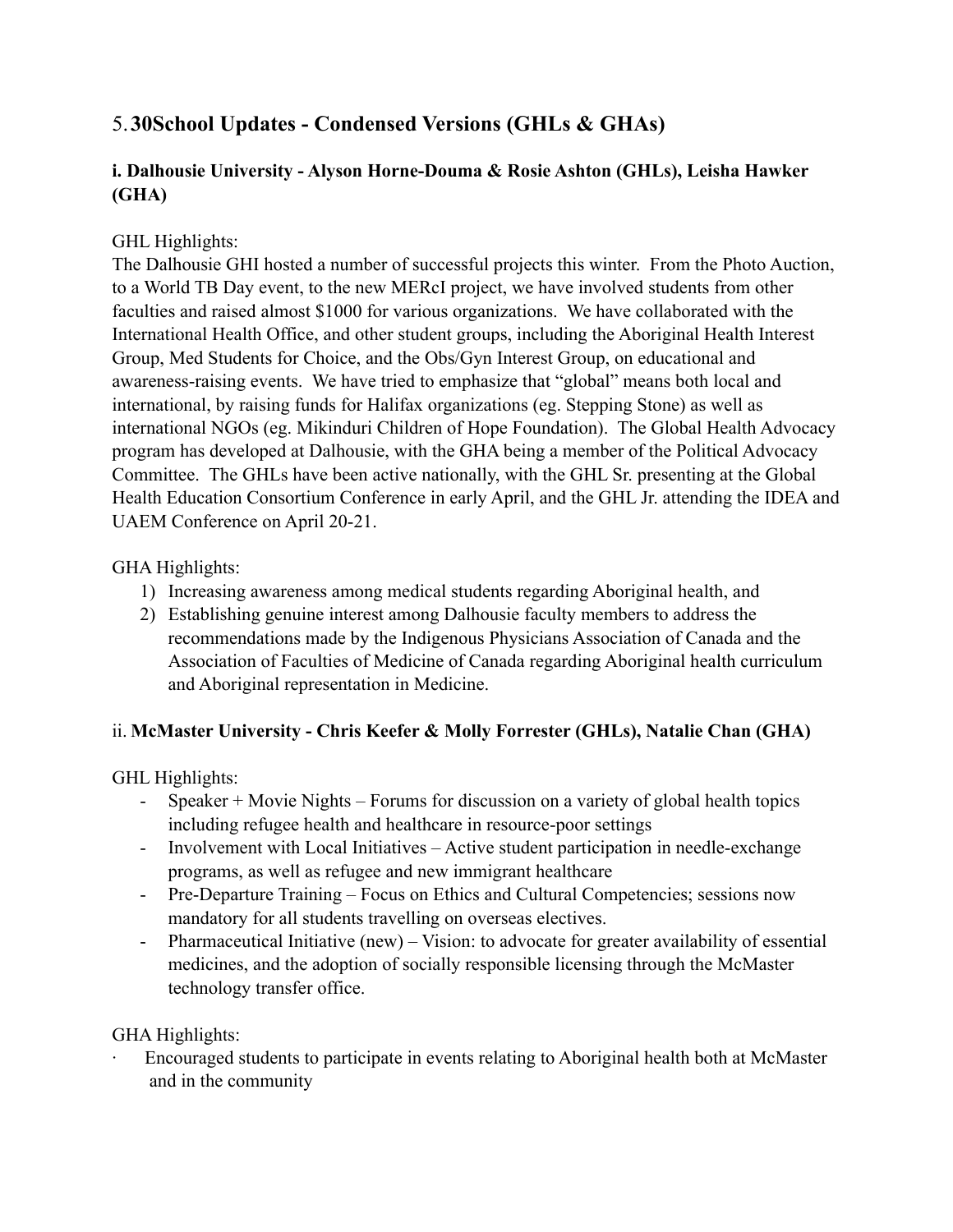Established rapport with local Aboriginal health support network and began to explore ways medical students can engage in the Aboriginal community and learn more about its needs

# iii. **McGill - Olivier Drouin & Jennifer Hulme (GHLs), Alexander Nataros (GHA)**

GHL Highlights:

- a. McGill, with the everlasting collaboration of McGill International and Global Health Initiative, has expanded the number of projects offered to McGill Students, covering now real opportunities for Med-1s to Med-4s.
- b. Discussion are under way for collaboration with the McGill Global Health Programs (electives database, literature reviews, scholarship) as well as with the McGill Department of Family Medicine (Montréal-based Global Health rotation, permanent site in Tanzania for McGill med students participation)
- c. There is great enthusiasm from the Med-1s class which we hope will continue next year and will allow even greater involvement in McGill Global Health projects.

# iv. **Memorial University of Newfoundland - Kate Hadley (GHL/GHA)**

GHL/GHA Highlights:

- Pre-Departure Training sessions –3 "lunch and learn" sessions with various guest speakers covering the 5 recommendations
- International Health Action Group (IHAG)
- Regular International Health Updates emailed to Memorial Medical Students
- monWHO conference 2009- attendance by 3 MUNMED II students
- 18th Annual GHEC Conference- Seattle, Washington attended by MUNMEDI student
- Movie Night- showing documentary Montana de Luz
- International electives- ongoing meetings, discussions regarding method of creating online database
- Recommendation to the Memorial MSS for the creation of a Junior GHL position in addition to the Senior GHL to aid with continuity year-to-year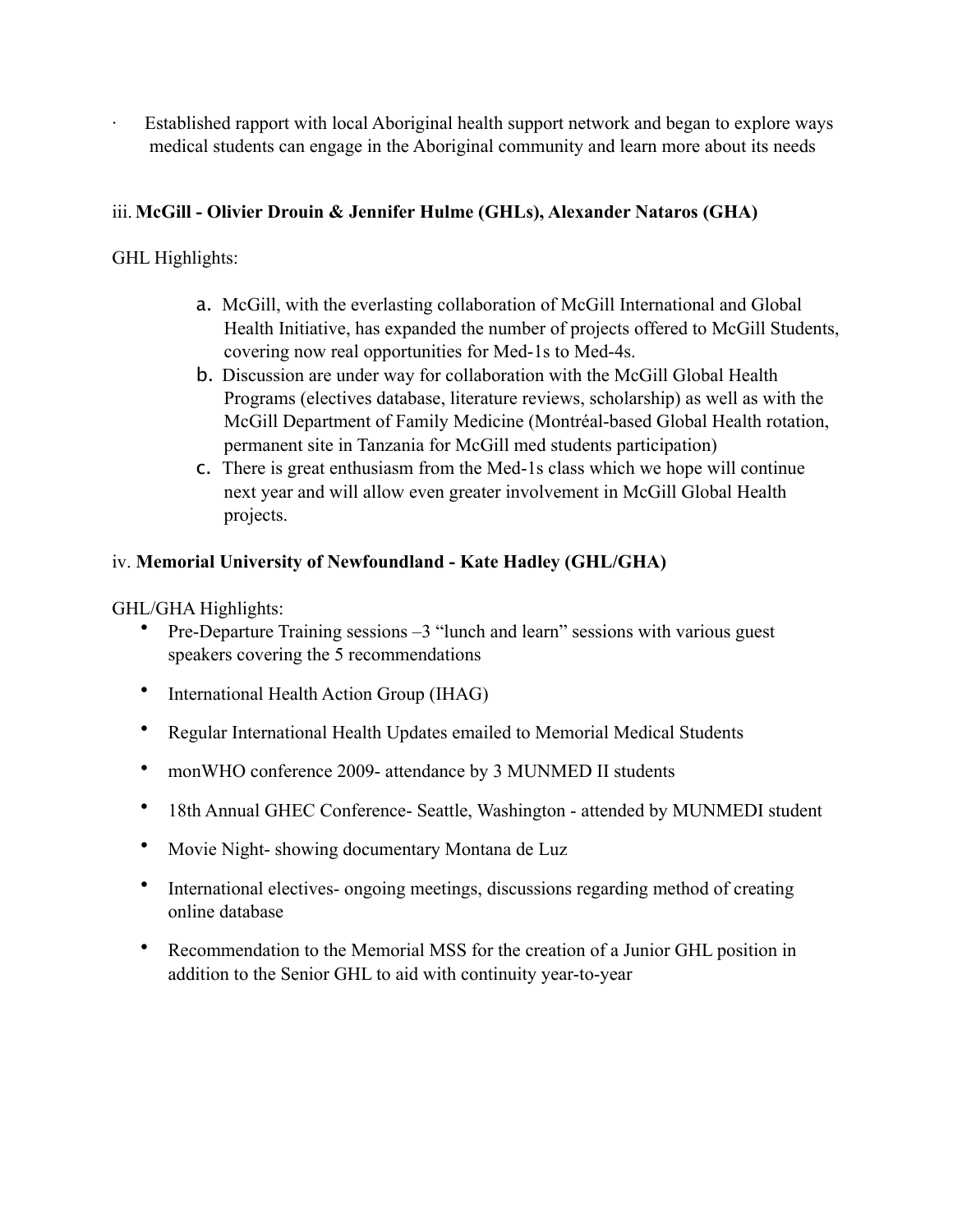# **v. Northern Ontario School of Medicine (NOSM) - Julie Zalan & Amanda Moore (GHLs), Celia Sprague (GHA)**

GHL Highlights:

- pre-departure training started this year
- Global Health Action Group to promote student engagement in GH issues
- student participation in Network Towards Unity For Health Conference, Jordan, October 2009
- GHA presentation on cultural sensitivity and health care at MonWHO

# vi. **Queen's University - Jessica Liauw & Jesleen Rana (GHLs), Jennifer Baxter (GHA)**

GHL Highlights:

- development of Global Health Certificate Program
- Food for Thought Conference
- pre-departure training 3hr evening session
- student-run global health forum
- Global Health Gala

GHA Highlights:

- Established a group of interested/motivated students to work on local advocacy/initiatives
- Began developing local contacts, researching local issues, developing local initiatives to be continued next year
- Developed and delivered a Cultural Safety, Aboriginal Health and Environmental Health presentation (both locally and at MonWHO)

# vii. **University of Alberta - Brianne Hudson & Catherine Arkell (GHLs), Scott McLeod (GHA)**

- Pre-departure Training
	- second year running, sessions are four hours in length
	- based on AFMC-CFMS Pre-Departure Training Guidelines
	- 3 separate training opportunities: 2 afternoon sessions, 1 lunch hour series
	- now co-sponsored by Faculty and mandatory for students going on approved international electives
- International Photo Contest and Silent Auction
	- four-one photos displayed, \$650 raised for Keiskamma Trust
- Global Health Website
	- we advocated for re-vamping of the Faculty's global health website, and are currently participating in site development
- Rich Man Poor Man Dinner
	- Over \$400 raised for MedSoc global health initiatives; another \$500 for Keiskamma Trust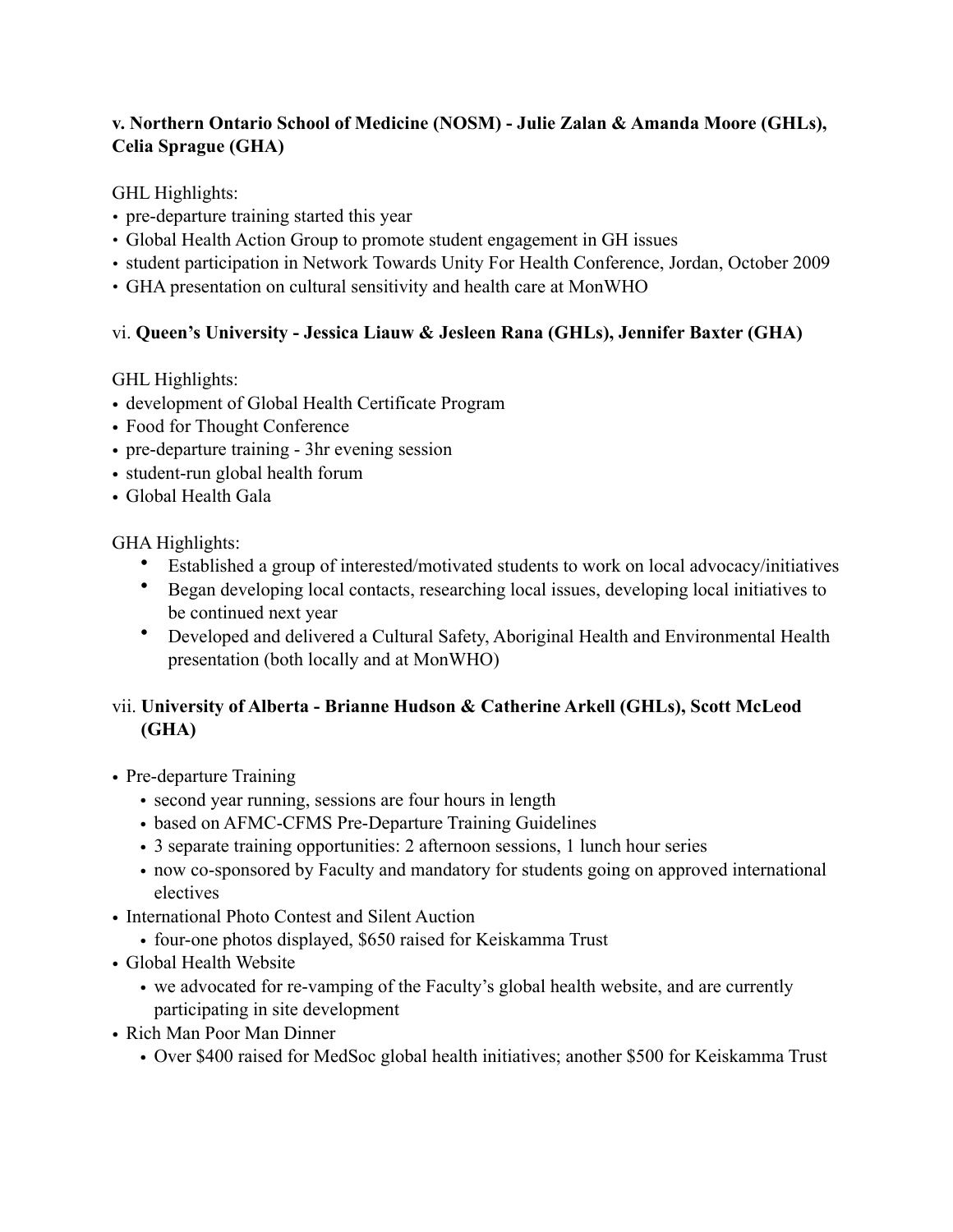# viii. **University of British Columbia - Andrea Lo & Tonia Timperley (GHLs), Neda Amiri (GHA)**

GHL Highlights: No report at this time.

GHA Highlights:

- Global Health Video Session
- World AIDS Day
- bakesale and bookmarks for International Women's Day
- workshop on myths and misconceptions surrounding First Nations people
- GHA contributed to poster on climate change for MonWHO

# **ix. University of Calgary - Michelle Tubman (GHL), Marie Claire Bourque (GHA)**

GHL Highlights: No report at this time.

GHA Highlights:

- created Aboriginal Health Association
- Aboriginal speaker series
- Aboriginal Healing Lodge Tour
- involved with PAC on issue of increasing enrollment of Aboriginal medical students
- presented poster at MonWHO on the need of safe drinking water in First Nations communities

# x. **University of Manitoba - Kristen Creek & Aleesha Gillette (GHLs)**

No reports at this time.

# xi. **University of Ottawa - Samantha Green & Becky Wallace (GHLs)**

GHL Highlights:

- winter food & toiletry drive to support the local refugee reception house

- collaborated with the Student Federation to offer free coffee for students who bring a reusable mug

- screened the films ¡Salud! and Triage
- Dr. Robert Huish spoke about the Latin American School of Medicine
- presented at the MonWHO conference on Climate Change and Health
- Global Health Pre-Departure Training Conference
- survey to assess the effects of the U of O Faculty decision to prohibit bilteral IFMSA exchanges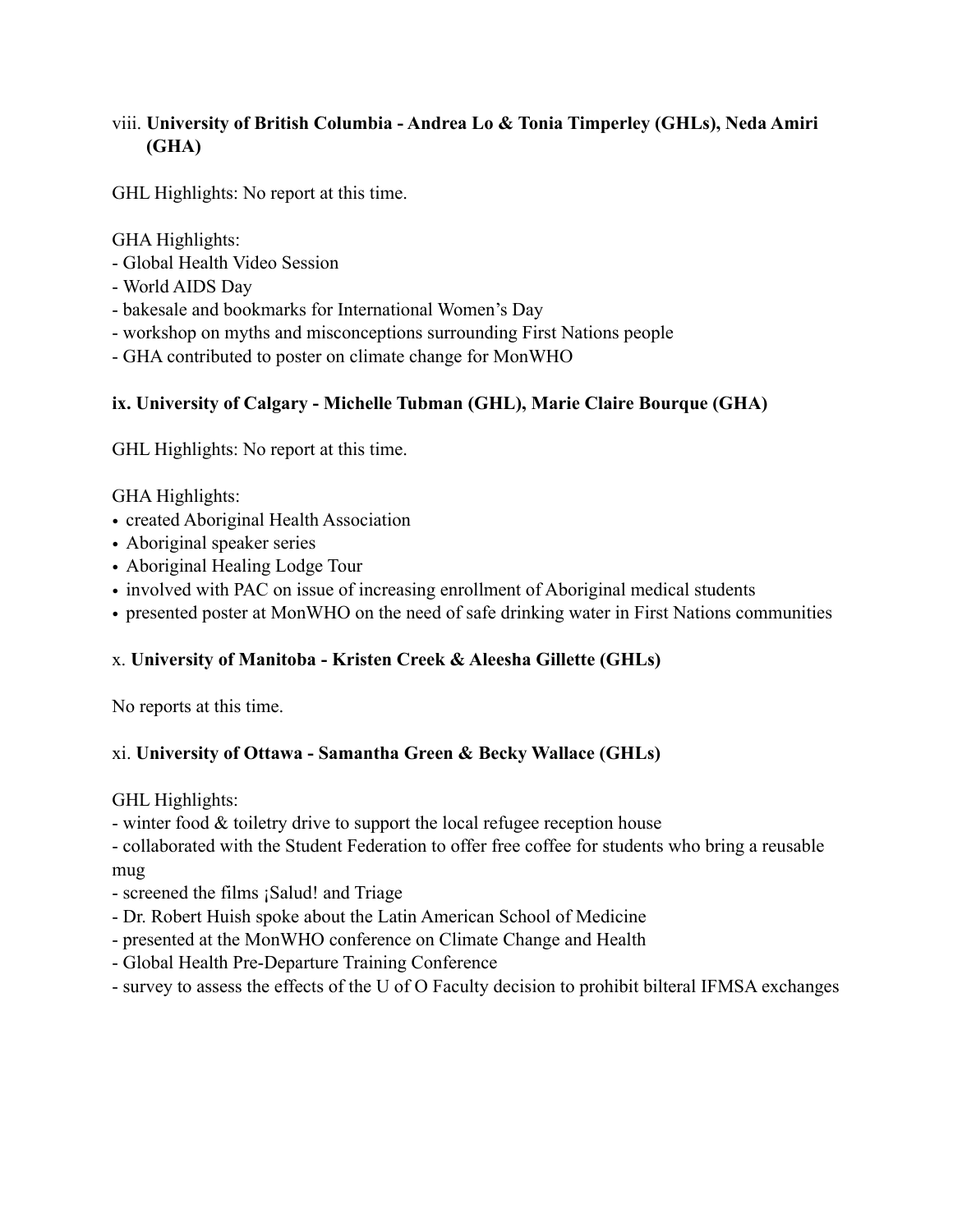# xii. **University of Saskatchewan - Zia Poonja & Bev Wudel (GHLs)**

- Twenty students participated in pre-departure training
- Internationalization committee awarded 11 travel bursaries to students and faculty pursuing global opportunities.
- Fair Trade coffee sale
- Anti-Nuclear presentation and support for the Coalition for a Clean Green Saskatchewan
- Raised over \$15,000 for a local organization dedicated to addressing food insecurity
- Global Health Series three speakers were brought in to discuss incorporation of international training into residency, providing international medical care, and the epidemiological impact of economies of scale

# xiii. **University of Toronto - Rob Ciccarelli & Amitha Kalaichandran (GHLs), Calvin Ke and Nancy Xi (GHAs)**

No reports at this time.

# xiv. **University of Western Ontario - Mike Slatnik & Dax Biondi (GHLs), Kristen Jewell (GHA)**

# GHL Highlights:

- o The Global and Ecosystem Health Lecture Series hosts Raj Patel (author of Stuffed and Starved) and Samantha Nutt (founder of War Child)
- o The GET Ready! Predeparture Training Conference provides predeparture training to 36 Western students
- o The Hungry for Change Gala 2009 raises \$5400.00 for bursaries for medical students participating in global health oriented work; in addition, \$2800.00 is raised for Huruma Children's Home in Ngong, Kenya
- o The Global Health Funding Committee distributes 15,400.00 in bursaries for medical students participating in global health electives
- o Dax attends the International Federation of Medical Students March Meeting in Tunisia and presents on Canada's predeparture training efforts
- o Western Students attend the MonWHO and learn about water as a right and determinant of health from Maude Barlow
- o A delegation of Western students attended the Global Health Education Consortium Conference in Seattle

# GHA Highlights:

- administering a survey of the 2012 medical class assessing attitudes towards Aboriginal health and the effectiveness of current curriculum including areas in which more education seems necessary
- paving the way for future advocacy initiatives to be established in the fall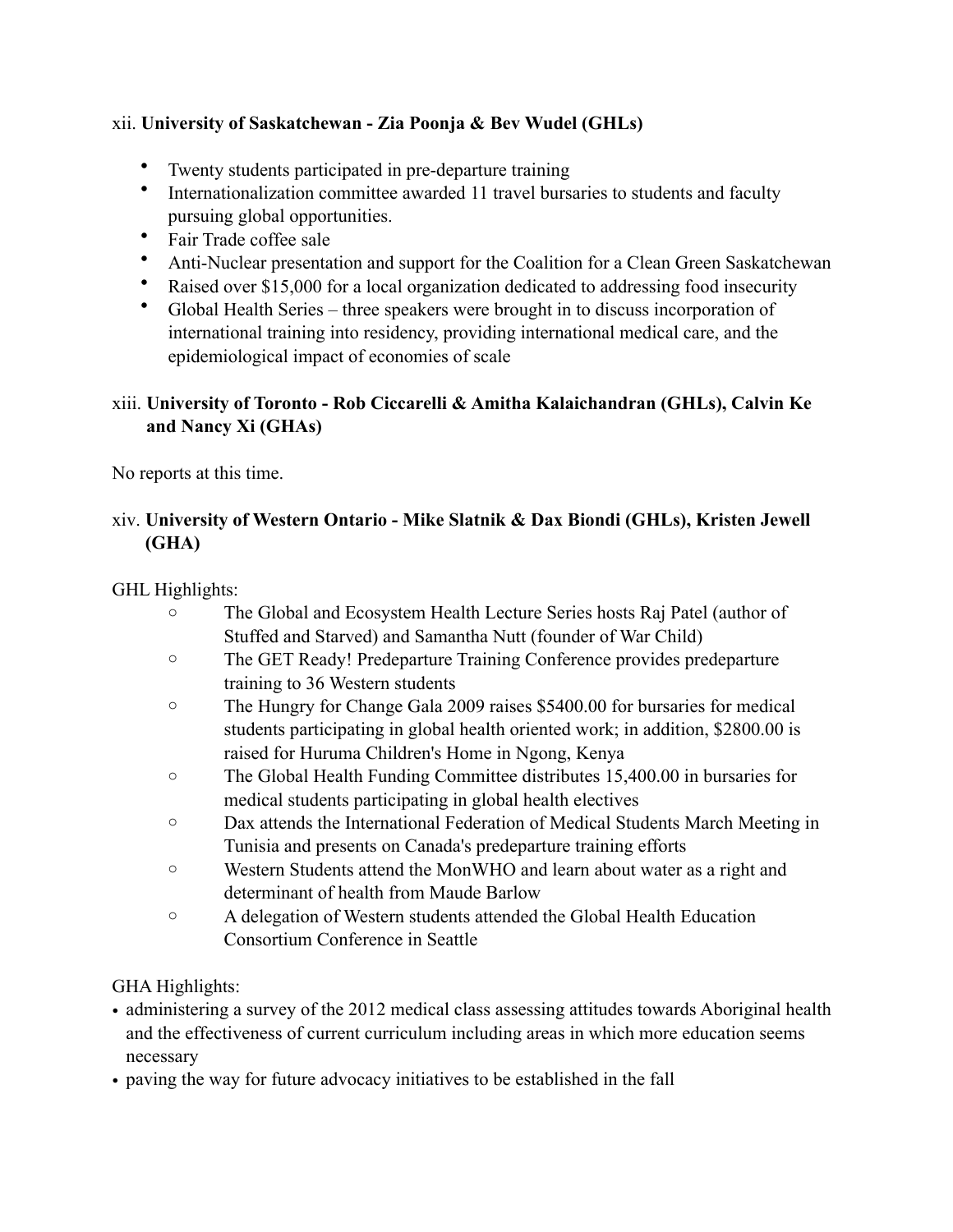# **4. School Updates - Full Versions**

# **i. Dalhousie University - Alyson Horne-Douma & Rosie Ashton (GHLs)**

#### 1. Local activities

The GHLs at Dalhousie chair the Global Health Initiative (GHI), an interprofessional student society with a mandate to raise awareness and provide opportunities for students to take leadership roles in global health projects and campaigns.

#### January/February

DSU Societies Fair, International Opportunities Fair – These fairs were held on the main Dalhousie campus. The Dalhousie GHI had a booth at each, in order to extend our membership beyond the health professions. As a result, we have over 30 new members on our mailing list, from undergraduate and graduate programs.

#### March

International Women's Day - A champagne & cheese with a movie screening was co-sponsored by the GHI, Obs/Gyn Interest Group, and Med Students For Choice. Despite a small attendance, we had a good discussion following the film, "Trading Women." Donations were collected and given to Stepping Stone, a charitable not for profit organization that offers supportive programs and outreach to women, men and transgender sex workers and former sex workers.

World TB Day – A lecture was hosted in partnership between the GHI and the Aboriginal Health Interest Group. The presentation was delivered by TB expert Dr. Peter Daley, and highlighted issues related to TB globally, with some focus on

TB in Canadian ABORIGINAL and immigrant populations, and Canada's role in the global effort to eliminate TB.

Pre-Departure Training – A 3-hour session was held for all students traveling internationally for electives this summer. Sixteen students attended, including those participating in IFMSA exchanges. The session covered personal safety, culture shock, cultural humility, and diseases of poverty. It was organized by the Dalhousie International Health Office, in partnership with the GHI.

#### April

Photo Auction & Open Mic – This event was held at a local bar, and attracted over 100 people! Students donated framed photos they had taken, and a silent was held. Money raised was donated to the Mikinduri Children of Hope Foundation.

#### May

Global Health Conference – Each spring, the GHI hosts a Global Health Conference. The oneday event, comprised of a keynote speech and workshops, is free, and open to the public. This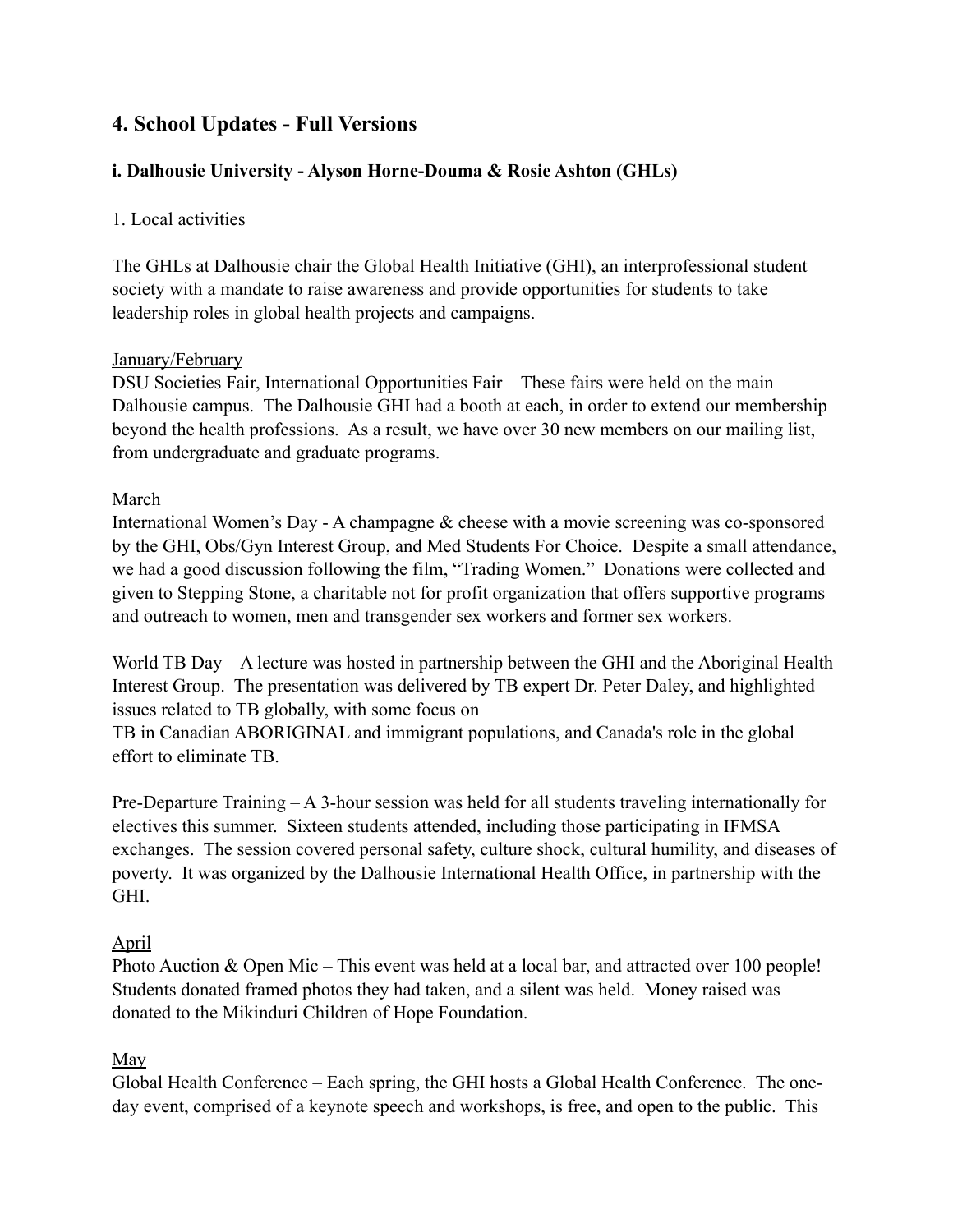year, the theme is "Access to Essential Medicines."

Code Red - This year, we will be hosting the 2nd Annual Code Red. The purpose of this event is two-fold: to raise money for the two organizations previously mentioned, and to raise awareness across Nova Scotia about HIV/AIDS. The event entails three groups of medical students, cycling and running across Nova Scotia, beginning from three different towns (Antigonish, Wolfville, and Sackville in New Brunswick) and ending up in Halifax. This year, the event is being held over May 22 and May 23.

#### **Ongoing**

MERcI – The Medical Equipment Recovery Initiative (akin to REMEDY) has been moving forward successfully! Storage space has been obtained at the Victoria General hospital and a formal meeting with bio-ethicist Dr. Nuala Kenny was held to discuss issues surrounding the project and a pilot program is now running, with three bins in place. The first load of equipment has been picked up, and volunteers are being recruited to do inventory.

Distributed Medical Education – The Dalhousie Faculty of Medicine will be expanding to Saint John, New Brunswick in September 2010, with an initial student intake of 30. We have been working on developing a framework for the election of GHLs and the structure of the GHI, as part of the larger context of student governance on the two campuses. This framework will evolve over the first few years, but currently, we anticipate that GHLs will be elected from across both campuses, and activities will be conducted as much as possible with the assistance of videoconferencing.

Global Health Advocacy – At Dalhousie, we have integrated the GHA role into the PAC. The Dalhousie GHA, Leisha Hawker, attended Lobby Day in February with the PAC, as well as MonWHO. She also co-chairs the Aboriginal Health Interest Group, and in this role, she has organized a number of talks and events for students, including one entitled "Aboriginal Culture and Communication in Patient Care" by Dr. Wayne Warry of McMaster.

2. Involvement in CFMS-GHP working groups and/or national global health initiatives

Global Health Advocacy – Please see above.

Pharmaceutical Sponsorship Working Group – This group was chaired by the GHL Sr., and the GHL Jr. was a member. For details, please see the Working Group report. At Dalhousie, this initiative has been particularly relevant, as the second year medical class had a lecture sponsored by Pfizer. The Faculty administration is aware of the work of this group, and our concerns with a lack of coherent policy regarding industry funding of medical education at Dalhousie.

#### 3. Plans for next year

We had a large and vibrant group at the beginning of this year, with lots of great ideas for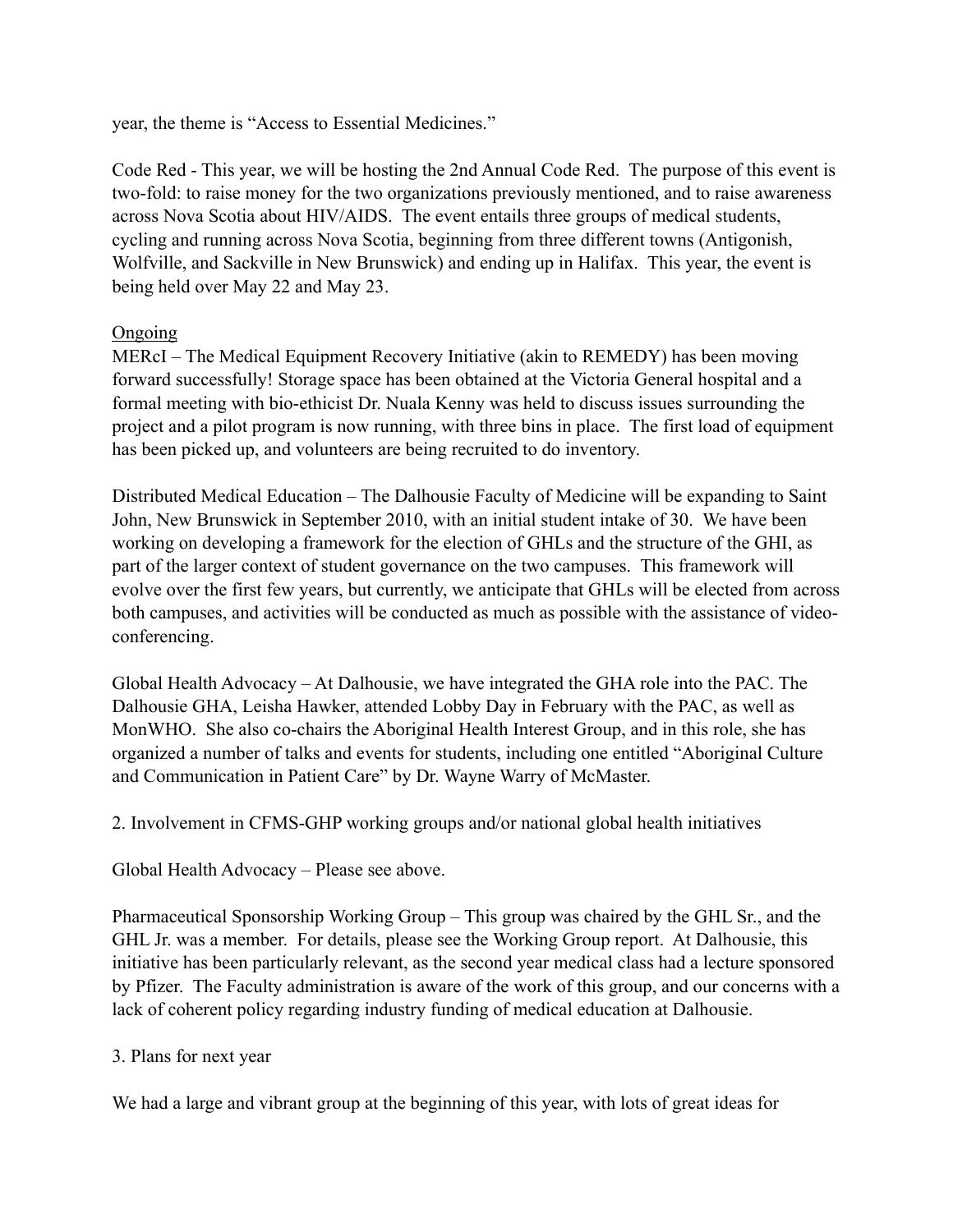projects and events. Those included in this report and the January report were the most successful, and we hope to focus on these next year, to ensure their continued success. We had set a goal at the beginning of the year to increase participation from other faculties, and we're happy to say this was accomplished! Next year, we should participate in the fall Societies Fair to continue to inform the wider student body about the GHI. We also have early tentative plans for a larger community fundraising event for Dignitas, involving a fashion show featuring local designers.

4. Recommendations / suggestions for improvement

- reduce the number of events to focus energy and enthusiasm
- more advanced planning of all events to allow for better publicity
- increased collaboration with the International Health Office, particularly on the Office's speaker series
- continue to encourage participation from students outside the Faculty of Medicine, perhaps working with the Health Science Student Association to make participation in GHI events worth Interprofessional Learning credits (a CME-credit-style approach to IPL has been discussed)
- increased coordination and cooperation between the GHA and the PAC rep (perhaps merging these roles into one)

# **ii. Dalhousie University - Leisha Hawker (GHA)**

# Local Advocacy Initiatives:

# Aboriginal Health Interest Group (AHIG)

Worked to expand the AHIG to include students from other health professional schools at Dalhousie and have submitted an application to the Dalhousie Student Union to be ratified to ensure annual funding for the group to continue its work.

# Speaker Series

Topics included local First Nations History, Suicide among Inuit Youth, TB in Canadian Aboriginals, Cultural Safety, and Experiences of Healthcare Providers Working with Aboriginal patients.

#### Aboriginal Awareness Week

We are putting up posters around the medical school to raise awareness of the health inequities that exist and are showing a documentary on the residential school system.

#### Eskasoni Youth Project

Received funding from the CFMS to have a career day at Eskasoni (largest reserve in Nova Scotia) to encourage Aboriginal Youth to pursue a career in health.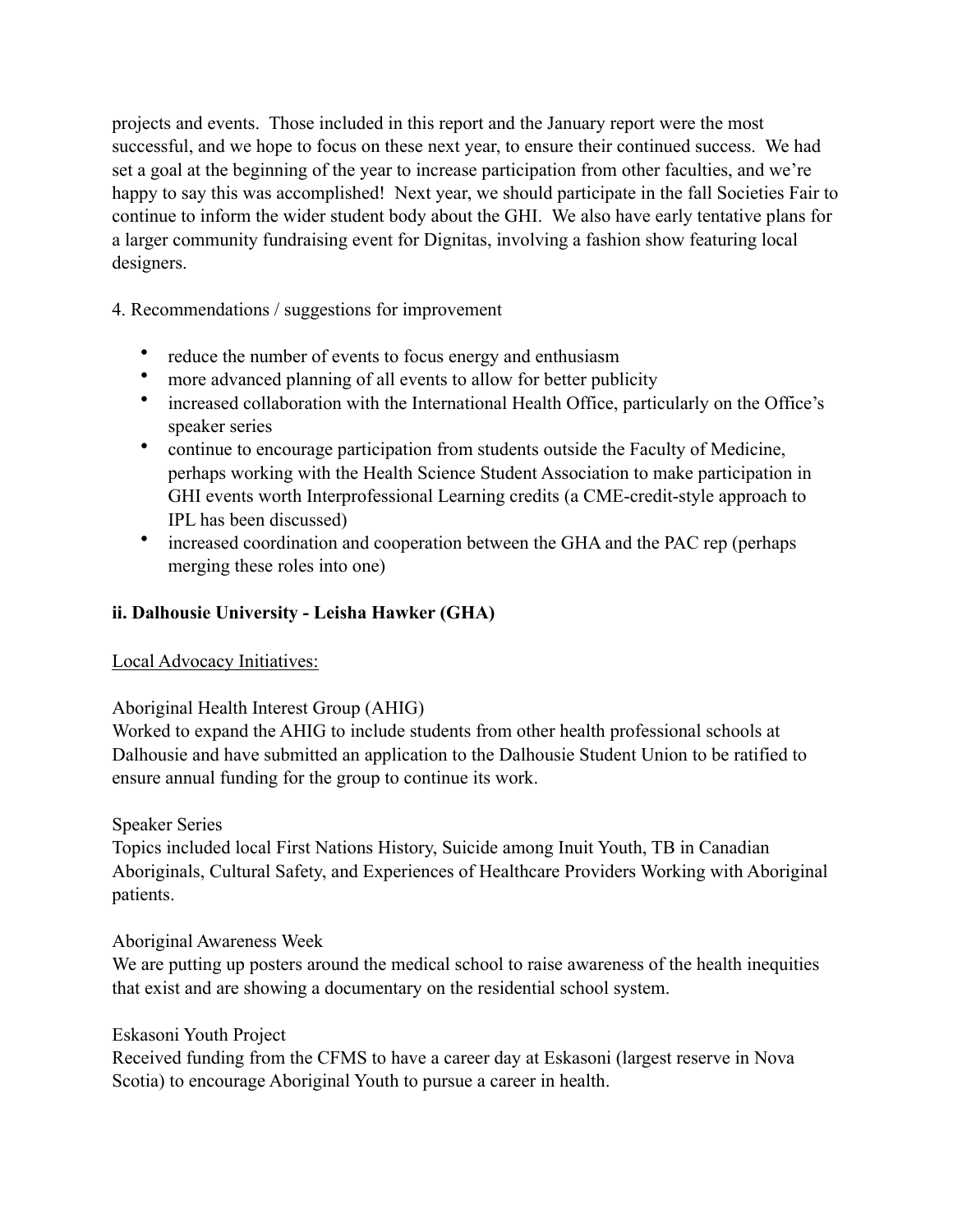#### Undergraduate Curriculum

Met with many faculty members to discuss ways to improve the curriculum and are working to 1) alter a Med I case to involve an Aboriginal patient and to focus on cultural safety, 2) recruit the Mi'kmaq Friendship Centre to participate as a placement for the volunteer component of the Med II Population Health course, and 3) develop pre-clerkship elective opportunities in Eskasoni.

# Admissions

We have meetings set up with Faculty members to discuss ways to improve the Aboriginal representation at Dalhousie Medical School and are working on setting up a Mentorship program for Aboriginal applicants.

# Participation at MonWHO:

Presented Poster on "The Effect of Environmental Contamination on the Health of the Aboriginal Population"

# Challenges:

Because the AHIG was not a well established group (in its second year) and most members were non-Aboriginals and not from the local area, it was difficult at first to identify key persons from the university and Aboriginal communities.

# Future Plans:

See above local advocacy initiatives which the AHIG will continue to work on.

#### Recommendations:

I would recommend that the theme continue for one more year as many GHAs took this year to set up an Aboriginal Interest Group and I feel it would be beneficial to take one more year to solidify those groups to ensure that they will continue on with their initiatives. The following year, I think it would be beneficial to try to match up the theme of MonWHO with the GHAP theme for that year.

# Global Health Advocacy Program:

For its first year I feel the GHAP has been very successful and should definitely be continued.

# **iii. McMaster University - Chris Keefer & Molly Forrester (GHLs)**

# 1. Local activities

- Refugee Health & Speaker Night – An interactive talk, documentary viewing, and discussion on refugee health. Speakers: Dr. Diane Ahmed, a Hamilton physician who works with refugee and new immigrant populations, and Roya Mostamandi, fled with her family from Afghanistan and lived in Pakistan as a refugee. Documentary: God Grew Tired of Us (about the Lost Boys of Sudan).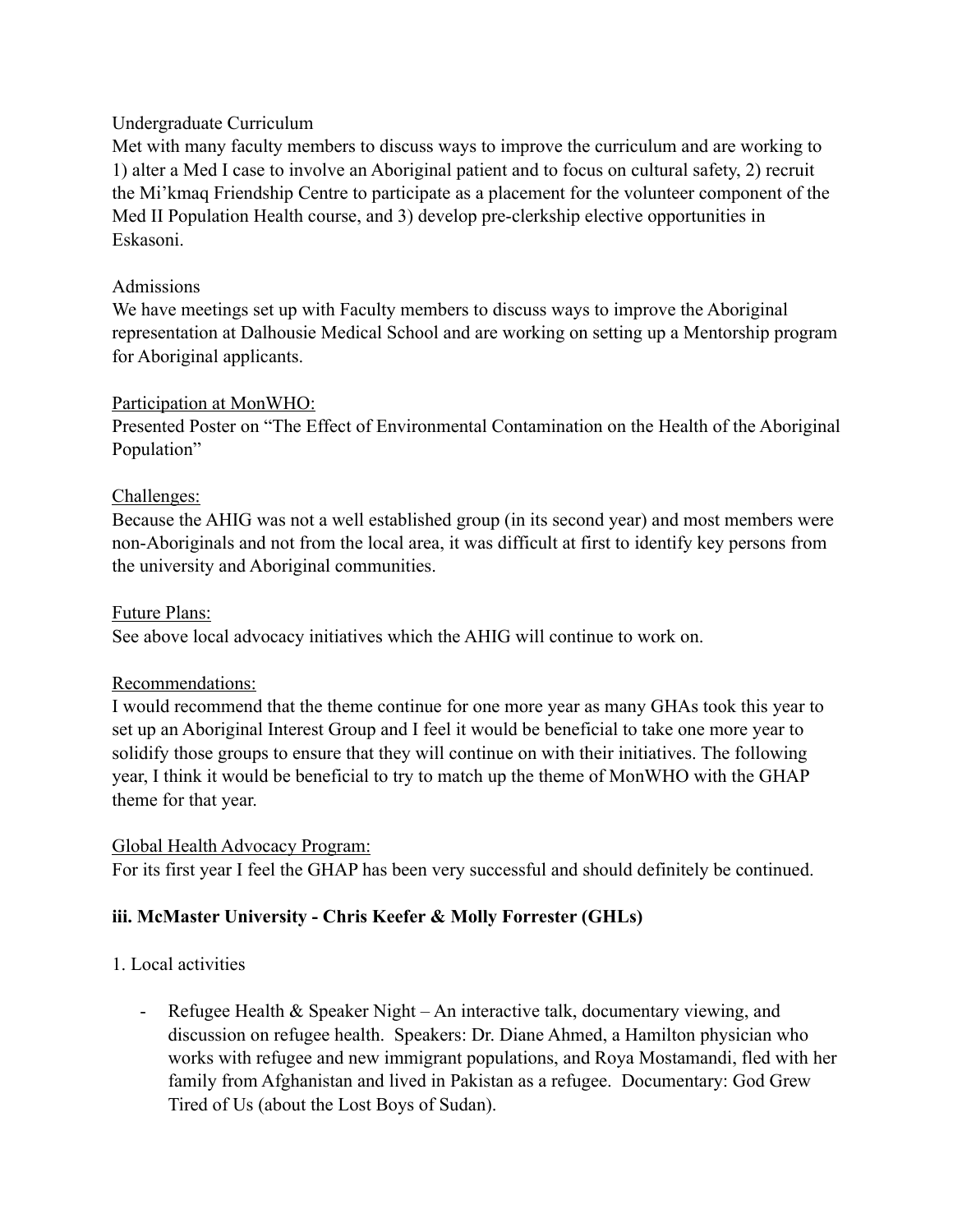- International Health Keynote Speaker & World AIDS Day 2009 Working groups have been established and are currently planning both events
- Pre-Departure Training Two mandatory 3-hour sessions will be held in May for all students travelling on overseas electives this coming summer. Students and faculty are currently collaborating to plan these sessions, with an emphasis on Ethical issues and Cross-Cultural Competencies.
- International Surgery Awareness Week
- **-** Public Health Harm Reduction Elective (VAN program) IHC students and students from the general class body are actively involved with this municipal needle exchange program, which happens out the back of a public health van.
- HARP IHC students are collaborating with a Hamilton immigration organization and will be involved in helping refugee and new immigrant families in better accessing the Canadian healthcare system. Thus far, students have started meeting with their assigned families.
- Student Journal IHC members regularly contribute global health based articles to the McMaster meds student journal.
- GHA Presentation at MonWHO
- Universal Access to Essential Medicines (UAEM) This is a North American wide initiative that advocates for the inclusion of "licensing terms in exclusive technology transfer agreements that ensure low-cost access to health-related innovations in the developing world," among other things. UAEM seeks to see essential medicines more globally accessible. A UAEM sub-committee within the IHC has been established and has begun a great deal of background work. Our next steps will be to liaise with pharmaceutical companies and local pharmacies to advocate for the donation of nearexpiry products for international distribution. We will also be approaching the McMaster Technology Transfer Office to begin discussions surrounding the implementation of socially responsible guidelines. \*Note: We would encourage other schools to also take on this initiative and learn more about UAEM. We would be interested in collaborating with other schools!
- 2. Involvement in CFMS-GHP working groups and/or national global health initiatives
	- Unfortunately there has not been much involvement with any CFMS-GHP working groups, though there is interest in the GHP Pharma Group
	- UAEM See above.
- 3. Plans for next year
- Continuation of:
	- HARP (Refugee/New Immigrant Health) Project
	- VAN (Harm Reduction/Needle Exchange) Program
	- International Health Keynote Speaker (Autumn 2009)
	- World AIDS Day 2009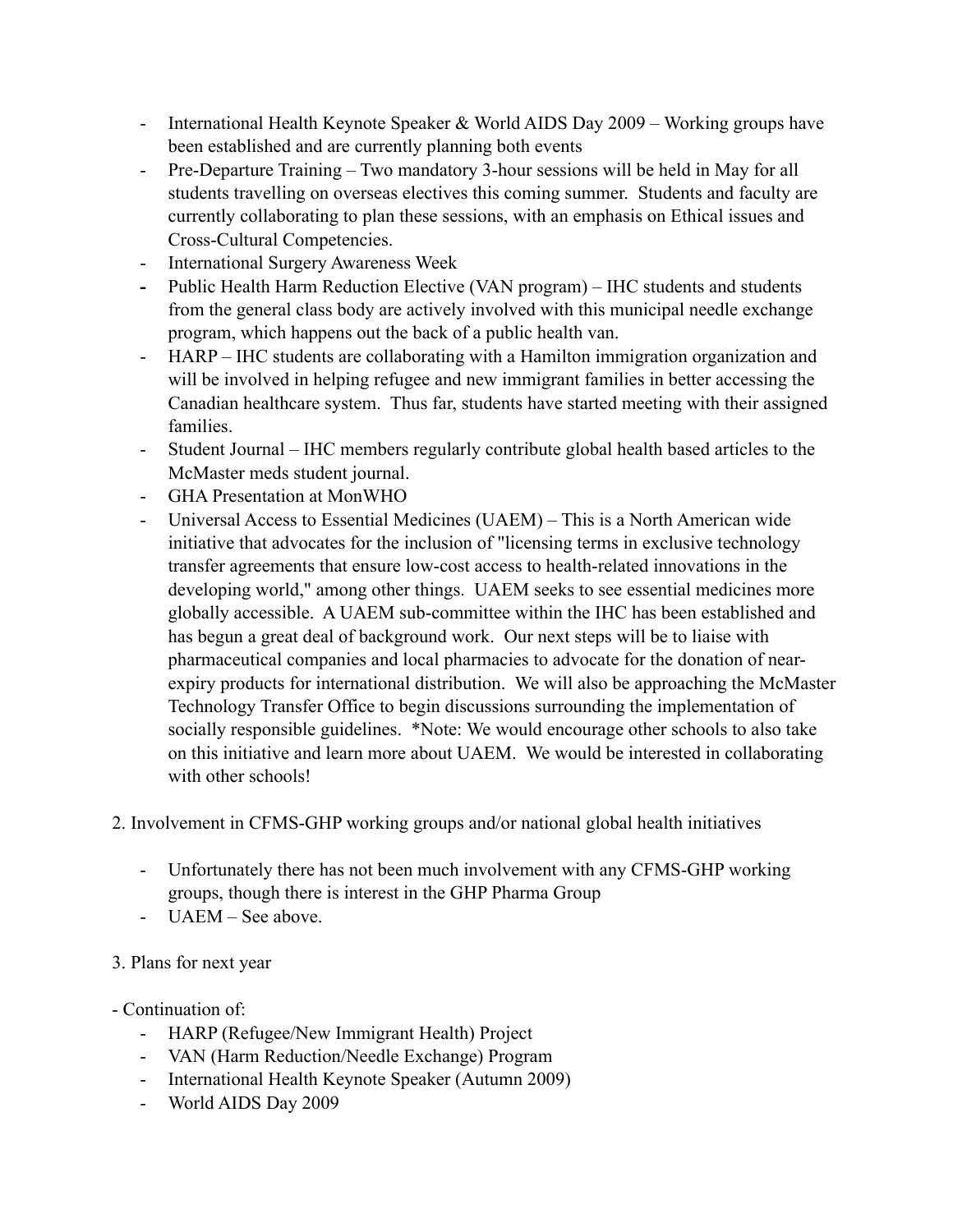- Speaker + Movie Nights
- Neglected Infectious Diseases Speakers Series
- UAEM We'd like to see this initiative really take off, and will be seeking to involve students from other faculties here at McMaster.
- 4. Recommendations / suggestions for improvement

- Perhaps a skype/conference call with all new GHLs in the fall, to bring everyone up to speed early on

# **iv. McMaster University - Natalie Chan (GHA)**

I. Local advocacy activities

In order to better advocate for Aboriginal health:

- Assisted with promotion of and attended events relating to Aboriginal health both at McMaster University and in the community:
	- o 5th Annual Aboriginal Health Conference organized by the Student International Health Initiative, a McMaster University undergraduate student association
	- o Aboriginal Health Conference: Exploring Innovative Approaches to Improving Indigenous Peoples Health: Harmonizing Indigenous Knowledge and Western Biomedicine, organized by the Indigenous Studies Program and the Aboriginal Students Health Sciences Office (ASHS)
	- o Inter-professional Day in Aboriginal Health, an event hosted at the Six Nations of the Grand River, co-organized by the ASHS, the Six Nations Family Health Team and the Program for Inter-Professional Practice Education and Research
	- o Aboriginal Health Movie Night
- Liaising with De Dwa Da Dehs Nye>s Aboriginal Health Centre and connecting with local Elder, Walter Cooke (Ojibwe/Cree of the Bear Clan) and participation in the Healing Journey to learn more about traditional medicine and Aboriginal health practices
- II. Participation at the MonWHO and/or other national initiatives
- Prepared and presented a workshop at MonWHO entitled: The Importance of Cultural Safety in Understanding Aboriginal Health and Environmental Health
	- o Met with local Aboriginal Elders, community members and scholars to learn more about their culture and pertinent health issues
	- o Touched based with the National Aboriginal Health Organization to gather resources for the presentation
- Attended Aboriginal health seminar at the Family Medicine Forum 2008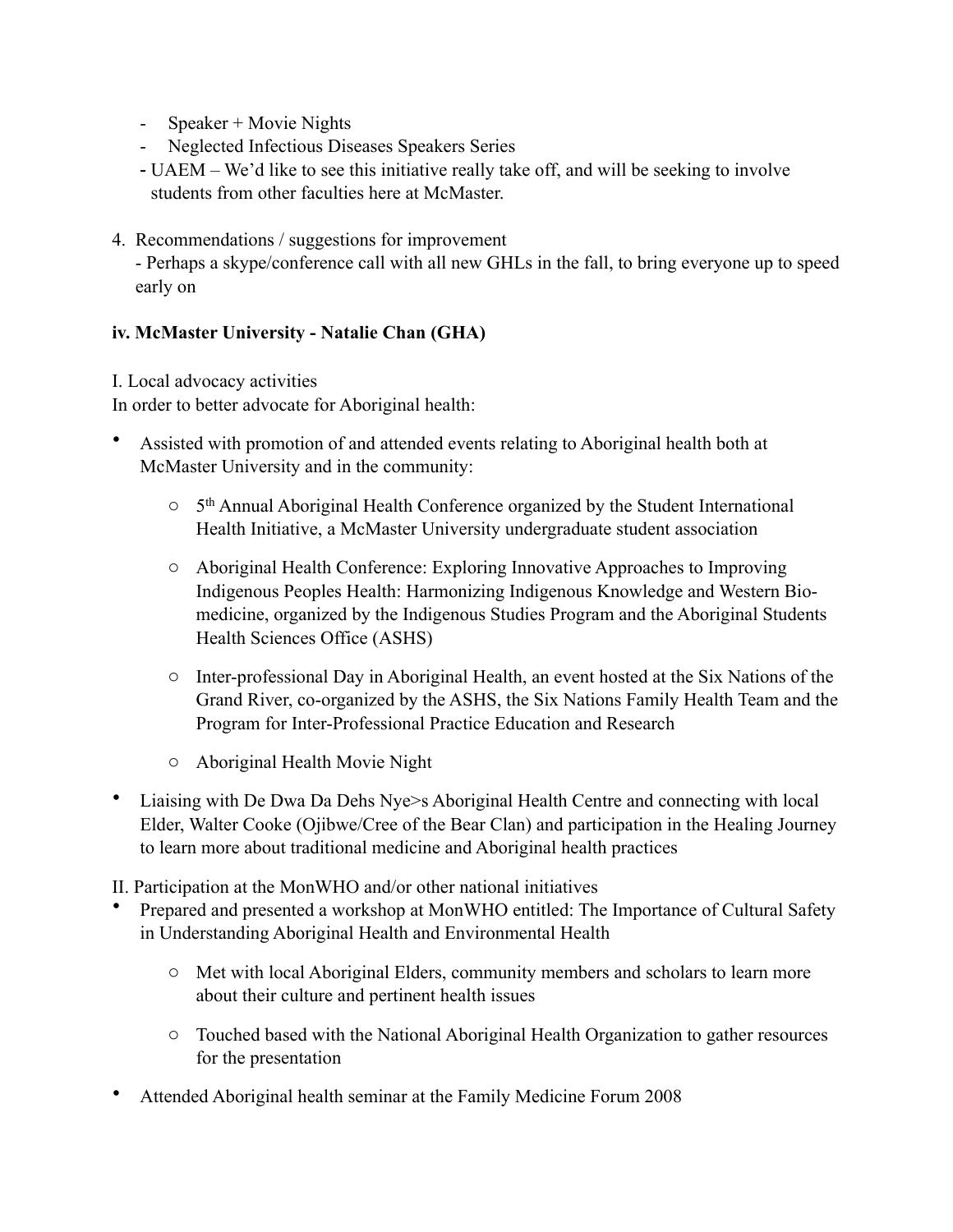III. Challenges

- In order to begin active advocacy work, I spent the majority of my time establishing rapport and building trust with the local Aboriginal community and various Aboriginal support organizations. I took time to learn about the current initiatives and partnerships already in place.
- In addition, I took time to consider how to overcome obstacles that arose from previous advocacy efforts in order to ensure that new initiatives would be more positive, less fragmented, and more community-based.

# IV. Future plans

- Continue to maintain a good relationship between medical students and the Aboriginal community by ensuring consistent communication
- In collaboration with the Aboriginal community, begin to develop new initiatives that will enhance medical student knowledge and understanding of Aboriginal health matters

V. Recommendations / suggestions for improvement (remember advocacy theme will change next year)

- More frequent and consistent communication between all GHAs to increase sharing of ideas and resources, and provision of support for local and national advocacy initiatives
- Increase opportunity for coordinated efforts across schools to broaden the scope of advocacy
- VI. Should we continue the GHAP (global health advocacy program) next year?
- The GHAP should continue the advocacy theme of Aboriginal health next year because effective and long-lasting positive impact can only be achieved if there is continuity in our efforts. With a matter as sensitive as that of Aboriginal health and given the long-standing history of good intentions and poor outcomes with interventions from the past, there is a great need to ensure that the efforts of all GHAs this year will be continued and expanded.

# **v. McGill University - Olivier Drouin and Jennifer Hulme (GHLs)**

# **1.** Local activities

At McGill most of our local activities are conducted in conjunction with our Global Health Interest Group, the McGill International and Global Health Initiative (MIGHI). Here is what has been happening since January:

- Attribution of two 1000\$ scholarships to Medical students going to do a clinical rotation abroad
- Fundraiser for next year series of scholarships
- Discussion with the Dept of Family Medicine about the possibility of creating a Montreal-based Global Health Electives rotation for clerkship students
- Discussion with the Dept of Family Medicine about establishing a permanent agreement with a site in Tanzania for Med-1s and Med-2s to go do volunteer work over the summer and for Med-3s, Med-4s to go do electives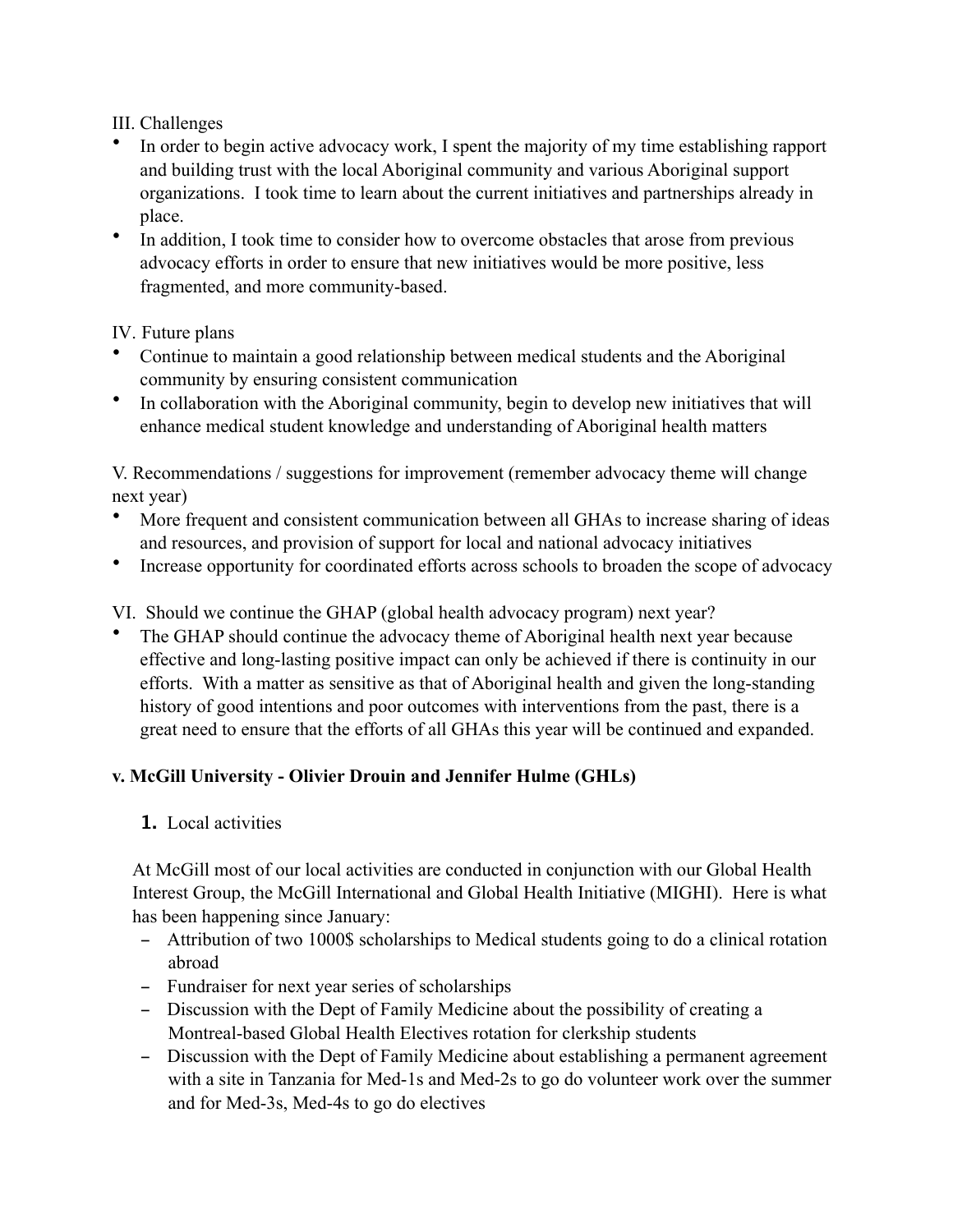- Work with the McGill Global Health Programs in continuing to develop a global health electives database
- Organization of the Montreal WHO simulation with Université de Montréal
- Literature reviews about Global Health curricula and pre-departure training for use at the GHEC, in collaboration with Dr Tim Brewer, at the McGill Global Health Programs
- Preparation of a pre-departure training for Med-1s and Med-2s, to be held on May  $12<sup>th</sup>$ and  $13<sup>th</sup>$ .
- Work the Dept of Family Medicine to complement the pre-departure training they are offering to Med-3s and Med-4s.
- Creation of a weekly Global Health newsletter covering the events related to Global Health happening on campus and outside.
- Continuation of our weekly Global Health radio show.
- **2.** Involvement in CFMS-GHP working groups and/or national global health initiatives

Olivier was chairing the CFMS Global Health Curriculum Working group (see other report). Jennifer has yet to join of the groups. Also, workıng our Global Health Advocate Alex Nataros, with other students and the faculty work to increase enrollment of Fırst Natıons students ın medıcal and nursıng school at McGıll and explorıng longer term programs for mentorshıp and hıgh school outreach.

**3.** Plans for next year

Next year, we plan on continuing running the numerous activities found in This includes a better organization of the presentation night for the scholarship winners and to continue our close collaboration with the McGill Department of Family Medicine and the McGill Global Health Programs. We will also elect our new Junior GHL in the next month.

**4.** Recommendations / suggestions for improvement

The information overload and the difficulty of getting people involved in the second half of the academic year are on-going challenges, faced both at the local level as well as at the national level (see Olivier's report on the working group). We would also need a bigger group of committed individual to keep on top of everything happening, given the rapidly expanding number of projects.

# **vi. McGill University - Alexander Nataros (GHA)**

- ! McGill Aboriginal health Portal: [http://www.health.library.mcgill.ca/MAHP/](http://www.health.library.mcgill.ca/MAHP/index.htm) [index.htm](http://www.health.library.mcgill.ca/MAHP/index.htm) and the First People's House on campus [\(http://www.mcgill.ca/fph/\)](http://www.mcgill.ca/fph/)
- McGill's med program doesn't look at aboriginal health in any detail except 4th year where there's a 5 week elective on Aboriginal Health offered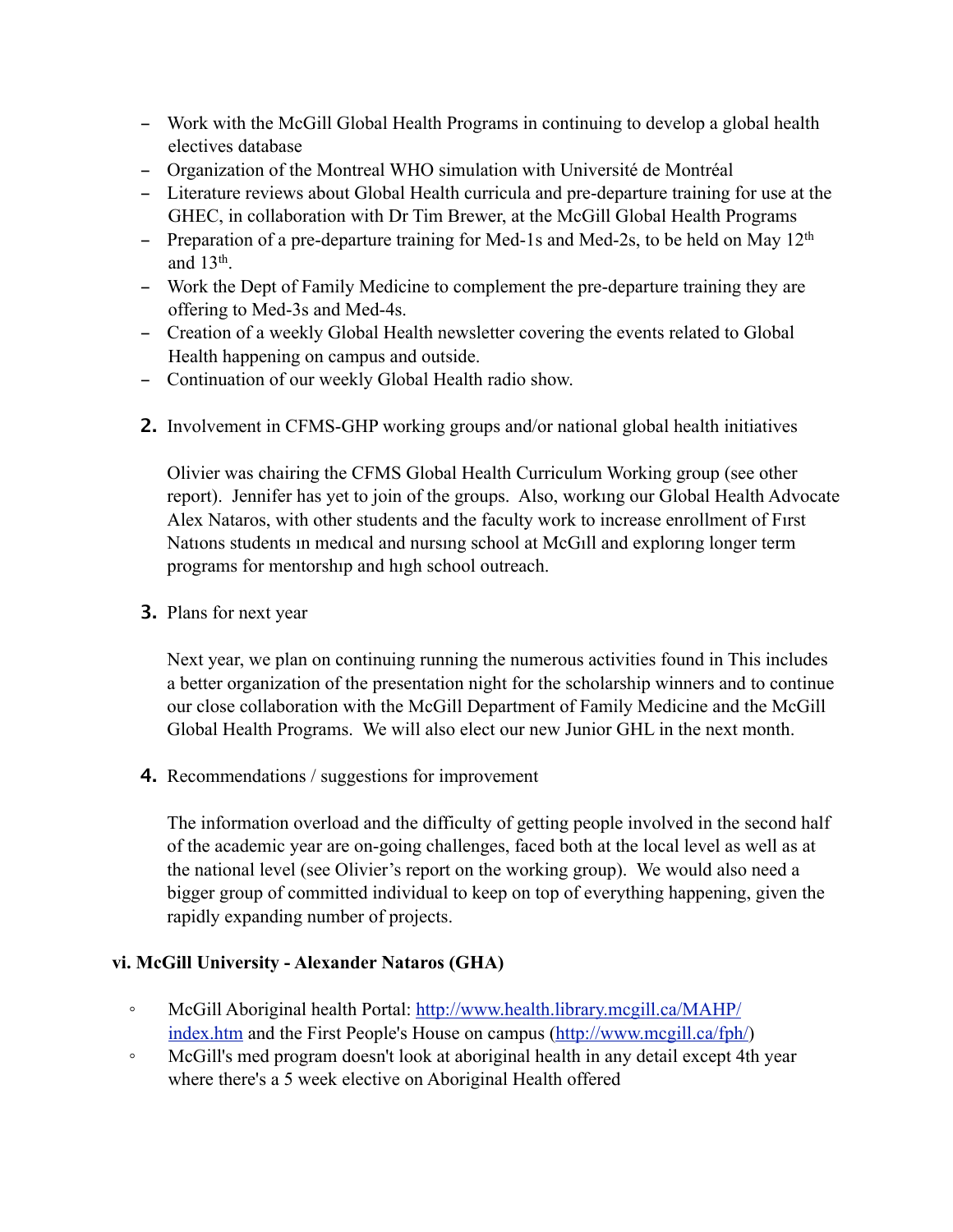- many McGill/Quebec med students work up north (Nunavuk, Baie James) through the summer through the SARROS program <http://www.equipesarros.ca/sarros.html> and a cultural sensitivity training would be very well received
- many doctors in Montreal spend time working up north and are open to sharing their experiences

# Action

- Currently active at the Montreal Native Friendship Centre, out on weekly street patrols to distribute warm food, drink, clothes, needle-exchange to at-risk Aboriginal peoples living on the streets
- In consultation with the Native Friendship Centre in starting a Diabetes Sharing Circle
- Work on the CKUT radio program Health on Earth ([www.healthonearth.blogspot.com](http://www.healthonearth.blogspot.com/)), currently working on a series Aboriginal Approaches to Healing, and other on the current state of Aboriginal Health in Canada
- Completed poster presentation at MonWHO focussed on aboriginal and environmental health, using the Oil Sands and contamination of Fort Chipewyan's water source as a case study-- as part of this, collected 31 signatures from MonWHO participants on a petition directed to the Albertan Premier and Federal Ministers of Health and the Environment, demanding that there be a moratorium on Oil Sands development until these health effects are addressed
- <sup>o</sup> Have started a working group involving the McGill senate representative for medicine, a first year aboriginal medical student and a doctor with experience up north, with the intention to increase the supply and demand of aboriginal students in McGill's faculty of Medicine

# **vii. Memorial University of Newfoundland - Kate Hadley (GHL/GHA)**

- Focus this semester was organization of Pre-Departure Training program. In conjunction with the Local Exchange Officers (Heather O'Reilly and Angela Wareham) review of the National Template Guidelines and creation of a plan.
- Due to the smaller class size at Memorial it was decided to use a 'lunch and learn' format with 3 sessions each ~1.5 hours with 1-4 guest speakers to cover the various recommendations. Participants also received additional information packages for independent learning.
- Will be compiling feedback and suggestions from participants regarding this format, what can be improved etc… for next year!
- Planned documentary showing on Montana de Luz March 19th, 2009
- MonWHO 2009 attending students were able to share their experiences with classmates, excellent learning of the inner-workings of the WHO, policy making and international health concerns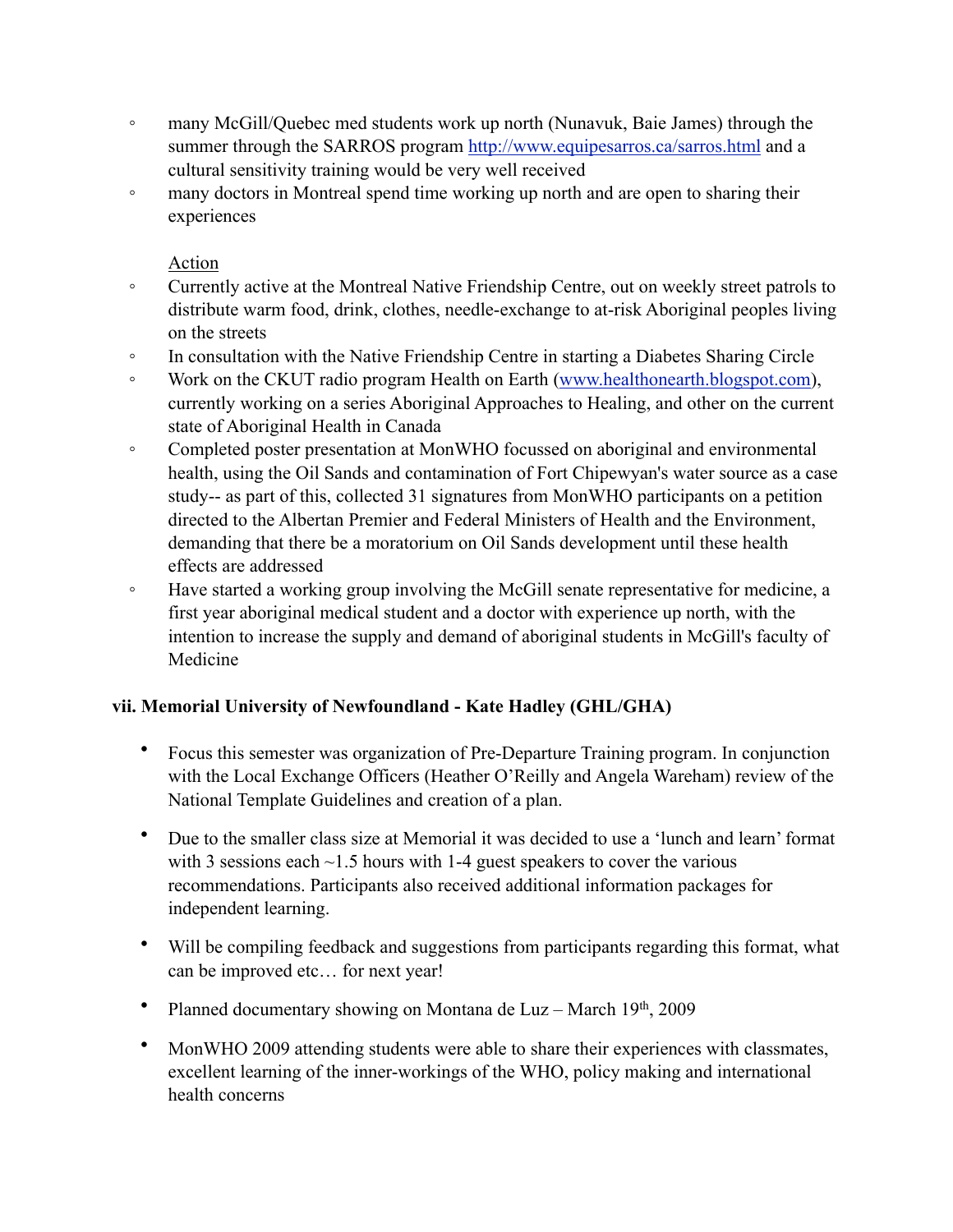- Angela Wareham attended the 18th Annual GHEC Conference in Seattle and was completely inspired, and able to share her experience with fellow students- especially regarding ethics of international health/travel
- Books with Wings- 100s of books ready to go to an alternative charity, as the contract is not available through the Canadian Forces/Books with Wings.
- Ongoing meetings and discussions as to best possible format for online 'database' of international electives past, present and future inclusive.
- Future plans/recommendations:
	- o International electives- determine best possible solution (hopefully to be discussed during BAGM?)
	- o Find a home for the 100s of Medical Textbooks we have collected
	- o Ensure that at the open MSS meeting within next few weeks that there is the creation of one 2-year position for GHLs at Memorial University to better facilitate continuity between years. This would allow more students to be involved at the national level with regards to Global Health- there is definitely the interest here at Memorial
	- o Suggested that the Global Health Advocate be an elected member of the MSS as well. Decided during the Medical Student Society meeting April 9<sup>th</sup>, 2009 to have a trial of this position independent of the MSS but elected during the first few weeks of September or later in June 2009.
	- o Healthforall.ca working group

#### **viii. Northern Ontario School of Medicine (NOSM) - Julie Zalan & Amanda Moore (GHLs)**

#### **INTRODUCTION**

The student body at NOSM developed and established two positions to represent global health at NOSM: the GHL senior and GHL junior. Both representatives worked together to implement programming at the community and academic level.

NOSM is situated on two campuses: Laurentian University and Lakehead University. With the help of teleconferencing and videoconferencing technology, joint initiatives were created and implemented. In addition, students on each campus supported individual GH programs and projects.

#### PROJECTS – JAN – APRIL 2009

1. Predeparture Training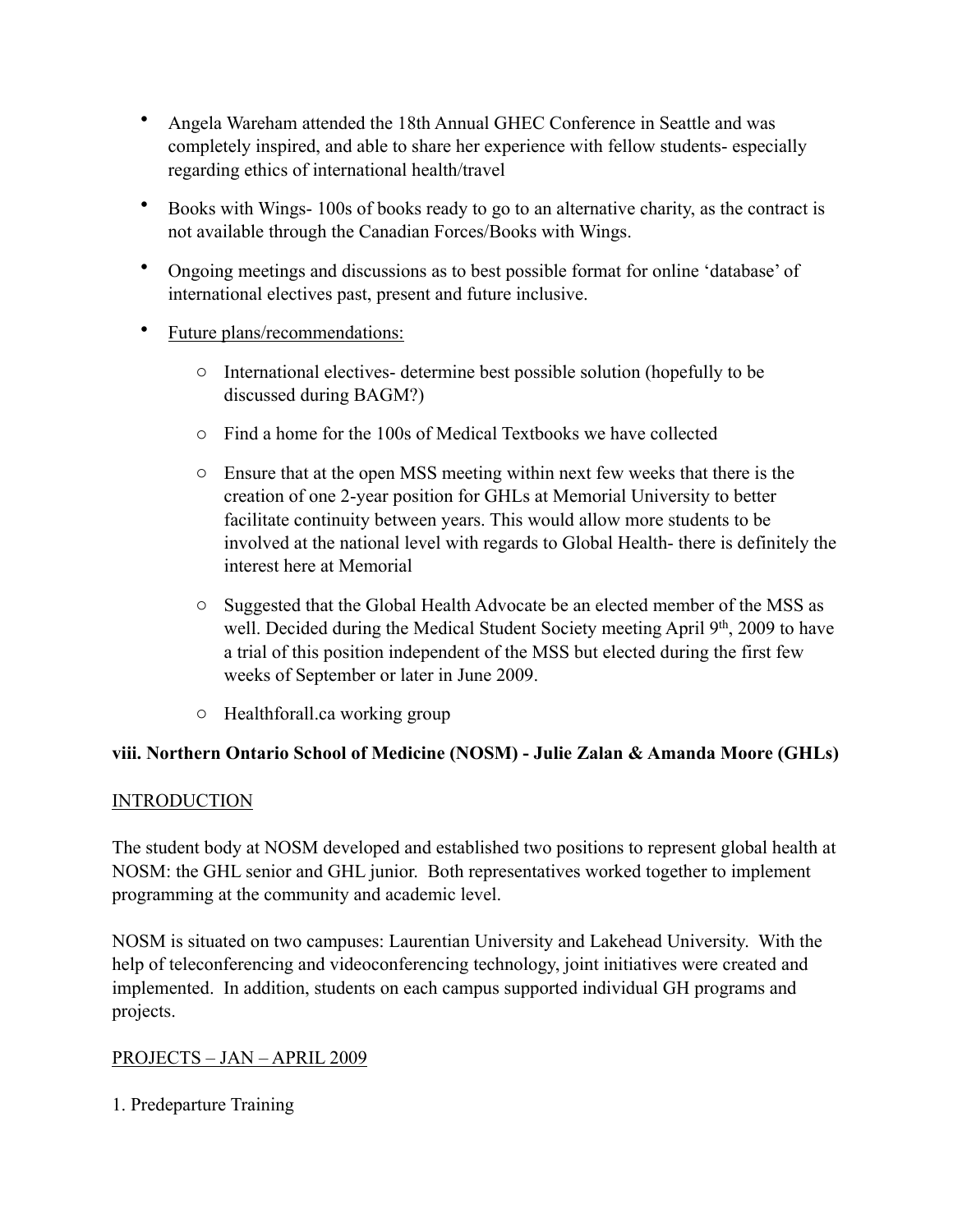Together with the Local Exchange Officers, both GHLs developed and organized predeparture training for students traveling abroad this summer with IFMSA. The training was developed with reference to guidelines suggested by the IFMSA, including: personal health, travel safety, cultural awareness, language competencies and ethical considerations.

# 2. Global Health Action Group

A global health action group was established to promote student engagement in global health issues. Some of their activities included:

- Valentine's Day fair trade chocolate awareness campaign
- Provision of fair trade coffee in student kitchen
- Attending community volunteer events
- Determining whether school clothing can be provided by a sweatshop-free supplier

# 3. NOSM and the Network Towards Unity For Health

Two students will be representing NOSM at the Achieving Quality in Health Care: Challenges for Education, Research and Service Delivery Conference in Amman, Jordan, October 2009. Students will prepare and deliver a poster presentation at a thematic poster session in front of an international audience. NOSM is an institutional member of the Network: TUFH and we believe this would be a great opportunity for our students to share our school's model for distributed learning and our social accountability mandate. We envision a presentation that examines these areas from a student perspective and discusses the adaptability of such a learning model to other rural, remote and resource-constrained settings.

#### 4. Global Health Advocacy

This is the first year that NOSM has been represented by a global health advocate (GHA). The GHA was involved in advocating for aboriginal students on the national level, and made a presentation on cultural sensitivity and health care. GHA from across Canada came together in March in Montreal to attend the Model World Health Organization Conference. Delegates represented countries from across the world. The main participation came from undergraduate medical students.

#### 5. Voting Capacity

NOSM student society has voted and given the GHL Sr. voting rights at executive meetings. The GHL Sr. position as been adopted as an executive position and will be elected during the spring elections with other executive positions. The NOSM GHL Sr. will now be able to sit on our medical society and will have one vote to best represent student concerns at both the national and local levels.

# PLANS for 2009–10

#### 1. NOSM Student Exchange Program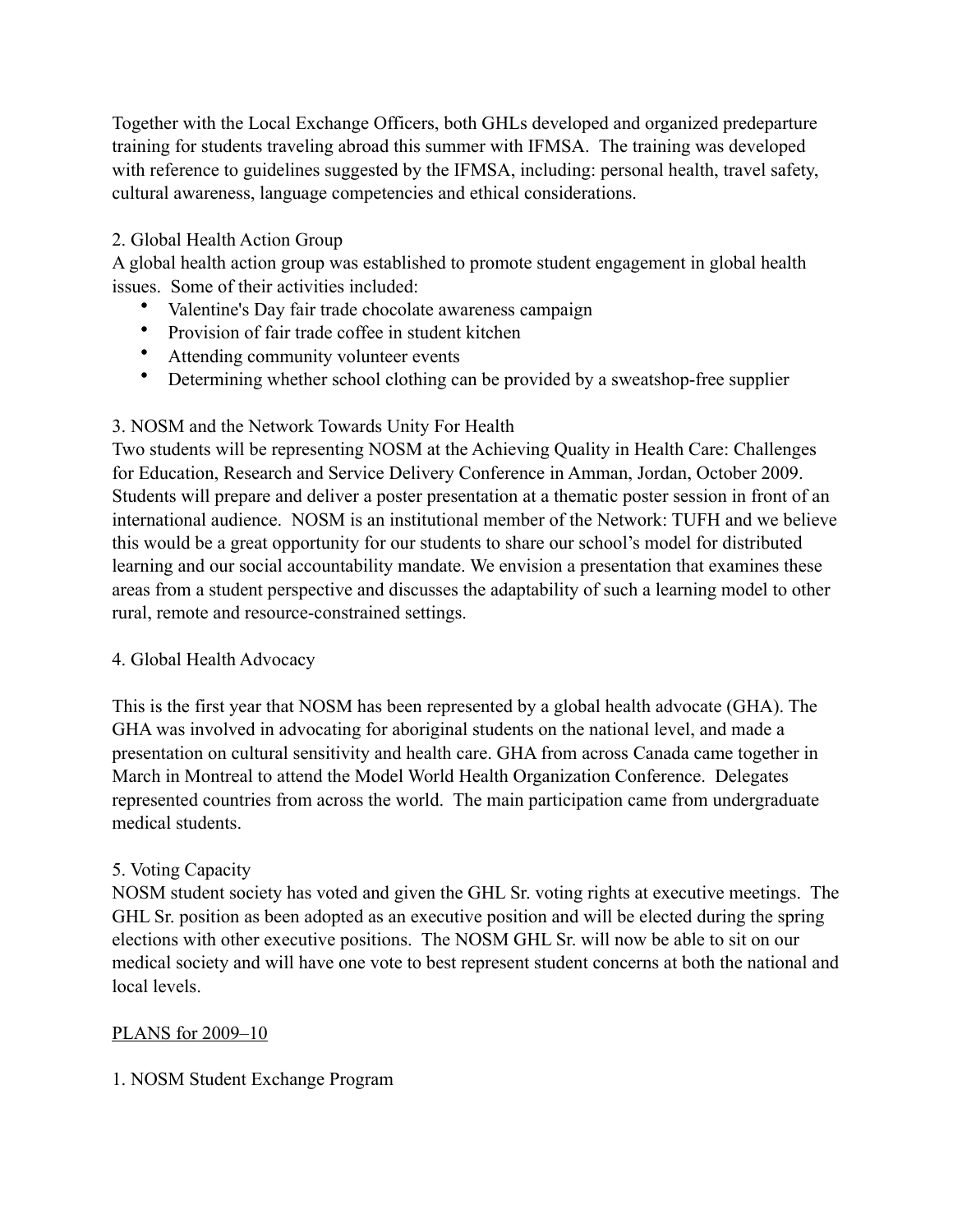The Global Health Liaisons hope to continue to enhance and expand its international exchange program in the coming year. Specifically, we hope to secure an increased number of both incoming and outgoing CFMS exchange placements, as well as build our capacity to provide education and support to exchange participants.

#### 2. World AIDS Day

This was the second year that NOSM participated in the Give a Day to World AIDS campaign in support of Dignitas International and the Stephen Lewis Foundation. The GHLs hope to be involved in this campaign for World AIDS Day 2009, and have several aims to improve the reach of our message and the amount of funds raised. We hope to improve collaboration with the health sciences centres in Thunder Bay and Sudbury to engage more health professionals in the campaign, as well as develop ways for more students to play an active role in the event.

#### 3. Student Action Groups

Two ongoing challenges of the Global Health Program at NOSM are how best to encourage student engagement in global health, and how to overcome the barriers presented by having a dual campus between Thunder Bay and Sudbury. One way in which the GHLs have attempted to address these challenges has been to facilitate the creation of two student-driven action groups – these groups have given relatively more autonomy to each of the respective campuses, as well as provided more opportunity for initiative and ownership over global health activities. The GHLs in the coming year will continue to cultivate and support these groups as an avenue for interested students to take a more hands-on role in global health advocacy and activism.

#### 4. Global Health Website

This year the GHLs worked in collaboration with the VP Executive to develop resources and materials relevant to global health to make available to our students via the Student Society website. We will continue to improve and expand these resources, using regular collaboration with our students to ensure that the materials provided are relevant to their learning and their needs.

#### 5. Institution of Ethical Purchasing Policy

The GHLs have begun preliminary discussions with the Communications department at NOSM to evaluate the labour practices of the suppliers from which our school clothing is currently sourced, and consider alternative sources to ensure our clothing is ethically produced. Further to this, the GHLs have considered drafting and proposing an ethical purchasing policy for NOSM to endorse and adhere to in the purchasing of apparel and other goods.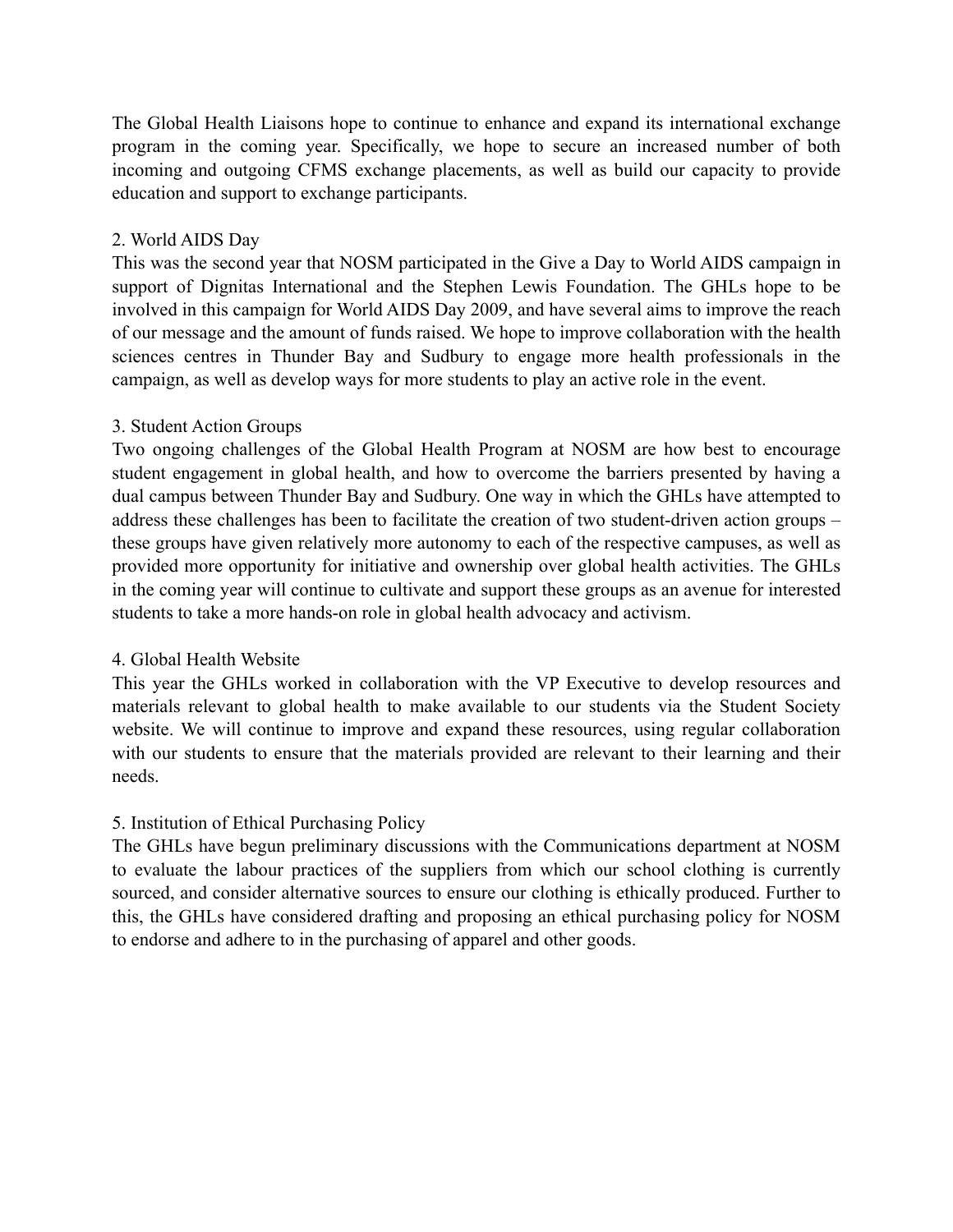# ix. **Northern Ontario School of Medicine (NOSM) - Celia Sprague (GHA)**

Local advocacy activities

- Encouraged and facilitated NOSM students' participation in Lakehead University's Culture and Support Services events (teachings, feasts, sweat ceremonies, etc.) as well as NOSM's Aboriginal Affairs events (smudge ceremonies, teachings, elder circles, etc.)
- Contacted Lakehead University's Culture and Support Services and proposed a workshop between NOSM medical students and Aboriginal students attending Lakehead University interested in attending medical school

Participation at MonWHO

• Conducted research and contributed in the development of a interactive workshop regarding the concept of cultural safety as it pertains to Aboriginal peoples' encounters in the biomedical health care system

Challenges

- Not being fully clear on what my role as NOSM's GHA pertained in the context of local and/or national initiatives when appointed the position
- Not having contact with other GHAs until Jan/Feb of the academic year

Future Plans

• Continue to work with Lakehead University's Culture and Support Services to establish a working relationship and to plan and facilitate information sessions and/or workshops with Aboriginal students at Lakehead interested in pursuing medical and allied health– related careers

Recommendations & Suggestions for Improvement

- Focus more on local initiatives as each school has various needs, pre-existing or lacking programming.
- To this end, collaborating on a national-wide project to present at the MonWHO conference was personally challenging and rewarding, however, I did not feel that this avenue was the best way to approach advocating for increased Aboriginal representation in medical schools. Presentations were prepared without serious consultation with Aboriginal stakeholders and were presented at a conference attended largely by non-Aboriginal undergraduate university students. I felt that this project risked misrepresentation of Aboriginal agencies and populations and did not succeed in advocating for Aboriginal students. Much time and energy was devoted to this initiative with not substantial consideration of the GHA program's mandate. Perhaps in the future, local university's GHAs might find more effective initiatives to devote their time, funding and efforts to.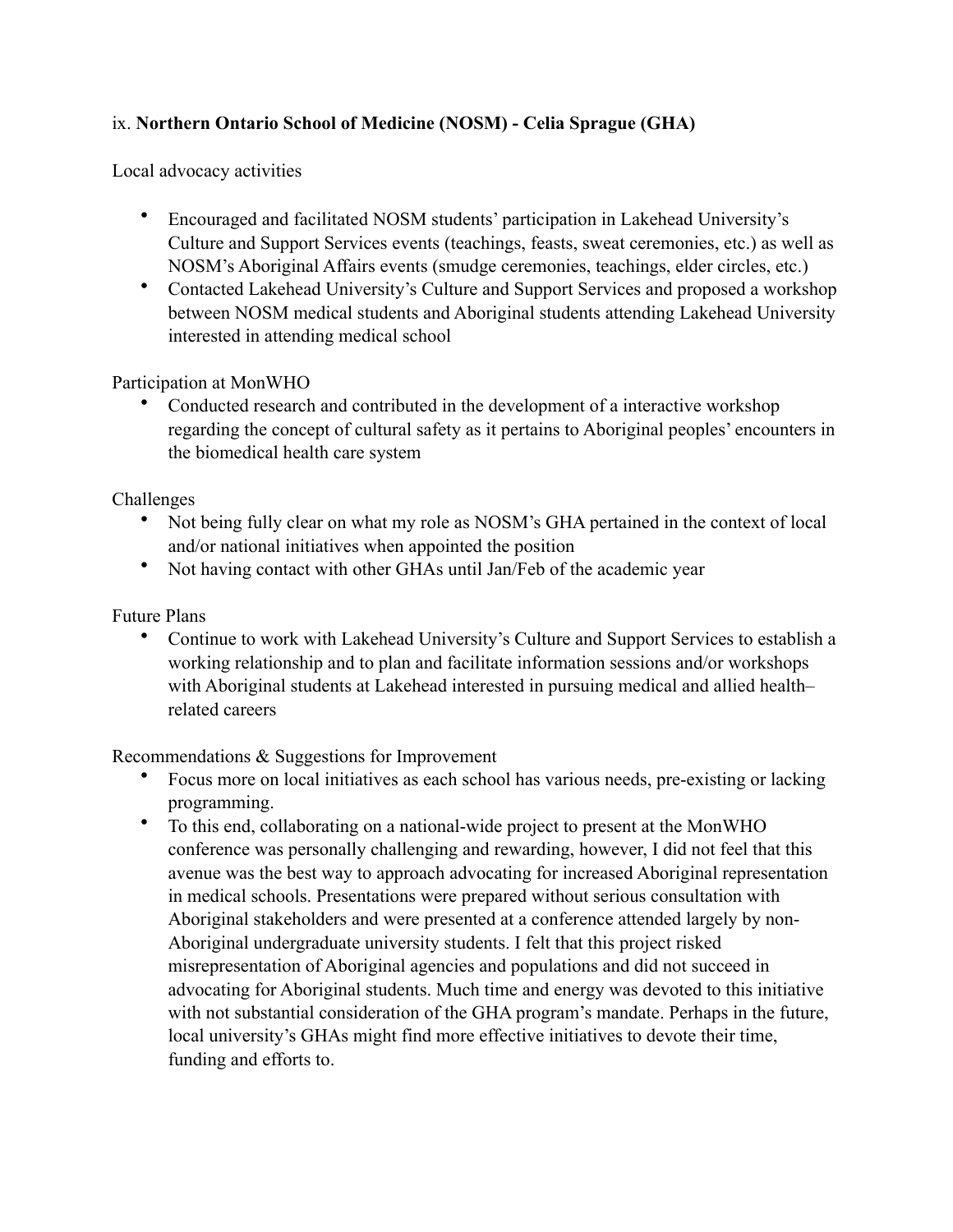- I believe the GHA program is a valuable one, however, I would not recommend GHAs' participation in MonWHO, rather, utilize the national representatives to develop and carry-out smaller, more cost-effective initiatives at the local level.
- In terms of GHA Program theme, I believe that it would be useful and more effective to extend the theme for a two-year timeframe which would allow for more substantial and sustainable initiatives.

# **x. Queen's University - Jessica Liauw & Jesleen Rana (GHLs)**

1. Local activities

- development of Aboriginal Health active learning elective in conjunction with our Global Health Advocate
- Liaising with our faculty advisors to develop the Global Health Certificate Program (a 2 year program which will commence next year)
- Liaising with the QHSSA (Queen's Health Sciences Student Association) to collaborate on projects for next year (i.e. the Queen's Health and Human Rights Conference).
- Food for Thought: The Environmental and Health Impacts of Our Food Choices
	- This was a conference over one week
	- Students were encouraged to collaborate and think about where our food comes from and how it affects our health beyond its nutritional content.

Pre-departure Training

 - On March 2nd, 2009, we held a 3hr evening session for students who intend participate in any activities outside of Canada as a "Queen's medical student".

- This was a collaboration with the Queen's International Center (presented

 risk management info) and our Faculty Advisors (presented CFMS competencies). Student-Run Forum

 - Weekly lunchtime sessions during which students presented a topic of choice that related to global health. Students were encouraged to use published research to inform their presentations.

 - Some topics included: Global health and the media, global mental health, partners in health model, models of public health care, volunteerism in India and Aboriginal health and cultural safety.

Global Health Gala

- The annual Global Health Gala was held on Feb  $27<sup>th</sup>$ , 2009, in support of the Pamoja Tunaweza Women's Center in Moshi, Tanzania. This center has the vision to support marginalized women in the Kilimanjaro region who suffer from poverty, gender-based violence, and who may be infected with or affected by the impact of HIV/AIDS. It provides clients with temporary shelter, health services and information, counseling, micro-loans and business education. This year we raised approximately \$7000 for the center.

2. Involvement in CFMS-GHP working groups and/or national global health initiatives

- Jessica: member of global health curriculum working group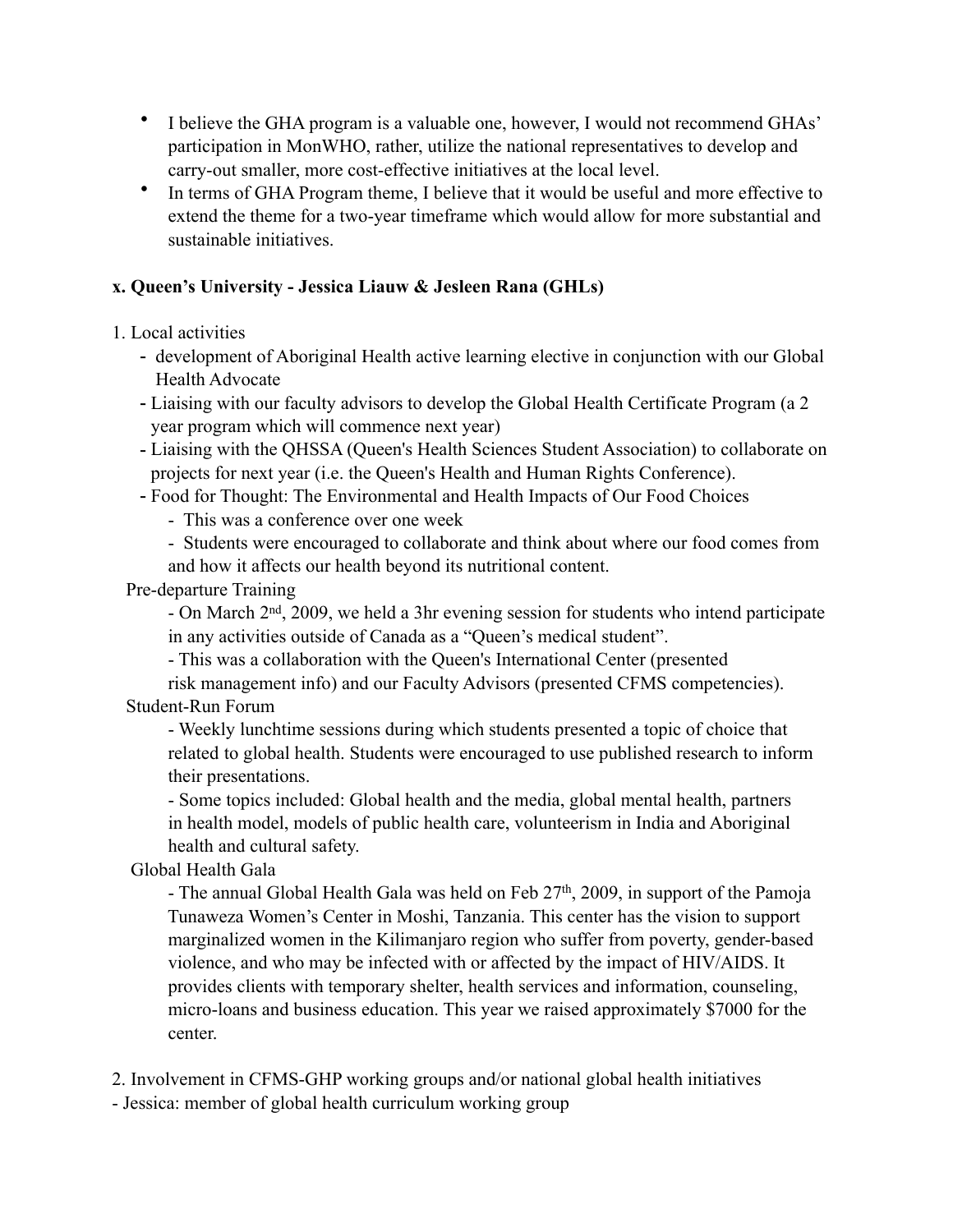- 3. Plans for next year
- Continued development of Global Health certificate program
	- Health policy curriculum (10 sessions)
	- Tropical Disease curriculum (10 sessions)
	- Core curriculum (6 sessions)
	- Journal club component in year #2 of the program.
- Continued Website development
- Queen's Health and Human Rights Conference 2009: Oct 2-3.
- Aboriginal Health Active Learning Elective
- Local issue week (i.e. food for thought from 2009)
- Global Health Gala
	- Continued development of pre-departure training
- 4. Recommendations / suggestions for improvement
- Set timelines for working group phone meetings/ goal completion

- within Queen's: Communication with faculty advisors/ administration outlining plans at the beginning of each semester

# **xi. Queen's University - Jennifer Baxter (GHA)**

I. Local advocacy activities

- Presented the MonWHO Cultural Safety, Aboriginal Health and Environmental Health workshop to the Queen's Global Health Interest Group
- Numerous meetings with a small group of interested/dedicated students with long-term goals regarding advocacy and initiatives at Queen's
- Met with the director of Admissions for the medical school
	- o Discussed policies regarding the Aboriginal student admissions process, possible reasons for the low enrolment of self-identified Aboriginal medical students
- Met with the Elder-In-Residence at the 4 Directions First Nations Student Centre
	- o Discussed key issues to address to make Queen's a more accepting and inviting campus for Aboriginal students, future initiatives,etc.
	- o An excellent long-term connection
- II. Participation at the MonWHO and/or other national initiatives
	- Helped develop and deliver a Cultural Safety, Aboriginal Health and Environmental health presentation
- III. Challenges
	- Time myself, our local group, contacts, etc.
	- Connections knowing who to contact, etc.

#### IV. Future plans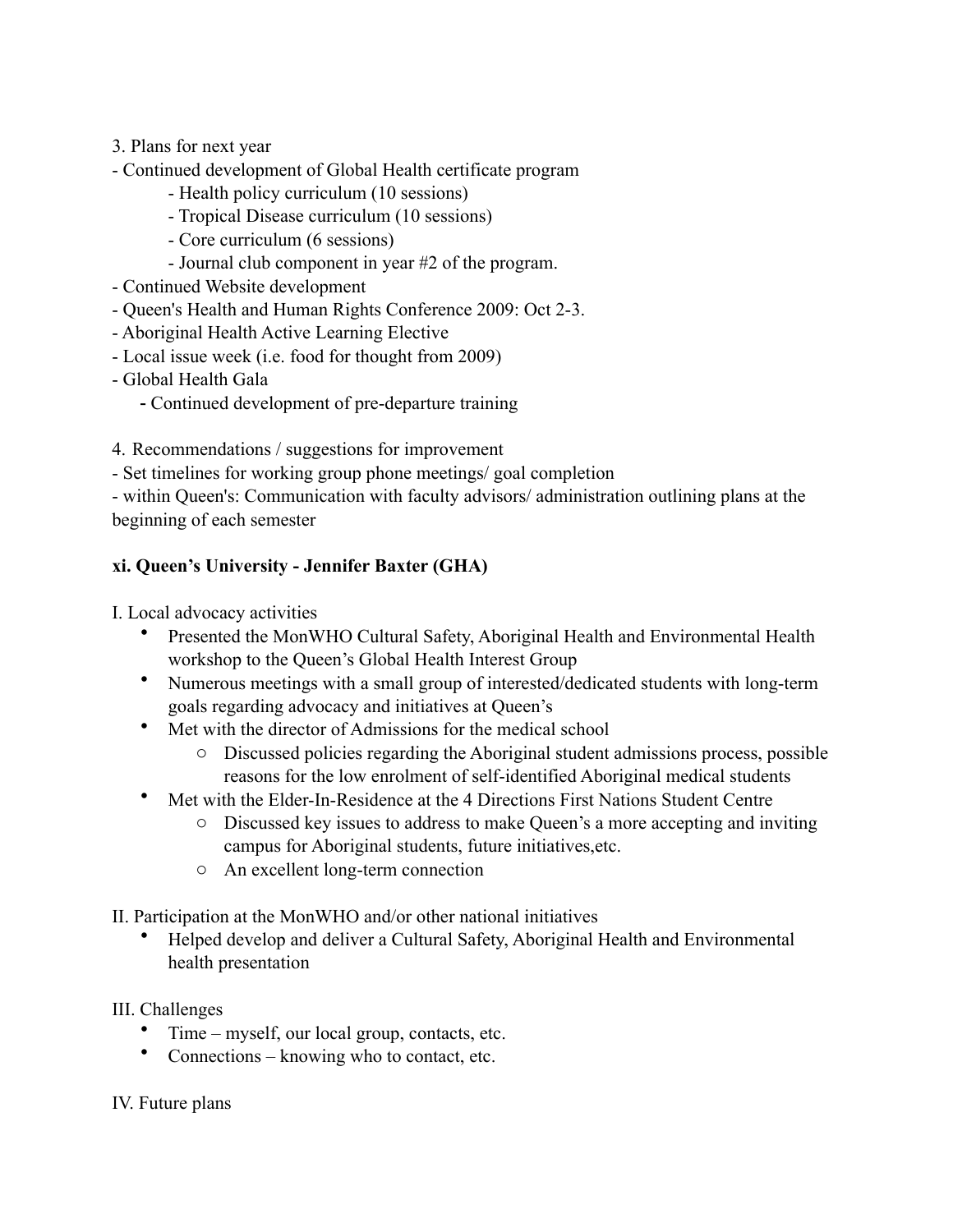- Establish connections with local First Nations organizations to better understand their roles and their experiences, barriers, needs, etc. with regards to health care locally
- Meet with Aboriginal students interested in medical school to better understand the challenges/barriers faced that are important to address
- Continue working on the development of an opportunity for youth in Moose Factory to observe physicians in the local medical clinic
- Establish a connection between Aboriginal interviewees and the First Nations Student Centre to make them aware of the supports and services available (next year's admissions cycle)
- Provide connections for Aboriginal students interested in medical school to answer questions, provide guidance, etc.
- Develop Cultural Safety training for students doing electives in Aboriginal/Northern communities
- Develop an Aboriginal health elective (including cultural safety/"sensitization", traditional healing practices, visits to local organizations working with Aboriginals, observerships with physicians working with Aboriginal populations, etc.)

V. Recommendations / suggestions

- Encourage GHLs to promote the GHA program early to maximize time dedicated to the theme – this would allow earlier communication between GHAs and greater opportunity to work together to improve local initiatives as well as the potential for national activities
- Clarify the MonWHO responsibilities in the job description (both as presenters and as delegates)

VI. Should we continue the GHAP (global health advocacy program) next year?

- Yes this is a program that provides a unique opportunity to highlight key issues pertaining to global health on a local level. I also believe the MonWHO presence was of benefit to all delegates in raising awareness/providing an avenue for discussion of key issues.
- Consider keeping the GHA theme the same issues of Aboriginal health (particularly medical school admissions/enrolment) require long-term advocacy/action
	- o If not possible consider having a separate Aboriginal Health Advocacy program

# xii. **University of Alberta - Brianne Hudson and Catherine Arkell (GHLs)**

*Pre-departure Training* - Last year, GHLs organized pre-departure training for the first time at the UofA. Training took the form of a series of five lunch hour sessions, and covered (i) travel health and safety, (ii) practical tips (visas and passports, travel insurance, etc.), (iii) language and cultural considerations, (iv) ethical considerations, and (v) issues surrounding sustainability. With the help of the Pre-departure Training Guidelines produced by the AFMC/CFMS-GHP last year, the UofA has now made pre-departure training mandatory for medical students going on approved international electives. GHLs still organize the sessions, but the Faculty of Medicine now co-sponsors the event, reviews content and plays a supervisory role. To accommodate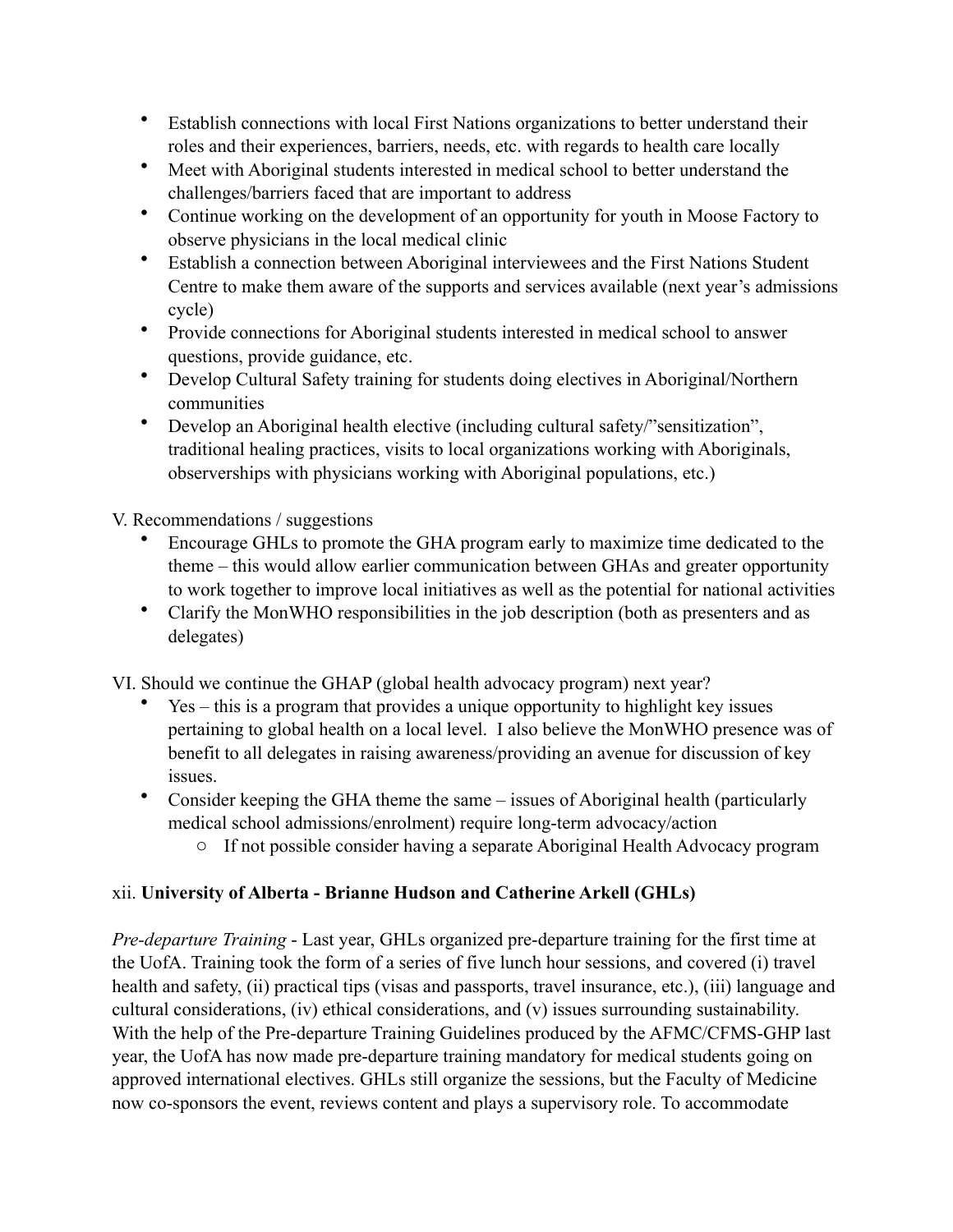students, this year we hosted three opportunities for pre-departure training: a training afternoon in January, a training afternoon in March, as well as a series of four lunch hour sessions. The sessions cover four major topics: (i) practical tips, (ii) travel health and clinical safety, (iii) language and culture considerations, (iv) ethical considerations. Our sessions make use of lectures, activities, games, small and large group discussions to train students didactically, as well as experientially. Next year, GHLs and the Faculty may want to consider hosting only weekend sessions and no lunch hour sessions, as some students find it difficult to attend all four lunch hour sessions and special arrangements have to made for them to complete their training.

*International Photo Contest and Silent Auction* - The University of Alberta's third annual Global Health Photo Contest and Silent Auction was held on February 6, 2009. Students from all four years, as well as staff and faculty submitted photos from their travels abroad. Forty-one photos were selected and were printed in 12x18 inch format, framed and displayed for the auction. Well over a hundred students, faculty, staff and passers-by attended the Friday afternoon event, which was run concurrently with the campus-wide University of Alberta International Week. The auction was quite successful, raising \$650 for Keiskamma Trust, a Canadian NGO that does HIV/AIDS work in South Africa. This year's the event was partially sponsored by the Faculty of Medicine and Dentistry, however to ensure sustainability for the future we have applied to other funding sources, such as the Alberta Medical Association.

*UofA's Global Health Website* - This year, GHLs have advocated for the re-vamping of the Faculty's Global Health website, [www.ih.ualberta.ca](http://www.ih.ualberta.ca). We participated in hiring a student to design the new site, and have provided input regarding site development. This project is not yet completed, and will continue over the summer and perhaps into the next academic year.

*Rich Man Poor Man Dinner 2009* - The Faculty of Medicine and Dentistry's Global Health Program organizes this fundraiser on an annual basis. Typically over \$20,000 is raised, and funds go to provide travel bursaries for students going on international electives. GHLs assist with event planning, and also run a small fundraiser for MSA Global Health initiatives during the event by collecting donations for floral centerpieces at each table. This year, we raised \$410 for the MSA. In addition, we auctioned a selection of photos from February's Photo Contest and raised an additional \$500 for Keiskamma Trust. We also assisted by organizing the entertainment for the evening, and between the two of us, emceeing, performing and stage managing during the event.

#### xii. **University of Alberta - Scott McLeod (GHA)**

No report at this time.

#### xiii. **University of British Colombia - Andrea Lo & Tonia Timperley (GHLs)**

No report at this time.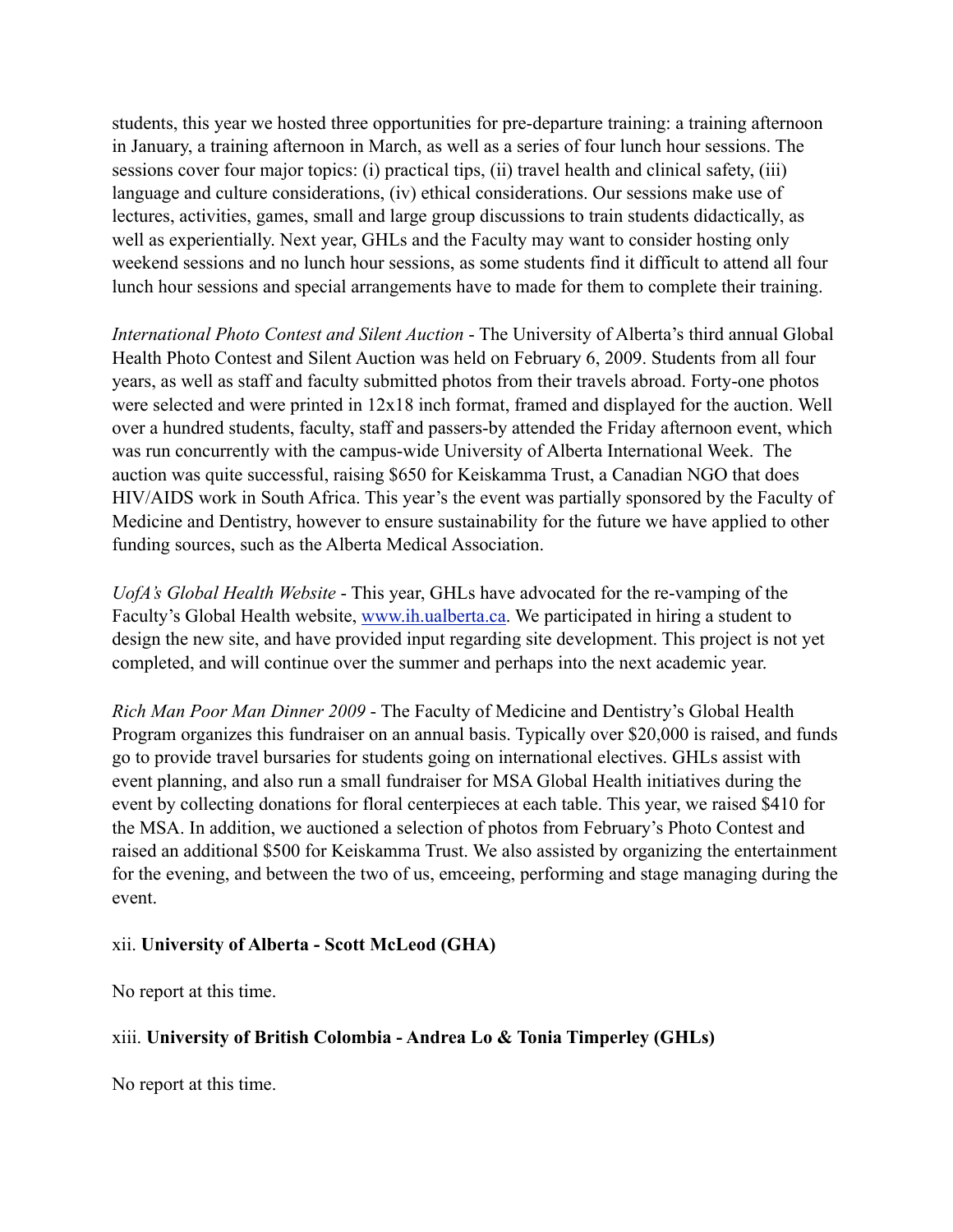#### xiv. **University of British Colombia - Neda Amiri (GHA)**

#### I. Local advocacy activities

We initiated a "Global Health Video Session" project. This was done in collaboration with our Junior and Senior Global Health Liaisons. On Mondays, after lectures, we would play 5-10 minute videos of global health issues around the world. Last semester, displaying the problem of obstetrical fistulas in Ethiopia allowed for campaigning for surgical corrections. More than \$2000 was raised over a span of few days.

For AIDS day, again with the collaboration of GHL, pictures of med students involved with HIV/ AIDS project were posted around the faculty. Ribbons were also sold.

For women's day, in collaboration with UBC Federation of Medical Women of Canada, we prepared bookmarks that beared quotes about women by prominent political/literary figures. These were disseminated to first and second year medical students. A bakesale was also done, and it raised over \$100 for a local Vancouver Coastal Health Prenatal Clinic called SHEWAY. This clinic provides prenatal Care to women with high risk lifestyles who are pregnant.With regards to the national theme, a workshop regarding myths and misconceptions around First Nation people was done by our Aboriginal Programs Coordinator. This was met with great success. Suggestion was made to incorporate this presentation into our course curriculum.

We are also hoping to launch an aboriginal student shadowing opportunity. The aim of this program would be to allow keen premed aboriginal students an opportunity to connect with a first or second year medical student, and allow a mentorship connection to develop. There has been some issues with the faculty in starting this project, but a pilot one should be done in the near future.

II. Participation at the MonWHO and/or other national initiatives

I helped out with making the poster about how climate change and pollution is affecting food and water systems of the First Nation Population.

III. Challenges It would be great to have more support from the faculty, as well as funds to do more projects!

#### IV. Future plans

Continue with implementation of a shadowing/mentorship project for the Premed First Nation students.

Increase awareness surrounding global health issues.

V. Recommendations / suggestions for improvement -Allow more partnership between GHA and GHLs -Funding!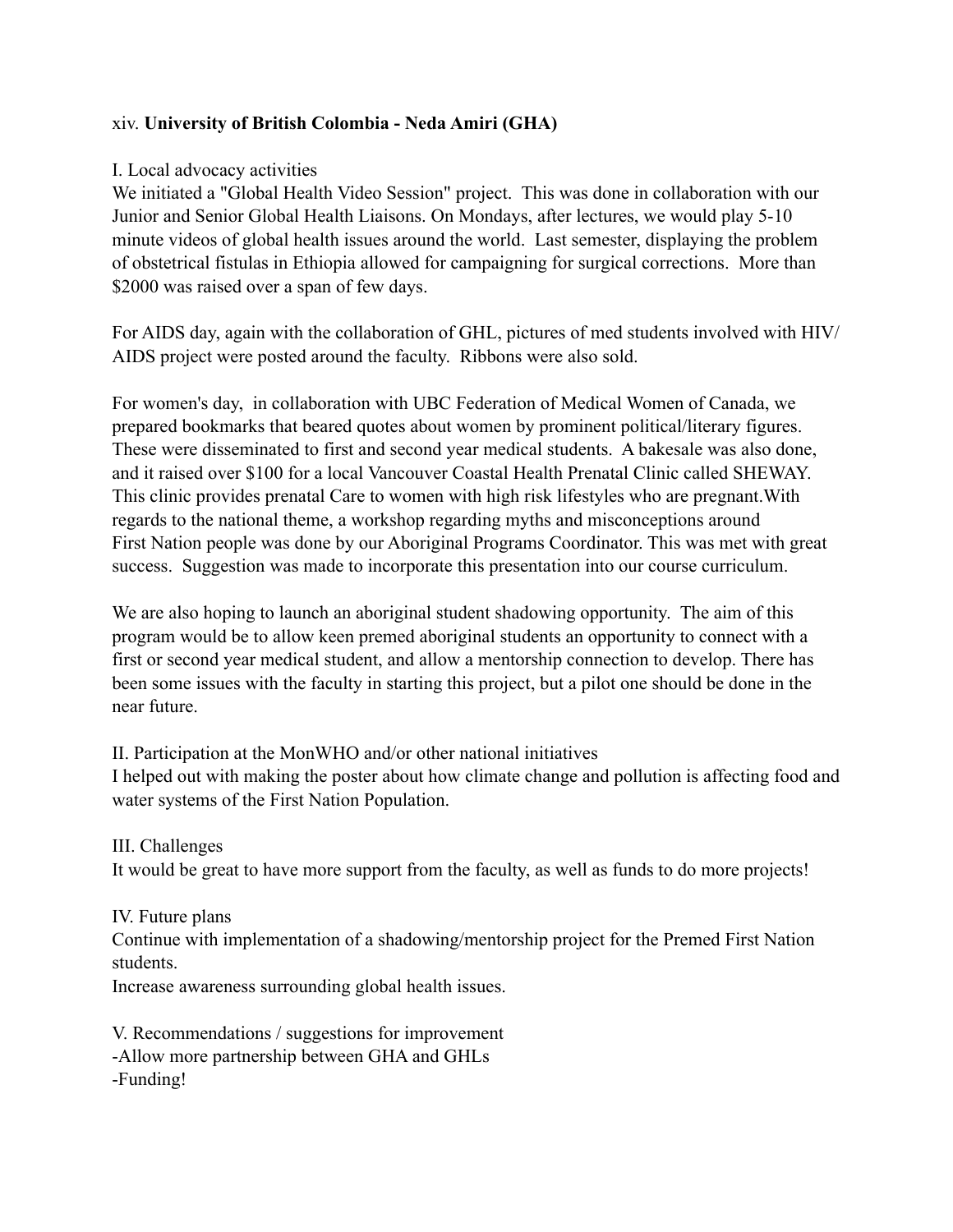-Create a centralized system for awareness regarding WHO's initiatives and "days" (e.g. International Women's Day, AIDS Day, etc)

-Be able to create a policy to get faculty to TEACH more GLOBAL HEALTH (both how to do it, people who have done it, challenges, etc)

-Continue this year's theme as a secondary theme for next year...but add a more primary theme, perhaps regarding access of the immigrant population to medical care in Canada! :-)

V. Should we continue the GHAP (global health advocacy program) next year? Why or why not? -I loved the program, and would like to see it continued.

# xv. **University of Calgary - Michelle Tubman (GHL)**

No report at this time.

# **xvi. University of Calgary - Marie Claire Bourque (GHA)**

- I. Local Advocacy activities (to date)
	- 1. Created an Aboriginal Health Association student club (20 members)
	- 2. Ongoing speaker series
		- a. Aboriginal Health Program in Alberta, March 2009 (10 attendees)
		- b. History of Aboriginal People in Alberta, April 2009 (20 attendees)
	- 3. Aboriginal Healing Lodge Tour (14 participants) The Elbow River Healing Lodge offers multidisciplinary healthcare for Aboriginal people in a safe and culturally appropriate setting.
	- 4. Informed students about the opportunity of doing a summer elective in Aboriginal Health (Siksika, Elbow River Healing Lodge, Pincher Creek). So far, 5-6 students will be doing an elective in aboriginal health over the summer.
	- 5. Brochure for rural and urban aboriginal communities to encourage medicine as a career option. Featured were students interested in aboriginal health.
	- 6. Sit on the political advocacy committee and will be working in conjunction with the president of the committee on a position paper re increasing the number of aboriginal students in medical school.
	- 7. Planned activities for the future include a trip to an aboriginal reserve, a sweat, more speakers in our speaker series, and mentorship between medical students and aboriginal youths.
- II. Participation at the MonWHO
	- 1. Keeping with MonWHO 2009 theme, WATER, presented a Poster entitled; "What About Canada? The Need for Safe Drinking Water in First Nations Communities"
	- 2. Participated in all planned MonWHO activities
- III. Challenges
	- 1. Uncertainty with the role the GHA is supposed to play at the local and national level.
	- 2. Inconsistency between GHAs at different schools
	- 3. Resistance from Faculty in the implementation of certain ideas and projects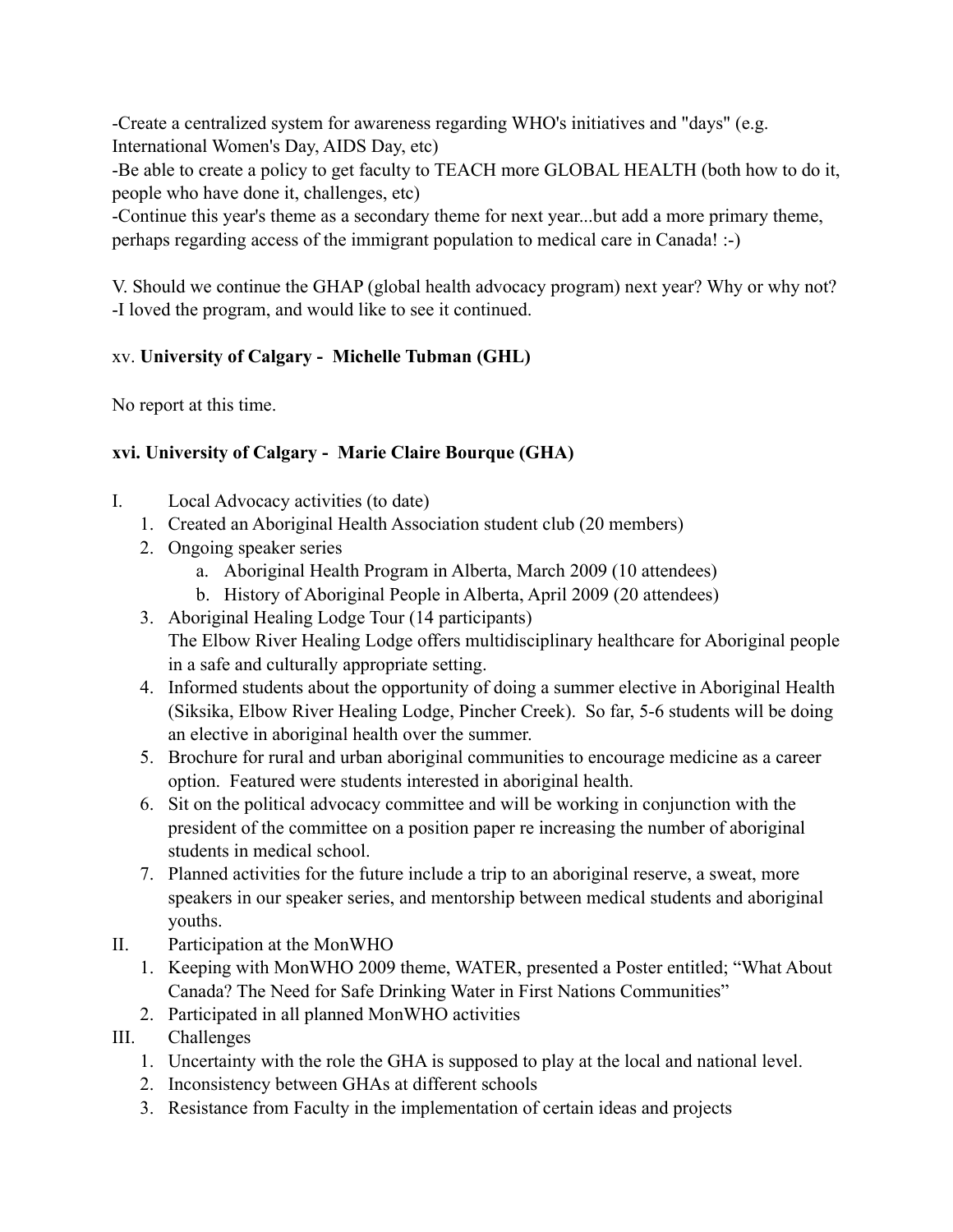- IV. Future plans
	- 1. Ensure the longevity of the Aboriginal Health Association by registering the club to the Student Union and implementing elected non-council positions for the President and Director of Programming into the yearly elections..
	- 2. Apply for funding (grants, initiative funds and private sector).
	- 3. Continue to sit on the Political Advocacy Committee for advocacy role in deciding future governmental lobby topics.
	- 4. Set up a mentorship program between medical students and aboriginal youths.
- V. Recommendations
	- 1. Keep the same theme for 2 years
	- 2. MonWHO not necessarily a great place for advocacy. Better to attend the Global Health Stream at the BAGM.
	- 3. Collaborate at the beginning of each theme to create specific and attainable objectives (across the country)
	- 4. All GHAs should sit on their school's Political Action Committee (PAC)

# **xvii. University of Manitoba - Kristen Creek & Aleesha Gillette (GHLs)**

No report at this time.

# xvii. **University of Manitoba - Priyanka (GHA)**

No report at this time.

#### **xviii. University of Ottawa - Samantha Green & Becky Wallace (GHLs)**

Local Activities

-Winter food and toiletry drive to support the local refugee reception house -collaborated with the SFUO (Student Federation of UofO) to offer free coffee three times per week for students who bring a reusable mug -screened the films ¡Salud! and Triage -Dr. Robert Huish spoke about the Latin American School of Medicine -presented at the MonWHO conference on Climate Change and Health -A day-long Global Health Pre-Departure Training Conference is taking place on April 25th; 40 medical students and residents are registered to attend -We are developing a survey to assess the effects of the U of O Faculty decision to prohibit bilteral IFMSA exchanges. We're hoping for the Faculty to reverse this decision when they revisit the issue in August.

Involvement in CMFS-GHP working groups -not active

Plans for next year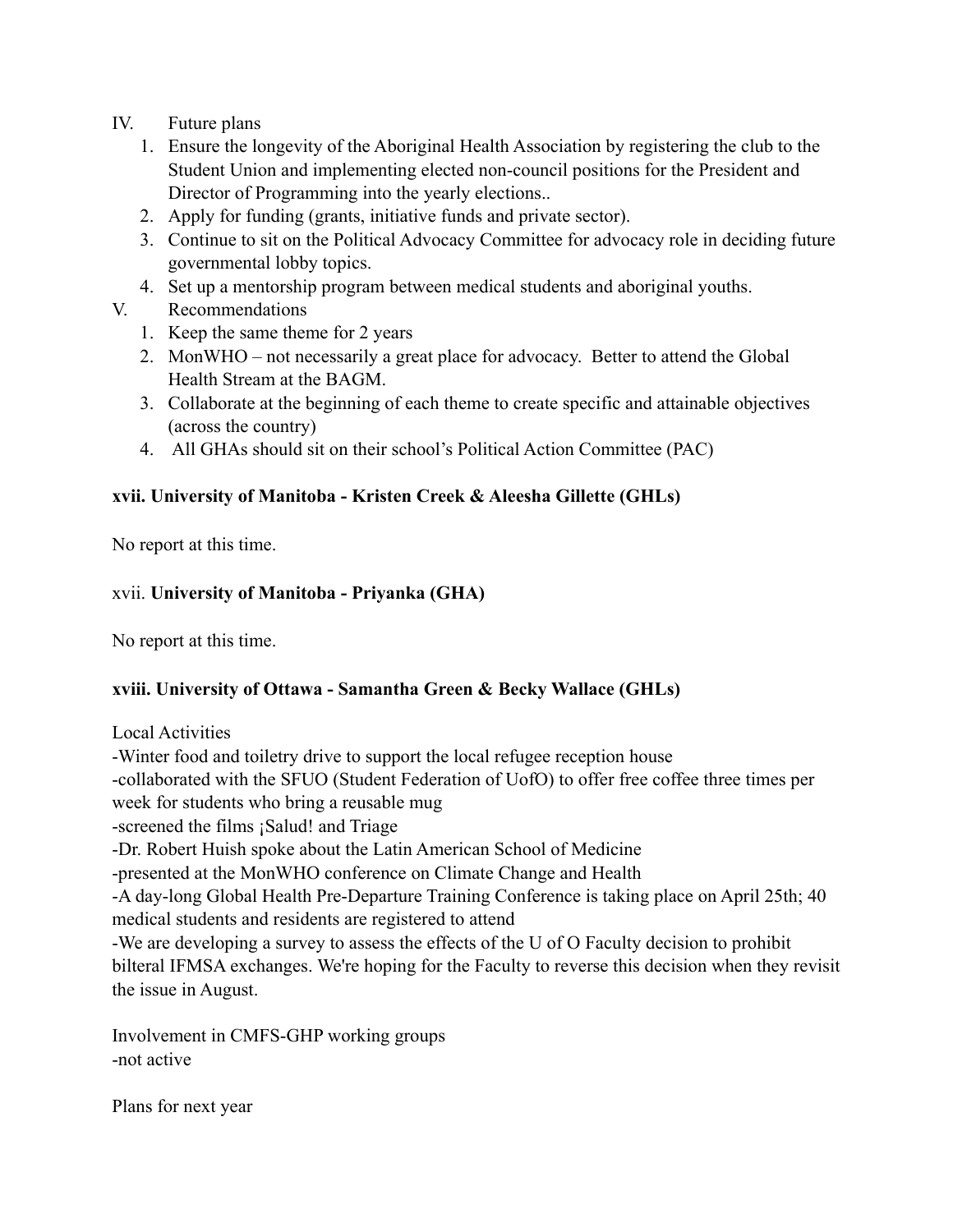-We have begun transition with next year's GHL, Leslie Martin.

-The UofO recently set up an office of global health (to coordinate research and clinical partnerships, to provide input into global health curriculum, etc.). We hope to be involved in the office's development.

# Recommendations/suggestions for improvement

-We are concerned about the cancellation of our clinical bilateral exchanges. The Faculty decided that they did not have any clerkship spots to spare, and any not taken by UofO students should be reserved for Canadian students. This policy raises important ethical questions when we send Ottawa students abroad to use up resources learning in developing countries, but do not reciprocate the same opportunity for learning for students from developing countries. We are worried that other Faculties from across the country might implement a similar policy under pressure from government.

-Continue to build relationships with outside organizations, both locally and nationally, including Dignitas, PGS, and CAPE.

# xviii. **University of Ottawa - GHA**

No report at this time.

# **xix. University of Saskatchewan - Zia Poonja & Bev Wudel (GHLs)**

September 2008 - January 2009:

We met 2-3 times each month in the first semester and did the following:

- Organize an AIDS week Bake Sale
- Distributed red ribbons to raise money for the Steven Louis Foundation and AIDS Saskatoon.
- This year we raised \$500 to each institution during AIDS week.
- We watched some videos as a group relating to tolerance and diversity by Karen Armstrong
- We had a speaker session where Sultan Sadat, an afghan refugee came to speak to us about his time in Afghanistan and his viewpoint on the healthcare systems in his home country and the refugee camps that he was living in.
- As a group Health Everywhere was able to send two members to the International Health Conference in Ottawa. They will be reporting about their experiences in the new year.
- We began some talks on creating an advocacy group around Anti-nuclear proliferation

# January – April 2009

- Twenty students participated in pre-departure training organized by the Internationalization Committee from the College of Medicine
- Health Everywhere, our global health interest group met for one hour weekly this semester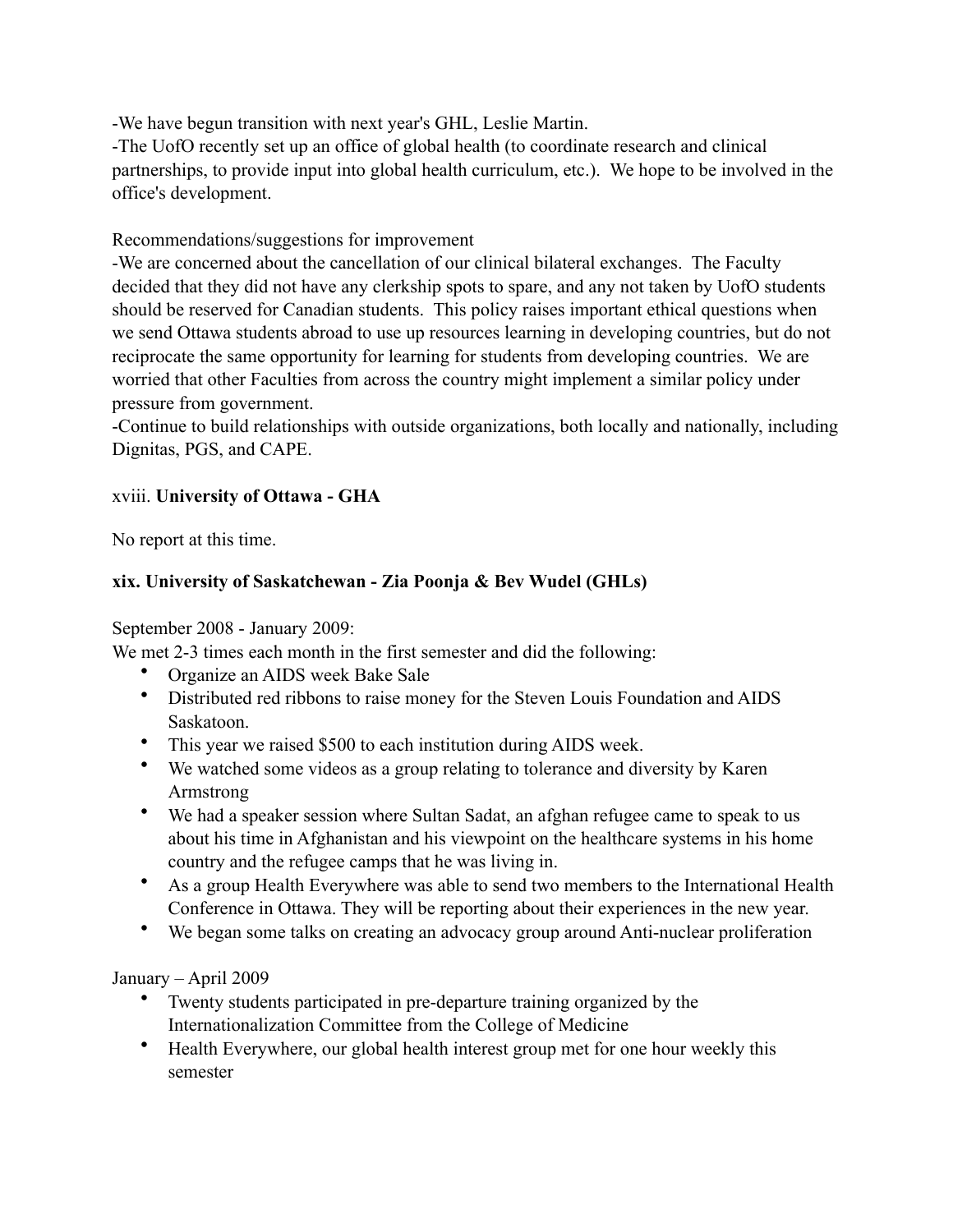- Health Everywhere collaborated with the newly-established Social Accountability Committee to sell Fair Trade Coffee. No paper cups were available, encouraging students to bring their own reusable mugs. The pilot was a success, and there are plans to continue this initiative on an ongoing basis next year.
- The College of Medicine Internationalization Committee awarded 11 global health bursaries: four went to faculty, five to graduate students, two to medical students
- Anti-Nuclear Proliferation The province of Saskatchewan is currently exploring the option of building a nuclear reactor in the province. One of our members with a keen interest in this area traveled to Delhi, India in March 2008 for the International Physicians for the Prevention of Nuclear War world congress, and to Halifax in November 2008 for the PGS conference. He presented to the group on the pros and cons of building a nuclear reactor in Saskatchewan. The outcome of this presentation was that the group voted to support the position of the Coalition for a Clean Green Saskatchewan, which opposes the construction of a nuclear reactor in the province.
- Child Hunger and Education Program fundraiser Health Everywhere collaborated with CHEP to organize a dinner gala fundraiser. CHEP is a grassroots organization that uses a community development approach to tackle food security issues in and around Saskatoon. The theme of our fundraiser was "Think Global, Eat Local" – guests were encouraged to dress according to the global theme, the meal was prepared from locally produced organic ingredients with an international flavour. The night included a silent auction, belly dancers, and live music (including student performers from the College of Medicine). We raised over \$15,000 at the event.
- Global Health Series Health Everywhere co-hosted (with the Internationalization Committee and the Global Health Research Interest Group) a seminar series that included three speakers. Attendance ranged from 60-150 people at each presentation.
	- o Dr. Vikki Vogt, U of Sask (2005), a GP surgeon working in northern Saskatchewan presented on her experiences in Zimbabwe. Vikki went to Zimbabwe as part of an enhanced surgical skills pilot project that she participated in with the U of S College of Medicine
	- o Dr. David Waltner-Toews, renowned Canadian epidemiologist presented on how economies of scale are negatively impacting the health of people world-wide
	- o Dr. Ron Siemens, a pediatrician who has worked in Pakistan, Haiti, and Mozambique presented on the joys, fears, and triumphs of providing international medical care.

Plans for next year:

- Update database of contacts for coordination of international experiences and electives
- Increase participation from other health science colleges to improve interdisciplinary collaboration (a suggestion has been made to move our group under the umbrella of the HSSA)
- Collaborate with College of Medicine to increase financial resources available to support students in pursuing global health experience
- Enhance partnerships with community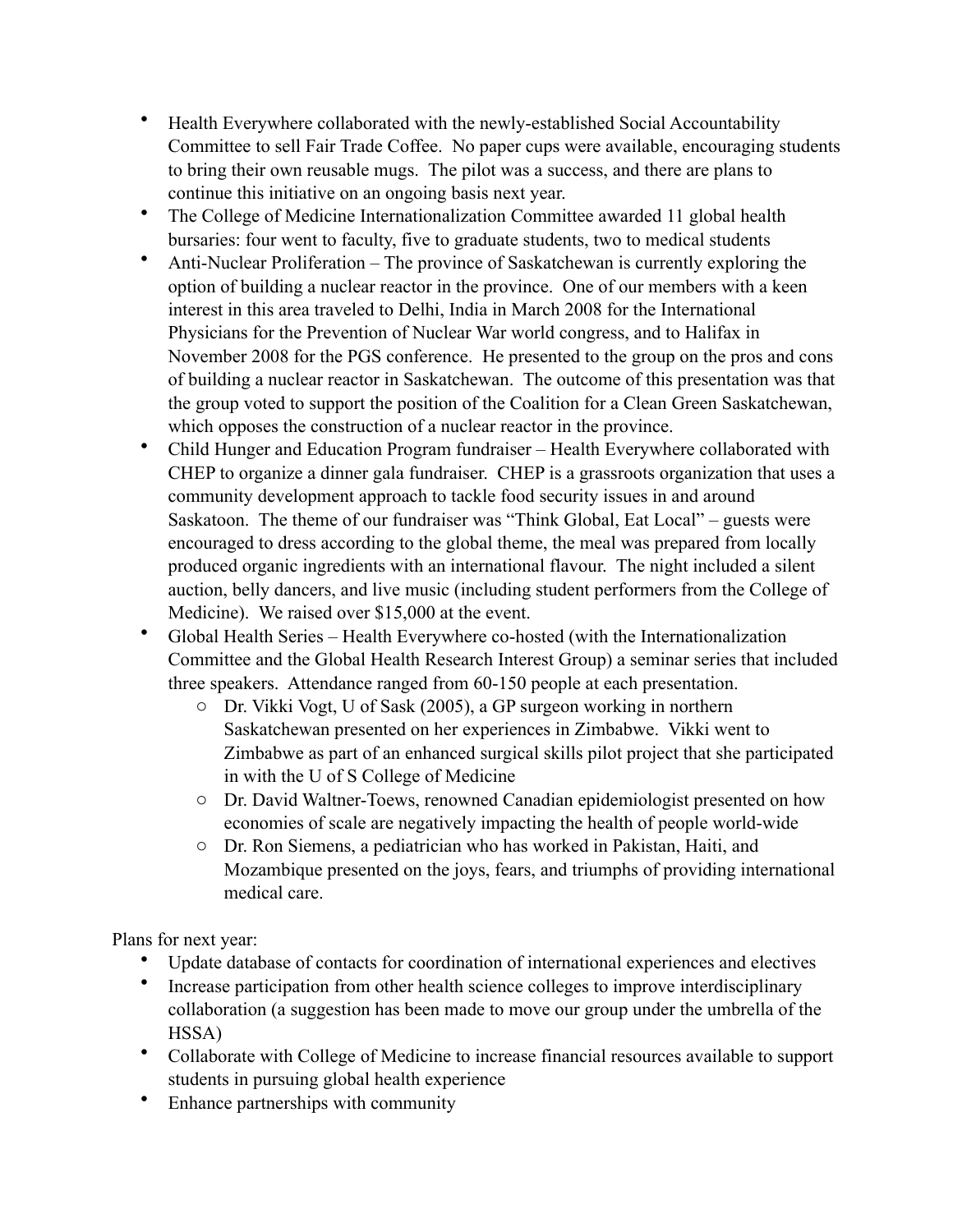- o invite speakers from community organizations
- o invite immigrants and refugees living in Saskatoon to speak to group about issues affecting health in their home country

#### xix. **University of Saskatchewan - GHA**

No report at this time.

#### **xx. University of Toronto - Rob Ciccarelli & Amitha Kalaichandran (GHLs)**

No report at this time.

#### xx. **University of Toronto - Calvin Ke & Nancy Xi (GHAs)**

No report at this time.

#### **xxi. University of Western Ontario - Mike Slatnik & Dax Biondi (GHLs)**

- Local activities:
	- a. Global and Ecosystem Health Lecture Series:
		- Thanks to funding from the McConnell Family Foundation and the hard work of the Global and Ecosystem Health Interest Group and the Environmental Sustainability Program, Western students enjoyed, on two separate occasions, two great speakers this winter. On February 28th, Dr. Raj Patel (author of Stuffed and Starved) gave an excellent talk on global food politics and their impact on poor and comparatively wealthy consumers and producers around the world; Dr. Samantha Nutt (founder of War Child), on March 25th, shared a powerful lecture on starting an NGO, staying motivated, and the power of media.
	- b. GET Ready! Predeparture Training Conference:
		- Western's predeparture training conference launched on Friday February 28th, spanning a day and a half in duration. The conference was well received by delegates, 36 of whom attended, including medical students, occupational therapists, nursing students and a midwifery student from McMaster University. A combination of panel presentations, didactic lectures and small working groups were used to teach students about cultural and language competency, personal health and travel safety and ethical considerations for global health electives.
	- c. The Hungry for Change Gala 2009:
		- The Hungry for Change Gala is our school's premier global health fundraiser. This year's Gala raised \$5400.00, almost twice as much money as its first iteration last year. The Gala was attended by 120 health professionals and students from the London area. Dr. Kevin Pottie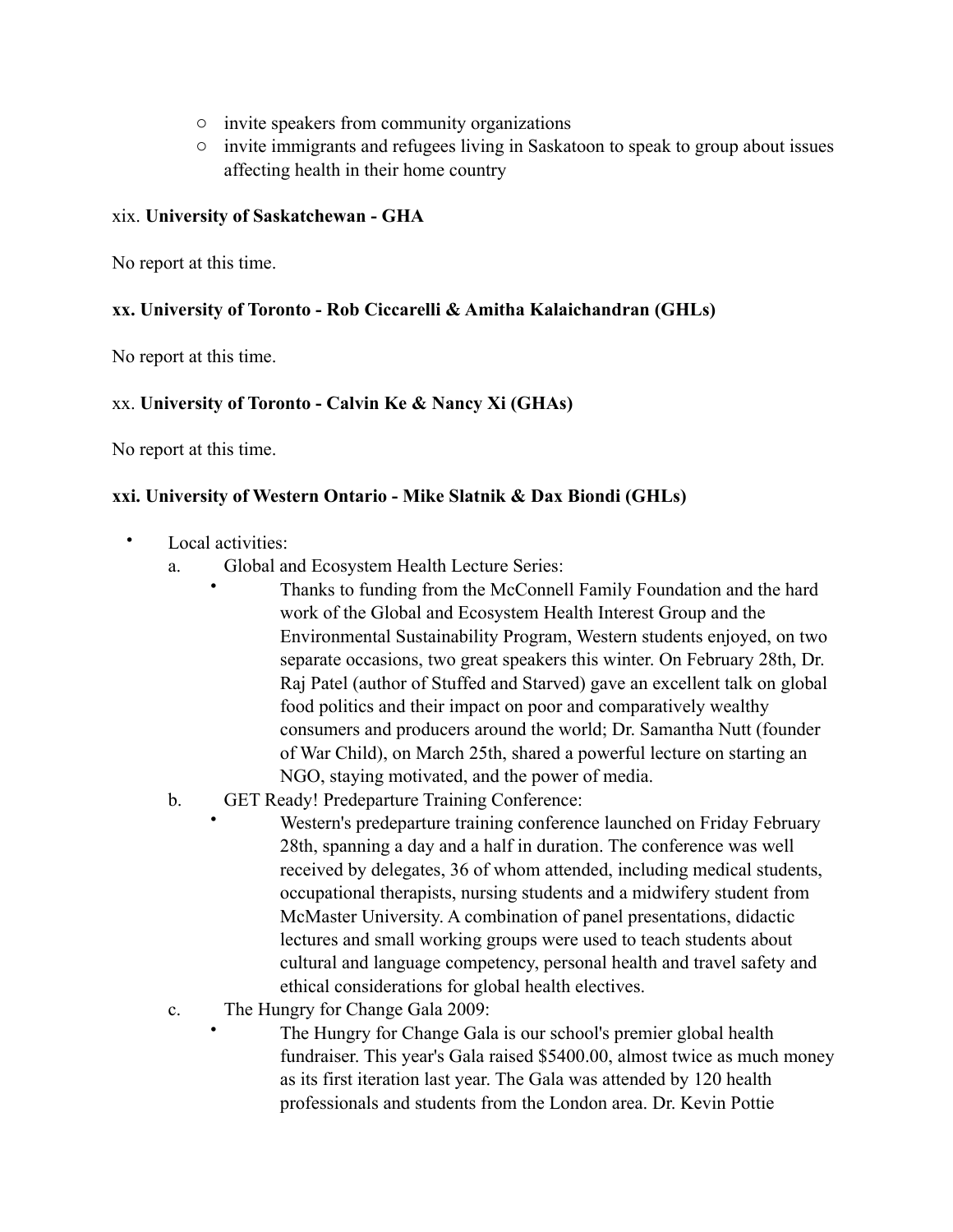delivered an excellent keynote address and our education committee worked hard to teach our guests about refugee health issues. The silent auction committee raised \$2800.00 for Huruma Children's Home, located in Ngong Town, Kenya. The Gala is a concept dinner: our guests are seated at tables of 10 and only one guest per table is fortunate enough to get the meal of high socioeconomic value. Everyone else receives a satisfying meal but it is not nearly as impressive. This is meant to illustrate the disparity of wealth in the world where 10% of people control and consume 90% of the world's resources.

d. The Global Health Funding Committee:

• The Global Health Funding Committee (a combination of students and faculty) sits once a year to review applications for funding from our medical students. Funding is considered for students participating in a wide range of global health initiatives including attending global health oriented conferences and participating in electives and research both within Canada and abroad. The committee sat on Tuesday March 14th, 2009 and dispensed \$15,400.00 over approximately 20 applications.

- e. International Federation of Medical Students March Meeting in Tunisia:
	- Dax was fortunate enough to attend the IFMSA March Meeting in Tunisia from March 3rd to 9th. The conference was attended by 800 medical student leaders from around the world and Dax's purpose was to present on Canada's efforts regarding predeparture training for students engaging in overseas electives. He presented to over 200 students and solicited feedback on our policies from other nation's student representatives. There was so much support for predeparture training that he is now chairing a working group aiming to further advocate for predeparture training in member nations. The IFMSA meetings are a great way for anyone to learn more about medicine around the world. All students should consider attending and apply. The next meeting is in early August in Macedonia and next March, the meeting will be in Thailand. Dax would be happy to answer any questions you may have about the IFMSA! [dbiondi2011@meds.uwo.ca](mailto:dbiondi2011@meds.uwo.ca)
- f. Western Students attend the MonWHO:

• Kirsten Jewell (Western's Global Health Advocate), Eileen Cheung and Nitasha Puri and Ian Pereira attended the "MonWHO" (a staging of the World Health Organization) during March in Montreal. Kirsten tells us that Maude Barlow, chairperson of the Council for Canadians, spoke to the delegation about water scarcity, a determinant of health that affects so many nations and that water is a right and not something that can be traded as a commodity. If you have any questions about her experience, please feel free to bring them to her. [kjewell2012@meds.uwo.ca](mailto:kjewell2012@meds.uwo.ca)

g. Western students attended the Global Health Education Consortium Conference: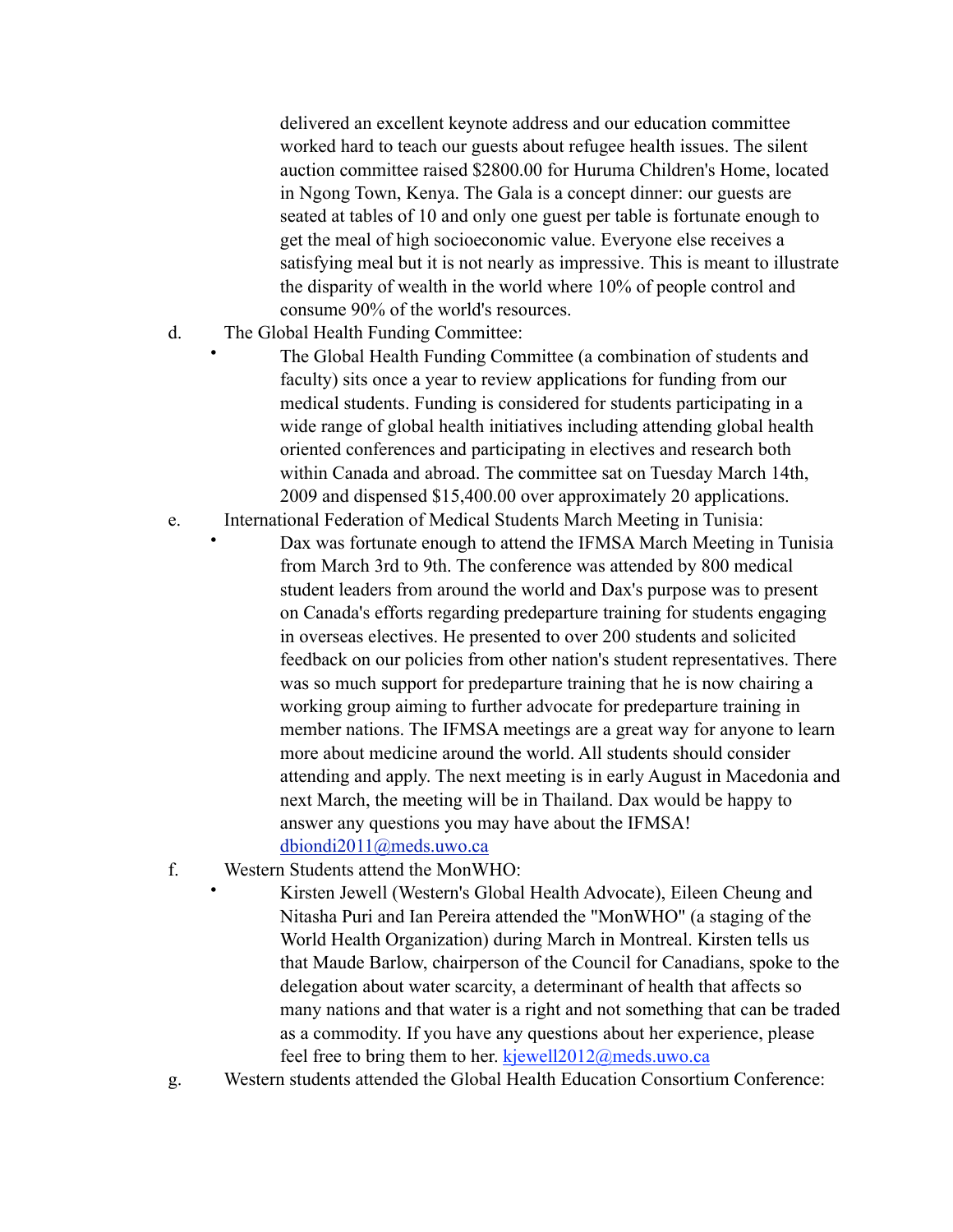• Eight students from Western traveled to Seattle in April to attend the GHEC conference. Michael Slatnik presented a poster and offered a brief lecture on predeparture training activities in Canada and Nitasha Puri represented the Global Health Mentorship program. Other students presented on their global health research activities and programs such as Western's MedLink, which creates pen pal like relationships between medical students at Western and at the National University of Rwanda.

- Involvement in CFMS-GHP working groups and/or national global health initiatives
	- o Michael Slatnik assumed the position of National Officer of Global Health Education in January. Over the winter, he surveyed GHLs from each school in order to determine which medical schools would be offering predeparture training this year. He was pleased to learn that all schools had plans to offer predeparture training and offered to support GHLs however he could. Mike also worked with the Health for all.ca site offering suggestions on how it might be used more effectively by our students.
	- o Dax Biondi worked with the CFMS-GHP small working group on predeparture training. He attempted to facilitate collaboration and resource sharing between universities by running a conference call on January 16th, 2009. He is presently coordinating a group of GHLs to prepare poster presentations for the BAGM that will showcase predeparture training at about 5 schools. These will also be used to present our activities at the Global Health Working Group session of the Canadian Conference on Medical Education.
- Plans for next year:
	- o We have a vision to streamline our global health travel program into "5 Pillars": 1) fundraising and global health education through the Hungry for Gala, 2) distribution of bursaries through the Global Health Funding Committee, 3) predeparture training through the GET Ready! Predeparture Training Conference, 4) travel support by creating a position (either faculty or student) through which students encountering challenges in the field can reach home to in order to get support for dilemmas (ethical, safety or otherwise), and 5) trip debriefing. Central to these initiatives is working closely with our new Global Health Office, which Dr. Neil Arya has recently been hired to oversee.
- Suggestions for next year:
	- o As chair of a working group, Dax was very impressed with the amount of interest students initially expressed in being involved. But, he found it hard to coordinate students as the year rolled on and he attributes this to busy schedules and conflicting objectives. He feels that in order to facilitate collaboration, the AGM time for small working groups should be used not so much to work on the priorities of the group but more, to work on the "rules of engagement for working together". Perhaps a working group training could be facilitated at the AGM, which could speak to a number of objectives including 1) setting working group objectives for the year, 2) discussing how often the group will communicate (emails, teleconferences, etc.), and 3) getting to know one another so that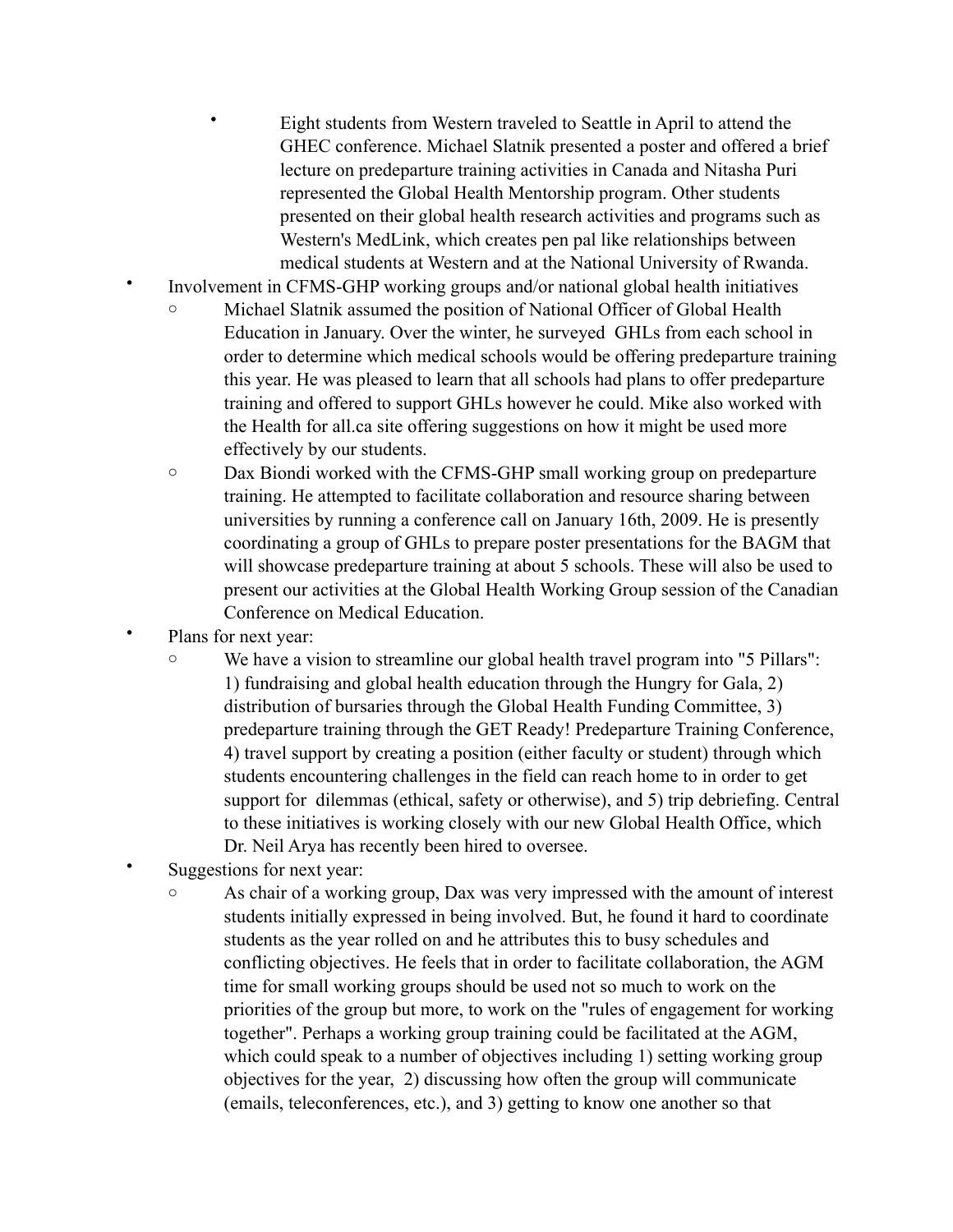strengths can be exploited. Also, since working group chairs assume their positions with little warning or preparation, some sort of package might be handy for chairs speaking to the responsibilities and how to facilitate a working group over a great distance. For example, chairs might be told how to go about booking a teleconference session.

# **xxi. University of Western Ontario - Kirsten Jewell (GHA)**

I. Local advocacy activities

-worked with Indigenous Liaison Counsellor at UWO to assess current level of awareness among medical students of Aboriginal health issues and to improve current curriculum on Aboriginal health

-surveyed the first year medical class to get feedback on Aboriginal health curriculum and assess interest in further learning opportunities

-established contact with the Southwestern Ontario Aboriginal Health Access Centre (S.O.A.H.A.C.) and promoted the opportunity for students to do observerships here and work with the Aboriginal population

-facilitated a new partnership with N'Amerind Friendship Centre: students ran fun educational programs/physical activities for children at an after school program for Aboriginal children in London

II. Participation at the MonWHO and/or other national initiatives

-participated at MonWHO and presented a poster highlighting the challenges Aboriginals living in Northern Canada face due to environmental contamination threatening the health of their food, water, and air.

# III. Challenges

-time constraints: due to the slow start to this first year of the GHA program it was difficult to establish new initiatives and work events into an already busy schedule for winter semester. -navigating the expectations and possibilities of this new role: I found most of my efforts this year went into finding out what level of awareness and advocacy currently exists at UWO and making contacts with those students and organizations with whom I hope to work in the future

# IV. Future plans

-In the fall, officially establishing an interest group for students that will advocate for Aboriginal health issues both through education (speakers, videos, etc) and facilitating experiences working with this population (through observerships, volunteer work, and summer pre-clerkship electives)

-Linking this interest group with the UWO First Nations Student Association and the Ontario Aboriginal Health Advocacy Initiative

-Further exploring the possibility of expanding the established "MedQuest" program that exposes high school students in the SWOMEN to medicine as a career in an interactive week of "camp" to a local First Nations Reserve